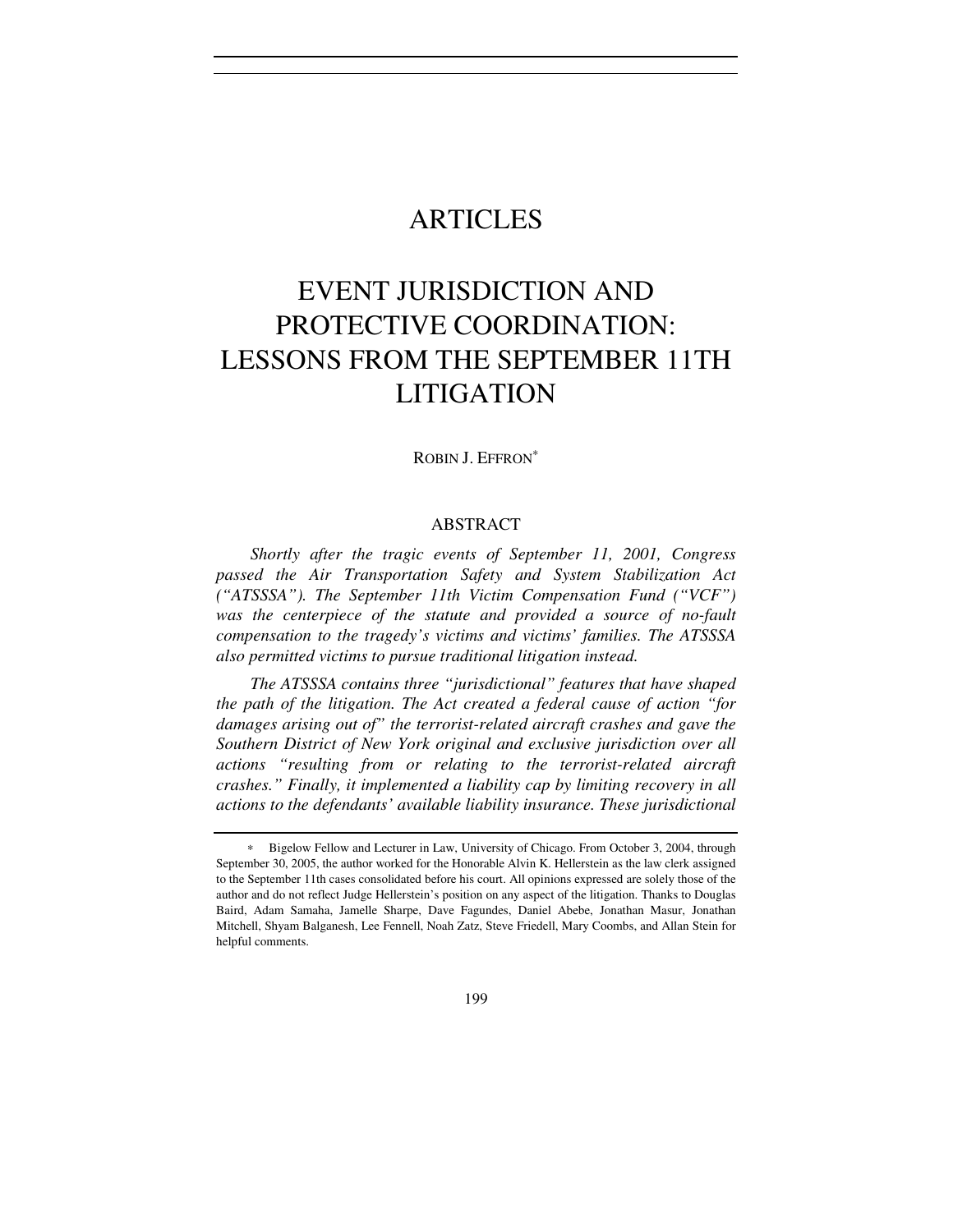*aspects of the "traditional" litigation option under the ATSSSA contain unusual and practically unprecedented elements, yet they have received almost no scholarly attention. This Article attempts to fill that gap by telling the story of the course of the September 11th litigation, tracking the challenges and issues that have arisen as a result of the ATSSSA's coordination mandate, and exploring the relationship between federalization of forum and aggregation of claims.*

*The jurisdictional puzzles seen in the September 11th litigation call for two new labels. "Event jurisdiction" refers to Congress's choice to give the federal courts subject matter jurisdiction over cases relating to an event of perceived national importance, rather than locating subject matter jurisdiction over a certain class of cases or type of claim. The second phenomenon deserves the label "protective coordination" because, like protective jurisdiction, it evinces a congressional desire to protect certain real or perceived federal interests by manipulating the shape and direction of certain classes of lawsuits. This Article concludes by suggesting how Congress might better evaluate postdisaster litigation legislation in the future.*

## I. INTRODUCTION

On September 11, 2001, terrorists hijacked four airplanes, crashing two of them into the World Trade Center ("WTC") towers in New York City, and one into the Pentagon outside of Washington, D.C. Passengers on the fourth plane managed to wrest control from the terrorists and crash the plane into the ground in Shanksville, Pennsylvania before the terrorists could use it to harm another civilian target. In all, 2973 people lost their lives on the planes and on the ground,<sup>1</sup> and many more were injured. Property damage was estimated in the billions of dollars.<sup>2</sup> In the immediate aftermath the nation stood transfixed at the scale of the catastrophe before them. Television channels aired news twenty-four hours a day for over a week after the incident, documenting the frantic rescue and recovery missions, and straining to understand how and why this tragedy had occurred. By September 29, 2001, the rescue missions were officially declared at an end, and the long term cleanup began. The pile of debris at the WTC site in lower Manhattan continued to smolder for over three months, and it was nearly one year before workers had finished clearing the debris.

 <sup>1.</sup> THE 9/11 COMMISSION REPORT: FINAL REPORT OF THE NATIONAL COMMISSION ON TERRORIST ATTACKS UPON THE UNITED STATES 311 (2004).

<sup>2.</sup> *Id*.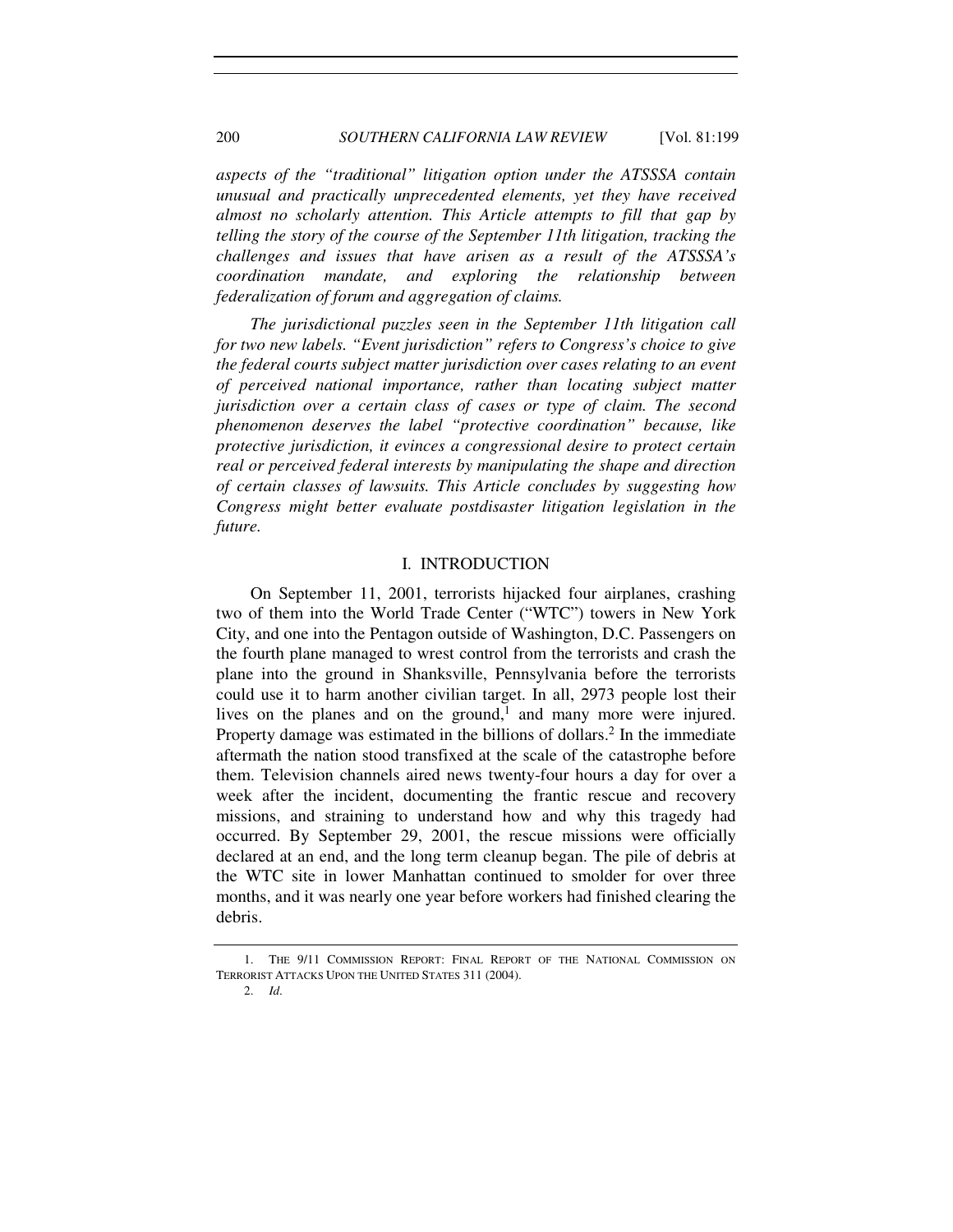Shortly after the tragic events of September 11, 2001, Congress passed the Air Transportation Safety and System Stabilization Act ("ATSSSA").<sup>3</sup> The September 11th Victim Compensation Fund ("VCF") was the centerpiece of the statute and provided a source of no-fault compensation to the tragedy's victims and victims' families. The ATSSSA also allowed victims to elect to pursue traditional litigation instead. Congress intended for the ATSSSA to serve a dual purpose: for the victims of the attacks, the statute would ensure an option for a speedy strict liability recovery; for the potential defendants, particularly the airline industry, the statute would shield them from crushing liability and possible insolvency and industrywide collapse.

Combined with a cap on liability for the airlines (and later other industries and government actors), the ATSSSA and its unique compensation fund were both hailed and scorned as an unprecedented model of tort victim compensation.<sup>4</sup> The fund, however, is only one half of the compensation story. The jurisdictional aspects of the "traditional" litigation option under the ATSSSA contain unusual and practically unprecedented elements, yet they have received almost no scholarly attention. This Article attempts to fill that gap.

The ATSSSA contains three jurisdictional features that have shaped the path of the litigation. The Act created a federal cause of action "for damages arising out of the hijacking and subsequent crashes of American Airlines flights 11 and 77, and United Airlines flights 93 and 175, on September 11, 2001."<sup>5</sup> Section 408(b)(3) gave the United States District Court for the Southern District of New York ("SDNY") "original and exclusive jurisdiction over all actions brought for any claim (including any claim for loss of property, personal injury, or death) resulting from or relating to the terrorist-related aircraft crashes of September 11, 2001."<sup>6</sup> Finally, it implemented a liability cap by limiting recovery in all actions to the defendants' available liability insurance.<sup>7</sup>

This Article tells the story of the course of the September 11th litigation, and tracks the challenges and issues that have arisen as a result of the ATSSSA coordination mandate. The unexpected twists and turns that the litigation has taken suggest two new labels for jurisdictional concepts,

 <sup>3.</sup> Air Transportation Safety and System Stabilization Act, Pub. L. No. 107-42, 115 Stat. 230 (2001), *reprinted in* 49 U.S.C. § 40101 note (Supp. III 2003) [hereinafter ATSSSA].

 <sup>4.</sup> *See infra* note 8.

<sup>5.</sup> ATSSSA § 408(b)(1).

<sup>6.</sup> *Id*. § 408(b)(3).

<sup>7.</sup> *Id*. § 408(a).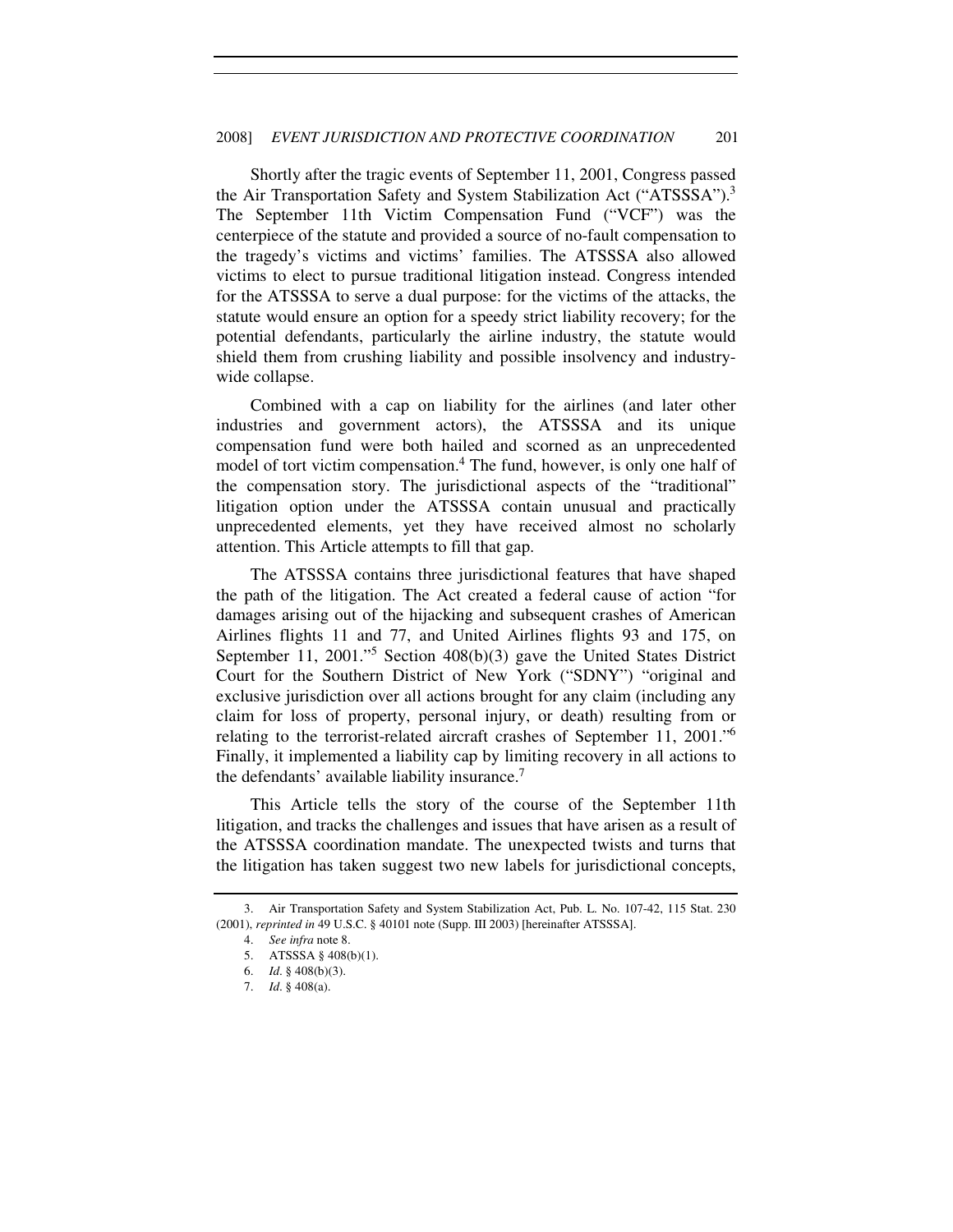"event jurisdiction" and "protective coordination."

Congress's choice to vest jurisdiction in a particular federal district court is an act of significant consequence. It manifests a desire by Congress to control the scope, organization, and direction of complex litigation, decisions normally reserved for other judicial actors such as the parties, the trial judge, state court actors, the Judicial Conference of the United States, and the Judicial Panel on Multidistrict Litigation ("JPML").

The jurisdictional puzzles seen in the September 11th litigation call for two new labels. "Event jurisdiction" refers to Congress's choice to give the federal courts subject matter jurisdiction over an "event" of perceived national importance, rather than locating subject matter jurisdiction over a certain class of cases or type of claim. The second phenomenon deserves the label "protective coordination" because, like protective jurisdiction, it evinces a congressional wish to protect certain real or perceived federal interests by manipulating the shape and direction of certain classes of lawsuits. These venue and federalization provisions of the ATSSSA are not accidental aspects of the statutory scheme; they are phenomena deserving of analysis and criticism.

Part II tells the story of the complex and often unexpected dimensions of the September 11th litigation. It shows that aside from doctrinal problems, federalization of claims arising out of an event and congressional specifications of venue present serious pragmatic concerns. Part III of this Article discusses the basis for federal jurisdiction in these cases, and identifies Congress's grant of jurisdiction in the ATSSSA as a form of "event jurisdiction." It then questions whether such event jurisdiction is a valid basis for federal jurisdiction over state law claims, and concludes that most of the serious concerns arise as a result of protective coordination. Part IV provides a brief overview of the legal doctrines of venue, consolidation and coordination, and introduces the concept of protective coordination. It then observes that protective coordination may insert an additional layer of complexity into the already troubling constitutional problems of protective jurisdiction. Part V suggests how Congress might better draft legislation such as the ATSSSA in the future by offering a brief case study comparing the post-September 11th litigation with the post-Katrina litigation.

This inquiry thus has both a broad and narrow aim. The broad goal is to use the September 11th litigation as a case study for examining some undertheorized aspects of the role of federalism in jurisdiction and venue. The more specific goal is to provide a comprehensive picture of the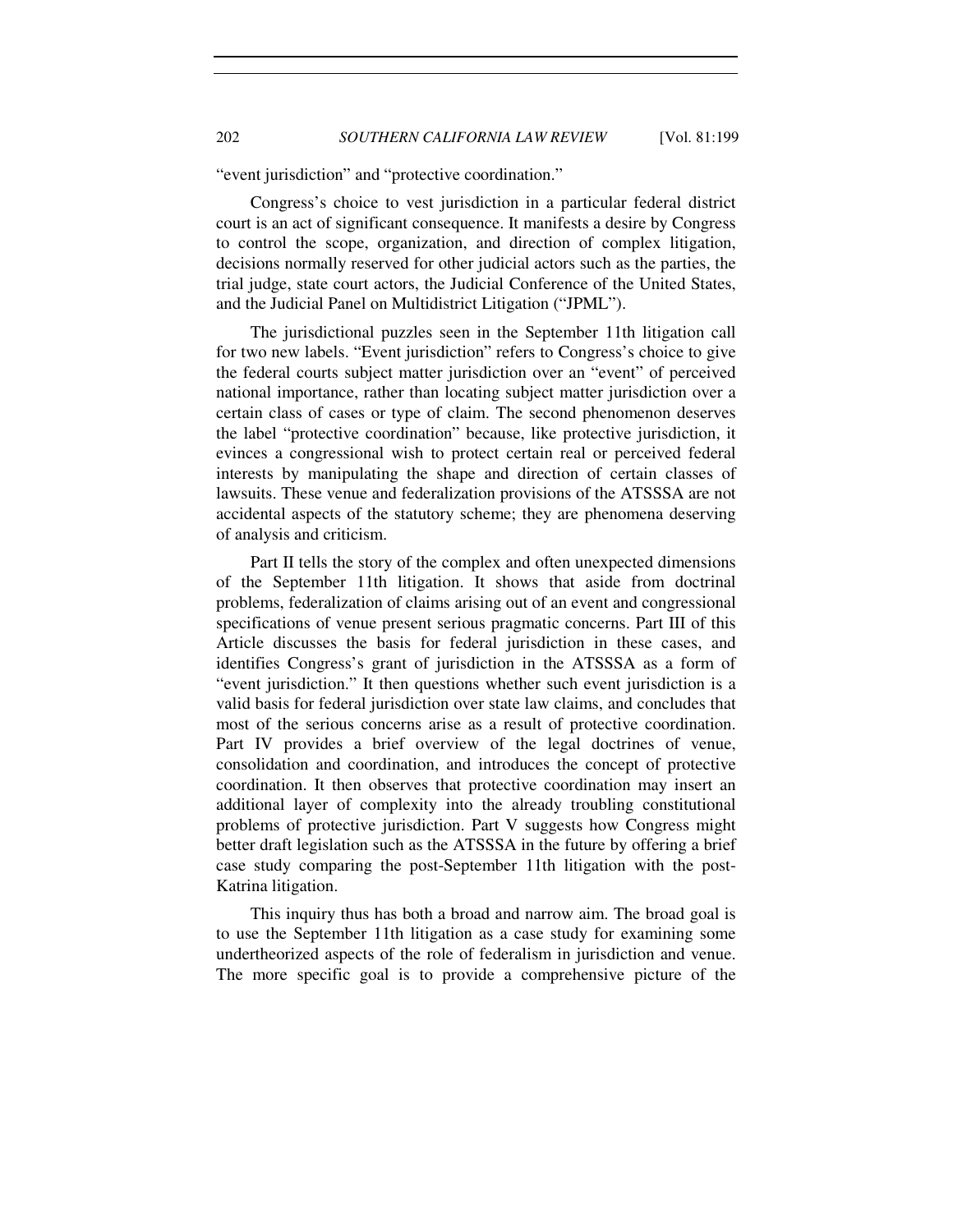September 11th litigation that has been proceeding *outside* of the VCF and to answer the question, just how successful has the ATSSSA been at creating a centralized and streamlined litigation process for these claims? If, as I argue, the enterprise has not been entirely successful, then where did Congress go wrong?

# II. THE SEPTEMBER 11TH LITIGATION EXPERIENCE

A careful examination of the progress of the September 11th litigation contributes to an understanding of the utility and advisability of coordination of cases by federal statute. Over the past six years, scholars and practitioners have debated the effectiveness and prudence of the VCF, the statute's central liability innovation.<sup>8</sup> Some commentators also opined that the ATSSSA's jurisdictional mandate—that all cases arising out of the September 11th terrorist attacks would be brought in federal court combined with the statute's directive that underlying state tort law would provide the rules of decision, implicates the issue of so-called "protective jurisdiction," complete with its own set of potential problems.<sup>9</sup> This jurisdictional aspect of the ATSSSA vests jurisdiction not simply in the federal courts, but in the SDNY. Scholars and practitioners alike have ignored this aspect of the statute, perhaps because it appears so ordinary. In

 <sup>8.</sup> For evaluation, praise, and criticism of the VCF, see generally Robert M. Ackerman, *The September 11th Victim Compensation Fund: An Effective Administrative Response to National Tragedy*, 10 HARV. NEGOT. L. REV. 135 (2005); Elizabeth Berkowitz, *The Problematic Role of the Special Master: Undermining the Legitimacy of the September 11th Victim Compensation Fund*, 24 YALE L. & POL'Y REV. 1 (2006); Richard P. Campbell, *Implementing the 9/11 Victim Compensation Fund: Two Steps Forward, One Step Back*, 69 DEF. COUNS. J. 409 (2002); Martha Chamallas, *The September 11th Victim Compensation Fund: Rethinking the Damages Element in Injury Law*, 71 TENN. L. REV. 51 (2003); Wendy Floering, *The September 11th Victim Compensation Fund of 2001: A Better Alternative to Litigation?*, 22 J. NAT'L ASS'N ADMIN. L. JUDGES 195 (2002); Tracy Hresko, *Restoration and Relief: Procedural Justice and the September 11th Victim Compensation Fund*, 42 GONZ. L. REV. 95 (2006); Linda S. Mullenix, *The Future of Tort Reform: Possible Lessons from the World Trade Center Victim Compensation Fund*, 53 EMORY L.J. 1315 (2004); Jessica Ramirez, *The Victims Compensation Fund: A Model for Future Mass Casualty Situations*, 29 TRANSP. L.J. 283 (2002); George Rutherglen, *Distributing Justice: The September 11th Victim Compensation Fund and the Legacy of the Dalkon Shield Claimants Trust*, 12 VA. J. SOC. POL'Y & L. 673 (2005); Joe Ward, *The September 11th Victim Compensation Fund: The Answer to Victim Relief?*, 4 PEPP. DISP. RESOL. L.J. 161 (2003); James C. Harris, Comment, *Why the September 11th Victim Compensation Fund Proves the Case for a New Zealand-style Comprehensive Social Insurance Plan in the United States*, 100 NW. U. L. REV. 1367 (2006); Erin G. Holt, Note, *The September 11 Victim Compensation Fund: Legislative Justice Sui Generis*, 59 N.Y.U. ANN. SURV. AM. L. 513 (2004); Jonathan D. Melber, Note, *An Act of Discretion: Rebutting Cantor Fitzgerald's Critique of the Victim Compensation Fund*, 78 N.Y.U. L. REV. 749 (2003).

 <sup>9.</sup> *See, e.g.*, Eric J. Segall, *Article III as a Grant of Power: Protective Jurisdiction, Federalism and the Federal Courts*, 54 FLA. L. REV. 361, 361–66 (2002) (questioning Congress's power under Articles I and III to redirect state cases into federal court and still apply state law).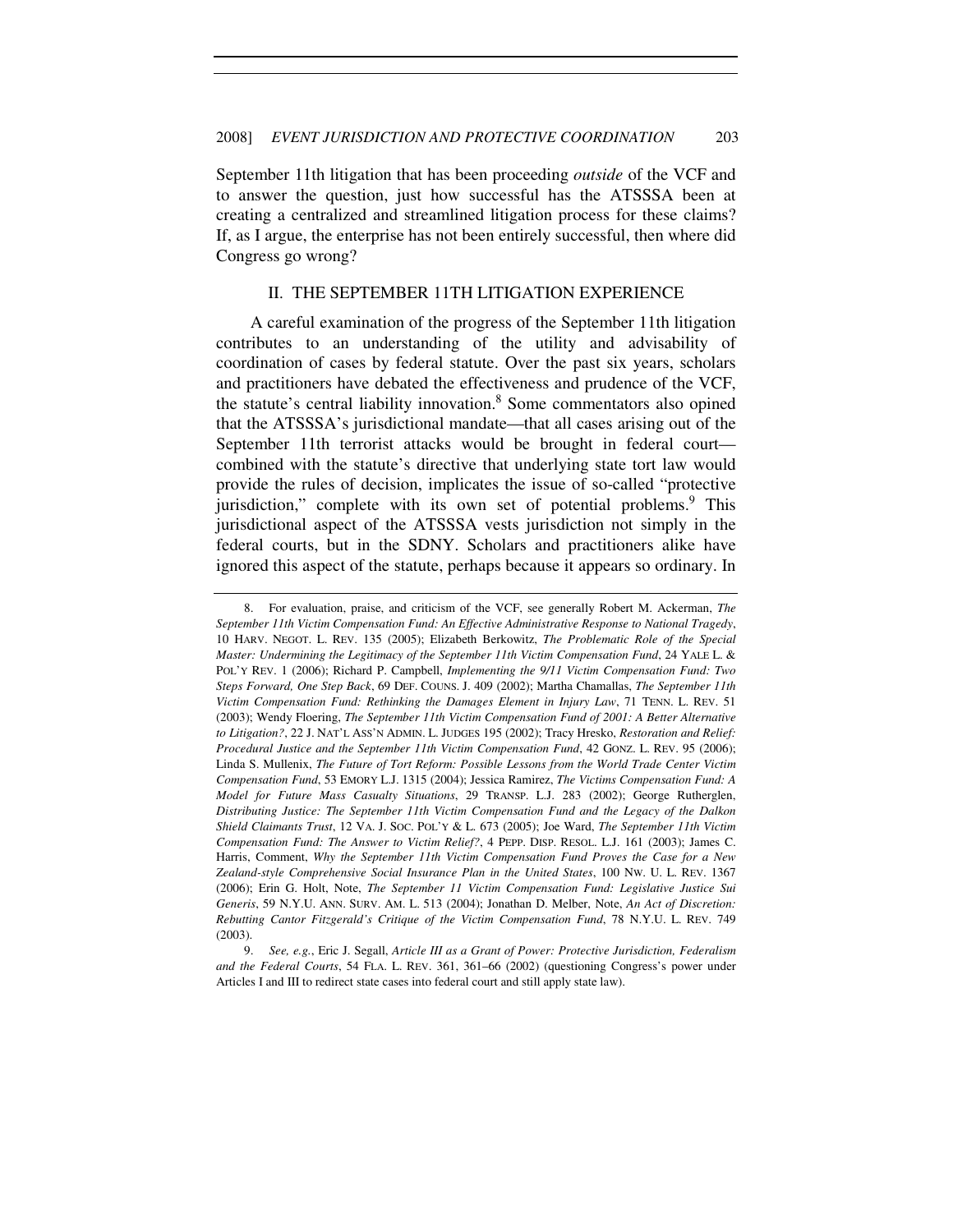204 *SOUTHERN CALIFORNIA LAW REVIEW* [Vol. 81:199

fact, this sort of provision is quite revolutionary in statutory drafting.

What follows is an account of the progress of the September 11th claims litigated under the  $ATSSSA$ <sup>10</sup> The September 11th litigation is a lesson in the unexpected. It began as one relatively coherent group of claims, *In re September 11 Litigation*, but soon became three fairly distinct groups of cases designated by four different master calendar numbers.<sup>11</sup> "September 11th Litigation" quickly became the umbrella term for a twopart disaster litigation, a two-part mass tort litigation, and an insurance battle. This narrative is used in Part III to demonstrate the incoherence of "event jurisdiction," and in Part IV to caution against future use of "protective coordination."

# A. THE INITIAL ASSIGNMENT TO JUDGE HELLERSTEIN AND THE FIRST MOTION TO CONSOLIDATE SEPARATE CASES

By the middle of 2002, SDNY Judge Alvin K. Hellerstein had accepted twelve cases filed pursuant to the ATSSSA. The defendants at the time included the airlines, airport security companies, and other aviation related entities, World Trade Center Properties and its various subsidiaries, the Port Authority of New York and New Jersey ("PANYNJ"), and other property owners and operators on the WTC site. Shortly thereafter, the court granted a motion by the Transportation Security Administration ("TSA") to intervene in the cases, as well as to consolidate the cases pursuant to Federal Rule of Civil Procedure  $42(a)$ .<sup>12</sup> On November 1, 2002, Judge Hellerstein formalized this consolidation by assigning a master docket number and a caption to the pending actions.<sup>13</sup> The assigned caption, *In re September 11 Litigation*, suggests what the parties and the judge believed at that time—that the litigation would be described and handled as one large group before a single judge, with only a few exceptions.<sup>14</sup>

 <sup>10.</sup> A chart summarizing the field of the September 11th Litigation appears as Figure 1 in Part II.E.

 <sup>11.</sup> *See* United States District Court, Southern District of New York, September 11th Litigation Cases, *at* http://www1.nysd.uscourts.gov/cases.php?form=sept11 (last visited Jan. 2, 2008).

<sup>12.</sup> Mariani v. United Air Lines, Inc., No. 01 Civ. 11620 (AKH), 2002 WL 1685382, at \*1 (S.D.N.Y. July 24, 2002) (ordering "all actions for wrongful death, personal injury, and property damage or business loss currently pending or hereinafter filed pursuant to the Act against any airline and/or airline security company . . . are hereby consolidated for purposes of pretrial proceedings . . . .").

 <sup>13.</sup> *In re* Sept. 11 Litig., No. 21 MC 97 (AKH) (S.D.N.Y. Nov. 1, 2002) (order consolidating actions and establishing a master docket).

 <sup>14.</sup> Two groups of cases were excluded from Judge Hellerstein's docket from the outset of the litigation. The first included cases against alleged promoters, financiers, sponsors and supporters of the September 11th terrorist attacks, and were excluded because they were explicitly excluded from claims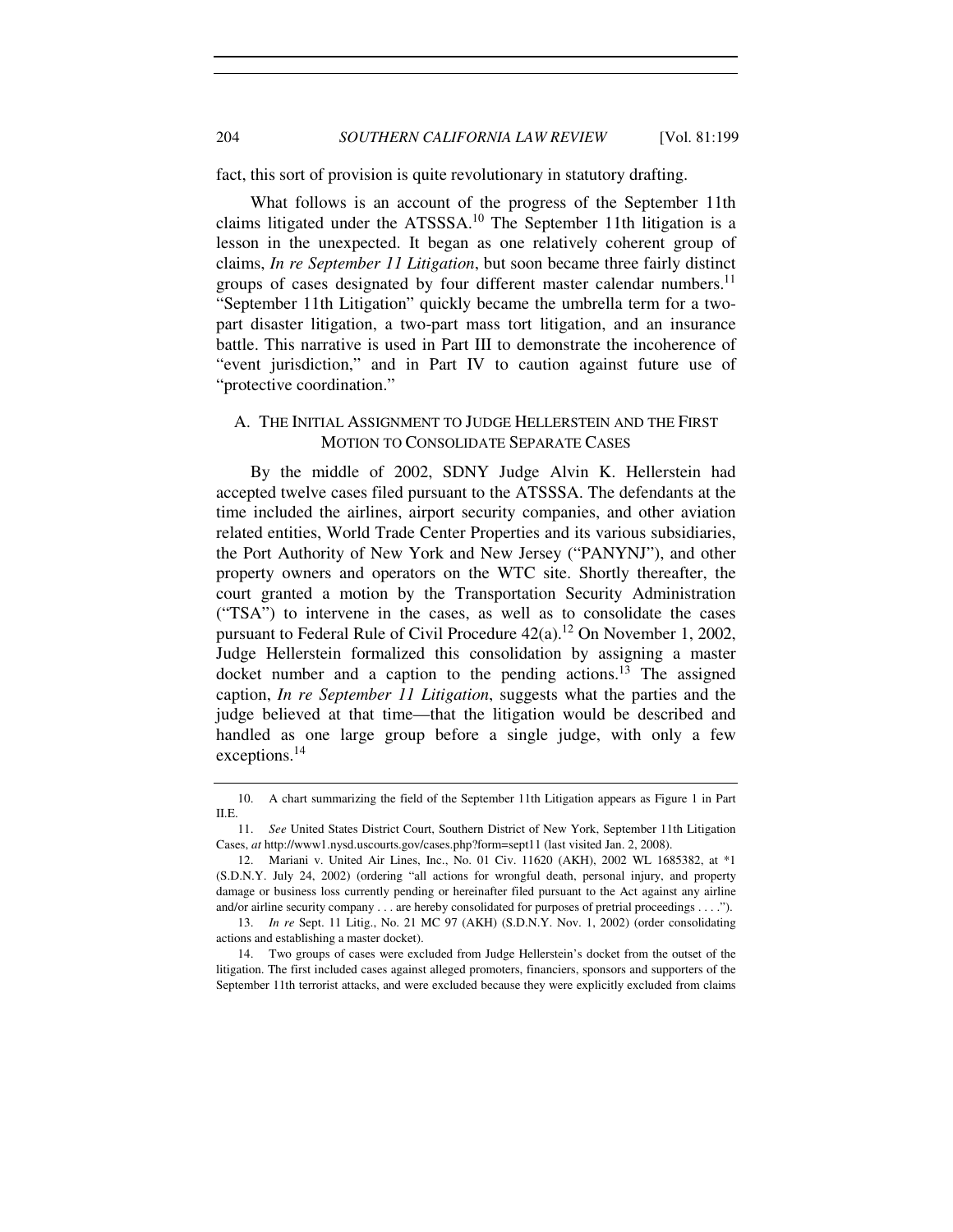The cases filed within the first months after September 11th matched these expectations. Most claims involved allegations of personal injury, wrongful death, or property damage suffered during the September 11th attacks themselves. Judge Hellerstein worked with the litigants during these initial months to coordinate the proceedings pending before SDNY with the VCF proceedings, and to organize how any remaining litigation would proceed.

#### 1. The Victim Compensation Fund

Congress created the VCF under the ATSSSA as an alternative to litigation, intending for it to provide a swift and reliable source of compensation for victims while simultaneously shielding the airline industry from potentially crippling lawsuits.<sup>15</sup> The fund only covered personal injury and wrongful death cases, and did not apply to instances of property damage or business loss. Ultimately, the VCF processed over 7400 cases and awarded a median of \$855,919.50 per victim in compensation (with a median award of \$1.6 million for deceased victims). $16$ 

Although the Special Master's compensation determinations were "final and not subject to judicial review," $^{17}$  Judge Hellerstein adjudicated disputes related to the administration of the VCF. In a series of rulings, he sustained the regulations for the VCF promulgated by the Department of Justice and the compensation formula devised by Special Master Kenneth

under the ATSSSA. *See* ATSSSA, Pub. L. No. 107-42, § 408(c), 115 Stat. 230 (2001), *reprinted in* 49 U.S.C. § 40101 note (Supp. III 2003). These cases were originally filed in a few different districts, and themselves became multidistrict litigation in the SDNY, consolidated before Judge Casey. *See In re* Terrorist Attacks on Sept. 11, 2001, 295 F. Supp. 2d 1377, 1379 (J.P.M.L. 2003). The second included cases against and among the insurers of property damaged at ground zero. *See, e.g.*, Can. Life Assurance Co. v. Converium Rückversicherung (Deutschland) AG, 210 F. Supp. 2d 322, 329–30 (S.D.N.Y. 2002) (holding that no federal jurisdiction exists under the ATSSSA for a dispute between a reinsurer and retrocessionaire concerning losses arising out of the terrorist-related crashes of September 11th). The exceptions to this rule were the liability insurance provider cases, which remained before Judge Hellerstein. ATSSSA §  $405(c)(3)(B)(i)$  (suits to recover "collateral source obligations" are excluded from the ATSSSA jurisdiction). *See infra* notes 82–85 and accompanying text for discussion of these cases.

 <sup>15.</sup> The creation and administration of the VCF was a unique and controversial remedy by Congress, and has received extensive scholarly commentary. *See* sources cited *supra* note 8.

 <sup>16.</sup> KENNETH R. FEINBERG ET AL., U.S. DEP'T OF JUSTICE, FINAL REPORT OF THE SPECIAL MASTER FOR THE SEPTEMBER 11TH VICTIM COMPENSATION FUND OF 2001, 109–11, *available at* http://www.usdoj.gov/final\_report.pdf (last visited Jan. 2, 2008). Around \$7 billion was paid to claimants, including 2880 claimants whose family members died in the crashes or building collapses and 2680 persons who suffered physical injury at the Pentagon and WTC site. *Id.* at 110.

 <sup>17.</sup> ATSSSA § 405(b)(3).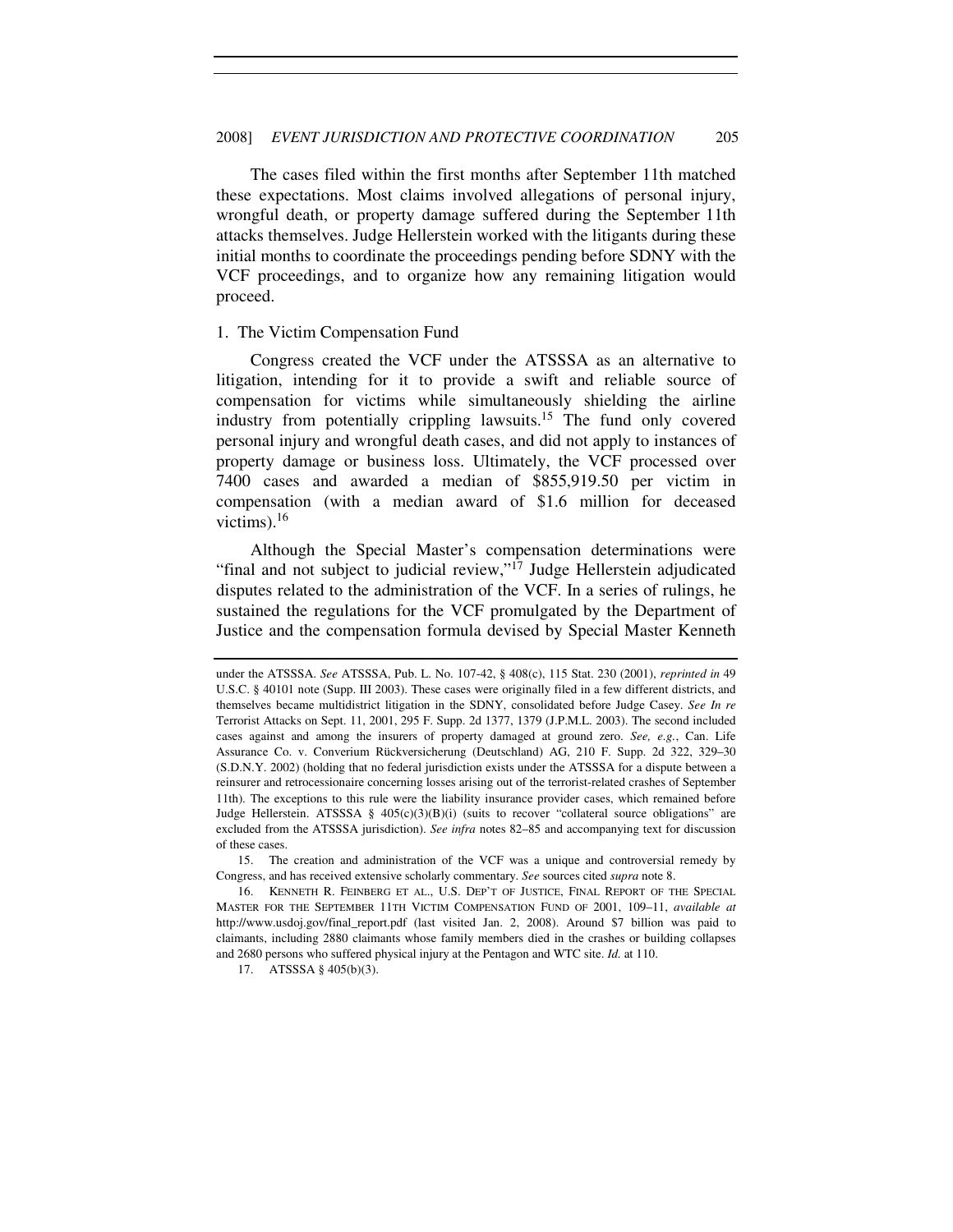Feinberg against a number of challenges on administrative law grounds,<sup>18</sup> interpreted the meaning of a waiver of a right to sue under the  $ATSSSA$ <sup>19</sup> and determined when a claim was deemed "filed" with the Special Master.<sup>20</sup> These holdings reflected September 11th litigation as Congress probably imagined it: the district court was spared the task of adjudging or reviewing awards to individual plaintiffs, but played an important background role in settling disputes over the interpretation of the statute and structure of the fund's administration.

# 2. Organizing the Remaining Litigation

As the deadline for victims to apply to the VCF came to a close, Judge Hellerstein and the litigants intensified the focus on organizing the remaining litigation. The litigants appeared to fall into three broad categories: (1) insurance companies that provided liability insurance for Silverstein Properties and PANYNJ;<sup>21</sup> (2) litigants with claims of wrongful death and personal injury who had elected not to enter the VCF (including a number of personnel involved in the rescue and cleanup effort who had begun to file claims alleging respiratory injury); and (3) property damage plaintiffs. A few miscellaneous cases also remained.<sup>22</sup>

The remaining litigants scored their first major victory on the path to trial in 2003 while the VCF was still open.<sup>23</sup> Judge Hellerstein ruled that the aviation defendants owed a duty of care to the ground victims because the events were within the scope of foreseeable duty.<sup>24</sup>

 <sup>18.</sup> Colaio v. Feinberg, 262 F. Supp. 2d 273, 301 (S.D.N.Y. 2003), *aff'd in part*, *dismissed in part*, Schneider v. Feinberg, 345 F.3d 135, 149 (2d Cir. 2003).

 <sup>19.</sup> *In re* Sept. 11th Litig., No. 21 MC 97 (AKH), 2004 WL 1320897, at \*5–7 (S.D.N.Y. June 10, 2004).

 <sup>20.</sup> *In re* Sept. 11 Litig., No. 21 MC 97 (AKH), 2003 WL 23145579, at \*1 (S.D.N.Y. Dec. 19, 2003).

<sup>21.</sup> *See infra* note 82 and accompanying text.

<sup>22.</sup> *See, e.g.*, Grosshandels-und Lagerei-Berufsgenossenschaft v. World Trade Ctr. Props., LLC, 435 F.3d 136, 137–38 (2d Cir. 2006) (affirming district court decision that German insurers cannot pursue state law tort claims on behalf of victims who have received VCF benefits).

 <sup>23.</sup> Since participation in the VCF precluded a plaintiff from proceeding with any civil litigation, *see* ATSSSA § 405(c)(3)(B)(i), the court created a "suspense docket" to allow plaintiffs to preserve their right to file a civil action while deciding whether to pursue a claim before the VCF. *In re* Sept. 11 Litig., No. 21 MC 97 (AKH), 2003 U.S. Dist. LEXIS 14411 (S.D.N.Y. July 22, 2003) (order outlining procedure with respect to suspending actions). The VCF administrators created a similar procedure by which families could submit a preliminary application, without waiving the right to sue. *See* 28 C.F.R. § 104.21(b) (2006).

 <sup>24.</sup> *In re* Sept. 11 Litig., 280 F. Supp. 2d 279, 292–93, 296 (S.D.N.Y. 2003) (holding that "[t]he Aviation Defendants, and plaintiffs and society generally, could reasonably have expected that the screening methods at [airports used by the Aviation Defendants] were for the protection of people on the ground as well as for those on board the airplanes," and that "the crash of the airplanes was within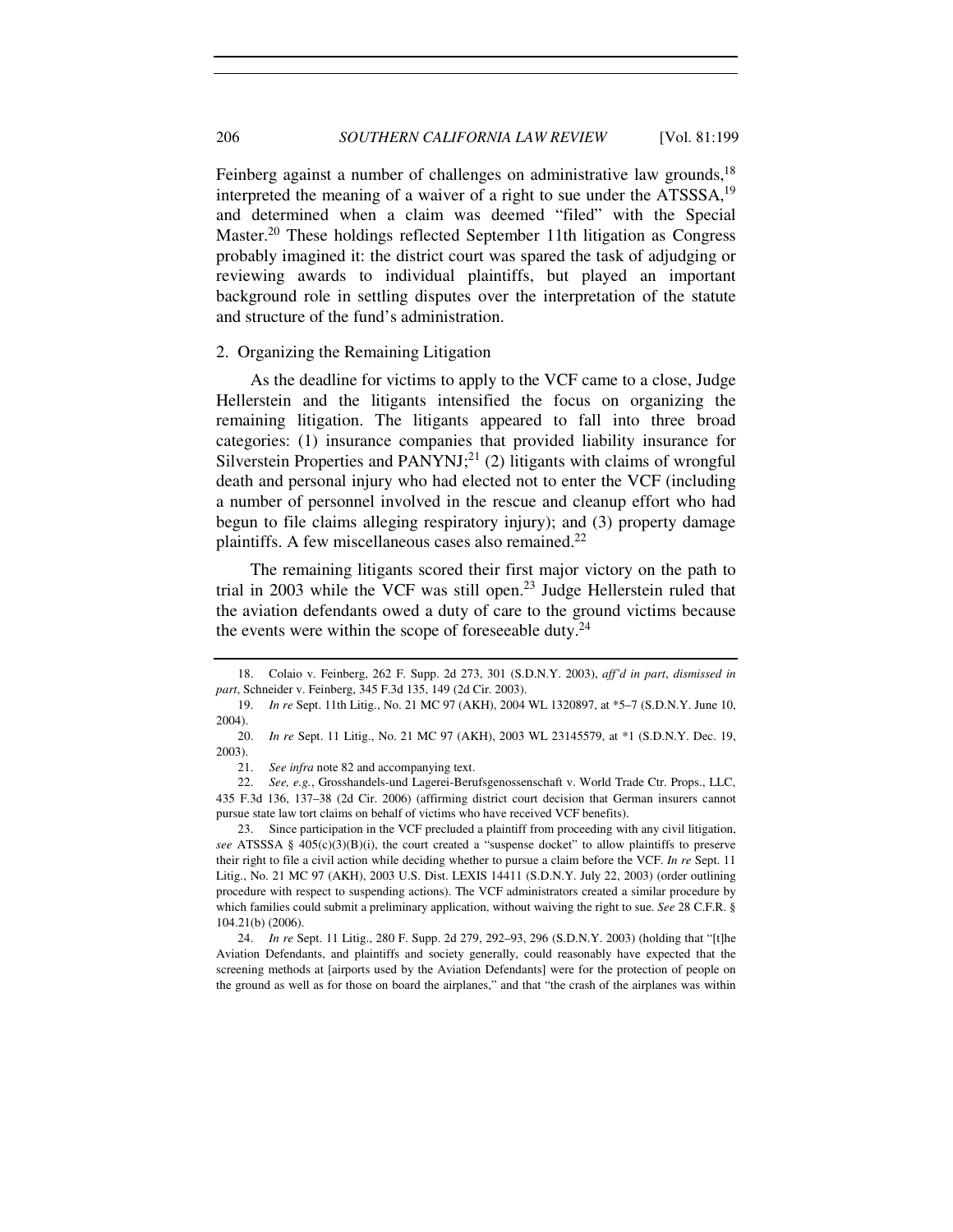The court denied motions to dismiss ground victims' complaints brought by the PANYNJ and WTC Defendants as well, holding that under New York law, they owed a duty of care to the lessees, occupants, and others on the premises.<sup>25</sup>

Judge Hellerstein rejected the argument that the criminal acts of the terrorists were intervening acts that broke the chain of causation, holding that it was too early to rule that proximate cause could not be found. Citing the absence of a well-developed factual record, the court put this argument on hold, finding proximate cause at least at the level of the plaintiffs' allegations.<sup>26</sup>

With the denial of the motions to dismiss against the aviation defendants, the PANYNJ and the WTC entities, the litigation against a multitude of defendants was set to continue to discovery and, possibly, a trial.<sup>27</sup> The decision also highlighted the ways in which the litigation ahead would be complex. Had legal remedies been limited by a small class of victims on the planes against a small group of defendants, the cases would have resembled an "air and common disaster" litigation.<sup>28</sup> The court's decision, however, recognized that September 11th involved multiple classes of victims that were owed varying duties of care by different types of defendants. At this stage in the litigation, it was enough for Judge Hellerstein to conclude that cases could proceed beyond the Rule 12(b)(6) motion to dismiss,  $29$  and that development of a factual record was required for any further determinations. The complexity of the duty question foreshadowed the ways in which different classes of plaintiffs would pull the once unitary litigation in different directions.

the class of foreseeable hazards resulting from negligently performed security screening").

 <sup>25.</sup> *Id.* at 299–301 ("[T]he parties and society would reasonably expect that the WTC Defendants would have a duty to the occupants of the Twin Towers in designing, constructing, repairing and maintaining the structures, in conforming to appropriate building and fire safety codes, and in creating appropriate evacuation routes and procedures should an emergency occur.").

 <sup>26.</sup> *See id.* at 293 (aviation defendants); *id.* at 302 (WTC entities). Note, however, that the court's holding is with respect to the validity of plaintiffs' pleadings, and calls for future litigation to settle these issues. *Id.*

 <sup>27.</sup> On July 2, 2007, Judge Hellerstein ordered, pursuant to Federal Rule of Civil Procedure 42(b), that some of the 21 MC 97 cases would be bifurcated and proceed to trial on the issue of damages only. *In re* Sept. 11 Litig., No. 21 MC 97 (AKH) (S.D.N.Y. July 2, 2007) (order scheduling damages trial and pretrial proceedings).

 <sup>28.</sup> The phrase "air and common disaster" is a designation used for administrative purposes by the Judicial Panel for Multidistrict Litigation. John F. Nangle, *From the Horse's Mouth: The Workings of the Judicial Panel on Multidistrict Litigation*, 66 DEF. COUNSEL J. 341, 342 (1999).

 <sup>29.</sup> FED. R. CIV. P. 12(b)(6).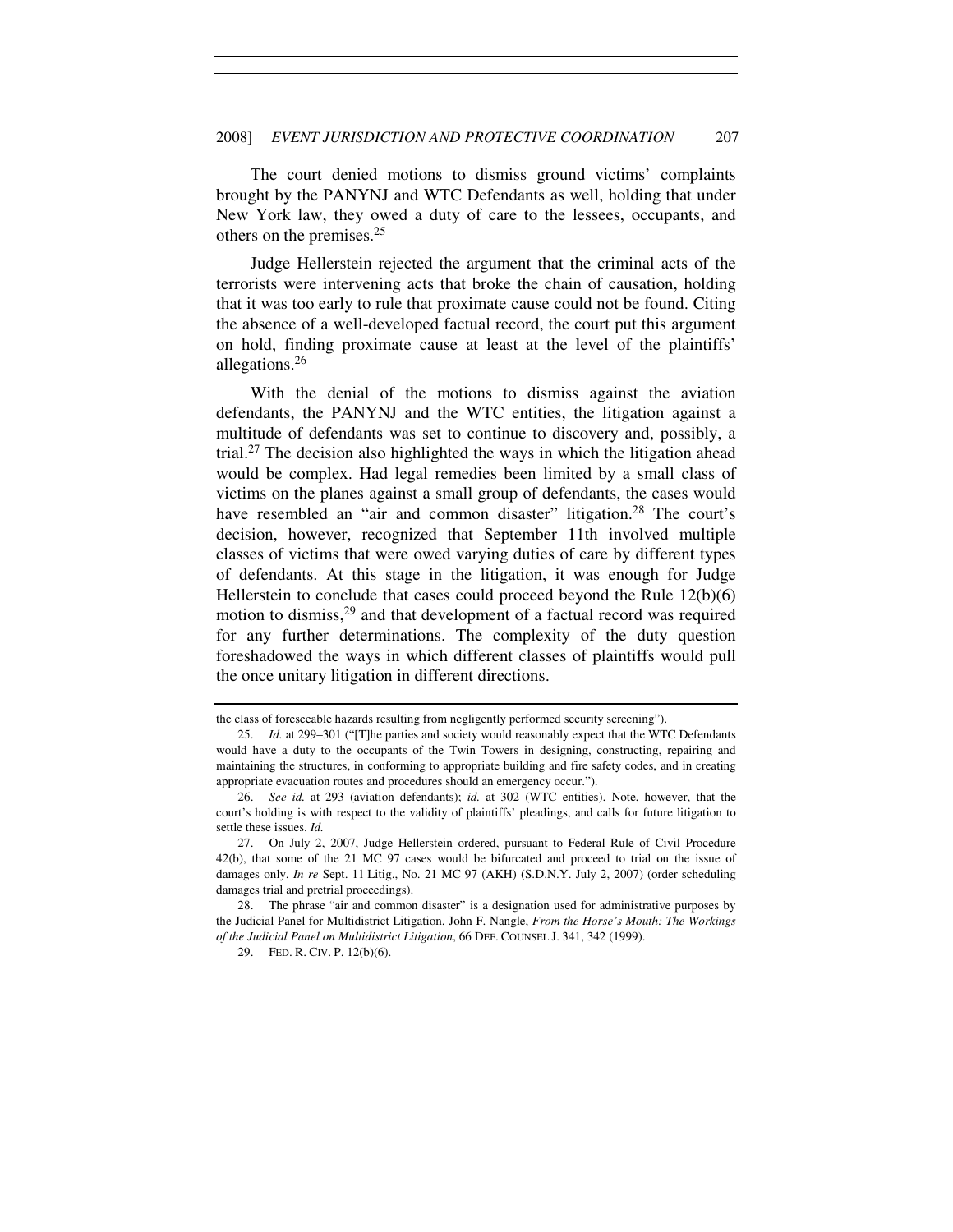## B. RESPIRATORY DISTRESS CASES—21 MC 100 AND 21 MC 102

The collapse of the towers at Ground Zero led to a major rescue, recovery, and cleanup effort. The City of New York took control of the WTC site immediately after the collapse of the buildings and did not return control of the site to the PANYNJ until July  $2002<sup>30</sup>$  These postcollapse efforts involved thousands of fire fighters and other rescue personnel coordinated by a number of public and private parties. The acts of heroic rescue workers and selfless volunteers are an enduring memory of the days and months after September 11th. $31$  The reality, however, is that the vast majority of those involved in the cleanup effort were employees of government agencies or government contractors and Ground Zero was transformed into a giant workplace. And with a workplace came accidents. As of early 2002, the extent of workplace injury at the WTC site was underappreciated. According to one report, only "35 of the more than 1,500 workers assigned to help clear debris from the World Trade Center site were seriously injured in more than six months of work there," and federal statistics initially reported that "the job had turned out to be far less dangerous than an average demolition job in the United States."<sup>32</sup> This was a premature prediction.

Workers injured at the site began to file complaints for violations under New York State Labor Laws in state court.<sup>33</sup> The defendants removed these cases to federal court and the plaintiffs moved for remand. Judge Hellerstein granted the motion to remand in two of these early cases in which plaintiffs alleged injury from falling debris at the WTC site.

The opinions in *Graybill v. City of New York*<sup>34</sup> and *Spagnuolo v. Port Authority of New York and New Jersey*<sup>35</sup> set the outer boundaries for the subject matter jurisdiction of cases brought under or removed pursuant to the ATSSSA.<sup>36</sup> Judge Hellerstein found that the tort concept of "proximate"

 <sup>30.</sup> *In re* WTC Disaster Site, 414 F.3d 352, 358 (2d Cir. 2005).

 <sup>31.</sup> For a more comprehensive narrative account of the rescue, recovery, and cleanup effort, see THE 9/11 COMMISSION REPORT, *supra* note 1, at 278–323; Jean Macchiaroli Eggen, *Toxic Torts at Ground Zero*, 39 ARIZ. ST. L.J. 383 (2007) (describing the nature of environmental hazards at the WTC site).

 <sup>32.</sup> Eric Lipton, *Injuries Few Among Crews at Towers Site*, N.Y. TIMES, Apr. 12, 2002, at B1.

 <sup>33.</sup> *See* NY LAB. LAW §§ 240–42 (2007). New York Labor Law provides the commissioner with the power to impose liability for construction, repair and demolition work and has been said to establish strict liability. For a description of the relevant New York labor law and how it might apply to WTC site workers' claims, see George W. Conk, *Will the Post 9/11 World Be a Post-Tort World?*, 112 PENN. ST. L. REV. 175 (2007).

 <sup>34.</sup> Graybill v. City of New York, 247 F. Supp. 2d 345, 347–52 (S.D.N.Y. 2002).

 <sup>35.</sup> Spagnuolo v. Port Auth. of N.Y. & N.J., 245 F. Supp. 2d 521, 522–23 (S.D.N.Y. 2002).

 <sup>36.</sup> *See Graybill*, 247 F. Supp. 2d at 346 ("Congress did not intend to oust state court jurisdiction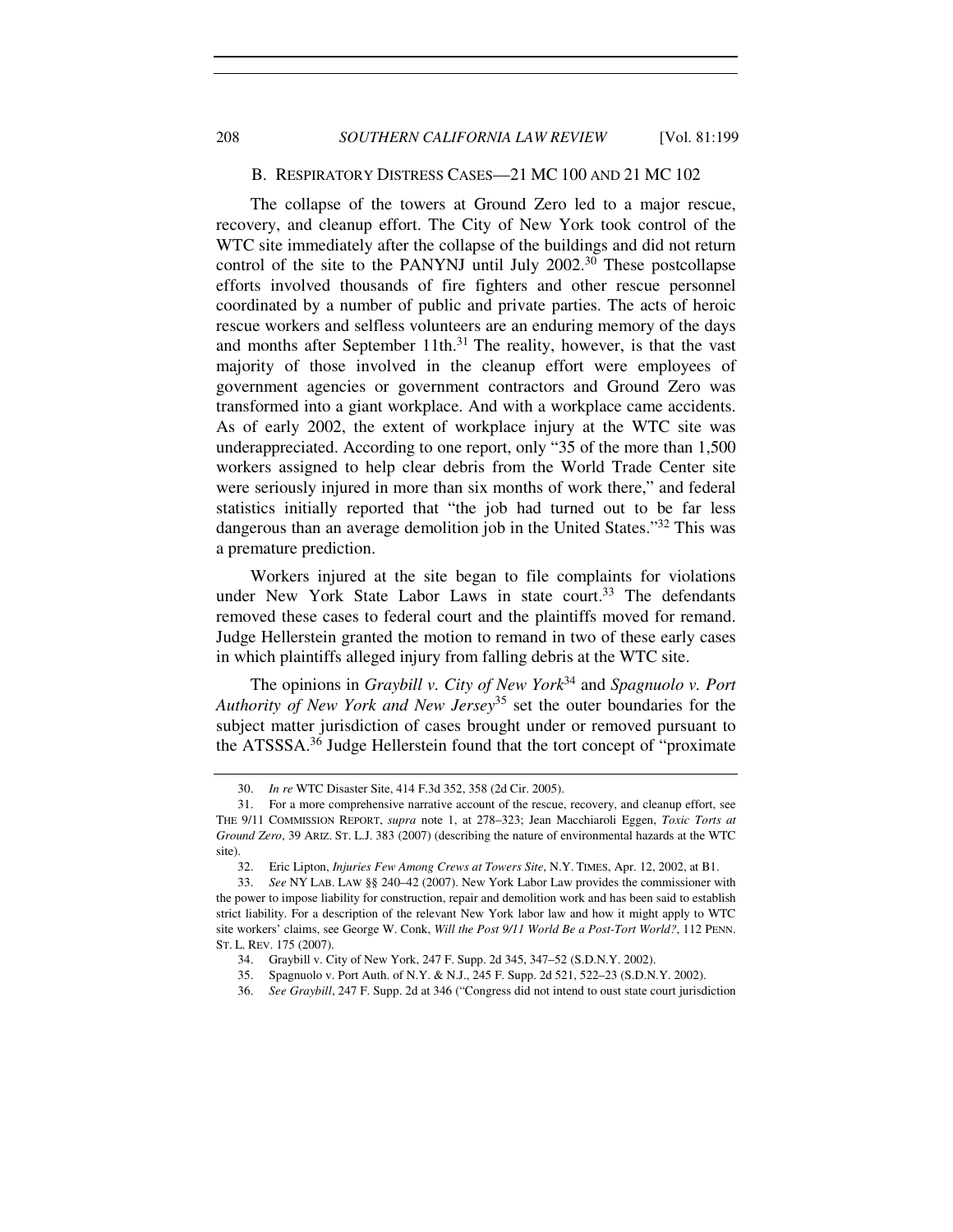causation provides a useful framework for limiting the scope"<sup>37</sup> of jurisdiction and that it was insufficient merely to allege that "the accident took place on the WTC site."<sup>38</sup> This is a rare instance in which the substantive tort principle of proximate cause was used (if only by analogy) to make a jurisdictional determination in the context of September 11th litigation.<sup>39</sup> As will be seen later, when event jurisdiction is an organizing principle of federalizing claims, the district judge will need to "front-end" proximate cause analysis or make proximate cause-like determinations in order to rule on jurisdiction.

1. The First Grouping—Claims of Respiratory Injury by On-Site Workers (21 MC 100)

Allegations of respiratory injury presented a more complicated jurisdictional challenge than *Graybill* and *Spagnuolo*. The first workers to allege respiratory injuries from the WTC site filed lawsuits in New York state court in 2002.<sup>40</sup>

The workers claimed that they suffered the injuries as a result of breathing air at the WTC site that was polluted by a multitude of toxins released during the collapse of the towers and the fires that burned there for months afterwards. They alleged that New York City, the PANYNJ, and private entities<sup>41</sup> were negligent because they failed to provide the workers with appropriate respiratory masks and safety gear.<sup>42</sup>

Eager to be included in the statutory liability cap, the defendants removed the cases to SDNY under the ATSSSA. Over the next several

 40. *In re* World Trade Ctr. Disaster Site Litig., 270 F. Supp. 2d 357, 381 (S.D.N.Y. 2003), *aff'd in part*, 414 F.3d 352 (2d Cir. 2005).

in cases such as this involving injuries common to construction and demolition sites generally, and *risks and duties not alleged to be particular to the special conditions caused by the terrorist-related aircraft crashes of September 11*.") (emphasis added).

<sup>37.</sup> *Id.* at 352.

<sup>38.</sup> *Id.*

 <sup>39.</sup> This is not the first time that courts have resorted to proximate cause analysis in order to define the scope of federal jurisdiction. *See* Jerome B. Grubart, Inc. v. Great Lakes Dredge & Dock Co., 513 U.S. 527, 534–38 (1995) (examining the proximate cause of damage by a vessel to affirm a finding of federal admiralty jurisdiction).

 <sup>41.</sup> *Id.* Private entity defendants included Silverstein Properties and the multitude of contractors and construction companies involved in the cleanup operation. *See In re* World Trade Ctr. Disaster Site Litig., 456 F. Supp. 2d 520, 540 nn.10–13 (S.D.N.Y. 2006).

 <sup>42.</sup> *In re World Trade Ctr. Disaster*, 270 F. Supp. 2d at 361. *See also* Eggen, *supra* note 31. In a related case, it was alleged that to the extent that "the equipment was available[,] there was little effort to properly fit the masks, to educate workers regarding the risks, to overcome to considerable misinformation that had been put forth, or to enforce the equipment's use by the workers." Conk, *supra* note 33, at 200 (citing plaintiffs' statement of facts).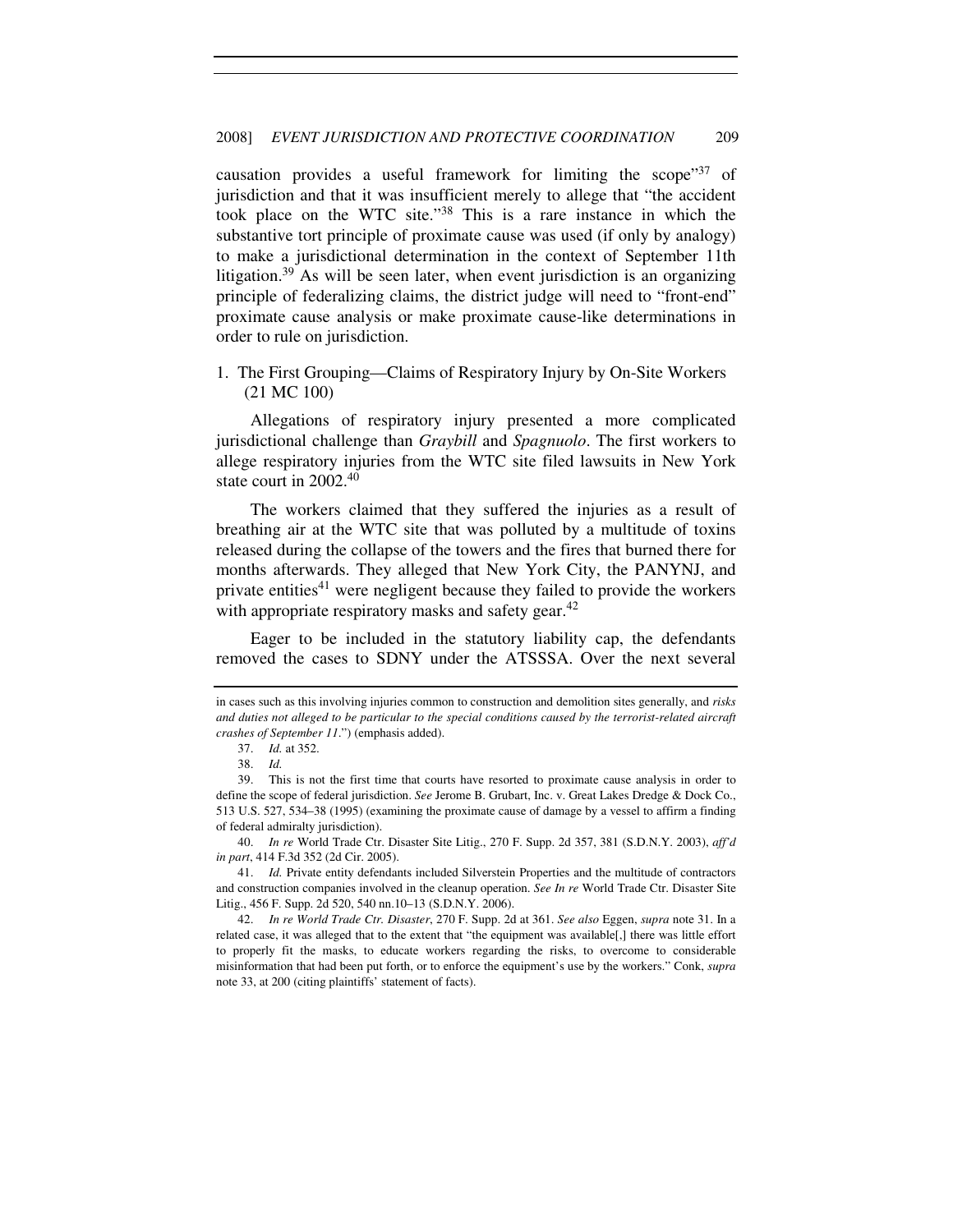months Judge Hellerstein received about 1200<sup>43</sup> such respiratory injury claims and grouped them alongside other personal injury claims.<sup>44</sup> The number of plaintiffs alleging respiratory injury had, however, grown so significantly that the court and the parties agreed that they warranted the creation of a separate master calendar designation.<sup>45</sup>

It was during this time that Judge Hellerstein first ruled on the motions to remand the cases to state court. Plaintiffs were most likely anxious to see the cases back in New York state court because it provided a forum which would be familiar with processing workers' compensation claims,<sup>46</sup> and, more importantly, a forum which was almost certainly free from the liability cap of the ATSSSA.

The district court ruling on subject matter jurisdiction attempted to split the difference. Judge Hellerstein accepted that the ATSSSA provided an adequate basis for federal question jurisdiction. The court's task, then, was to interpret the meaning of "resulting from or relating to the terroristrelated aircraft crashes of September 11, 2001" of the ATSSSA.<sup>47</sup> Having already ruled that ordinary workplace accidents that occurred after September 11, 2001, itself were not sufficient bases of federal jurisdiction alone,<sup>48</sup> the court was left with the task of sorting out exactly how unique respiratory injuries were to the events of September 11th and how far removed in time the injuries could be from September 11th and still "arise from" events of that day.

The court held that "claims for respiratory injury based on exposures suffered at the World Trade Center site between September 11, 2001 and September 29, 2001 'arise out of,' 'result from,' and are 'related to' the attacks of September 11, 2001" because they involved the official search

 <sup>43.</sup> *See In re World Trade Ctr. Disaster*, 456 F. Supp. 2d at 539 ("I ordered further that Plaintiffs file separate claims for each individual claimant, holding that the individual issues relevant to each claimant predominated over common issues.").

 <sup>44.</sup> These cases were placed on the suspense docket along with all other September 11th-related cases. A few of the respiratory injury plaintiffs who filed claims during this period also filed claims with the VCF, and their claims were dismissed in April 2004 along with the other plaintiffs who had opted to avail themselves of the VCF procedure as an alternative to litigation. *In re* World Trade Ctr. Disaster Site Litig., No. 21 MC 100 (AKH), 2004 U.S. Dist. LEXIS 6780 (S.D.N.Y. Apr. 21, 2004) (order granting extension of suspense docket in part, dismissing claims in part).

 <sup>45.</sup> *In re* World Trade Ctr. Disaster Site Litig., No. 21 MC 100 (AKH) (S.D.N.Y. Feb. 13, 2003) (order establishing master docket).

 <sup>46.</sup> A few plaintiffs, however, did not move for remand and agreed with defendants that federal law governed the case. *In re World Trade Ctr. Disaster*, 270 F. Supp. 2d at 363 n.4.

 <sup>47.</sup> ATSSSA, Pub. L. No. 107-42, § 408(b)(3), 115 Stat. 230 (2001), *reprinted in* 49 U.S.C. § 40101 note (Supp. III 2003).

<sup>48.</sup> *See supra* notes 34–38 and accompanying text.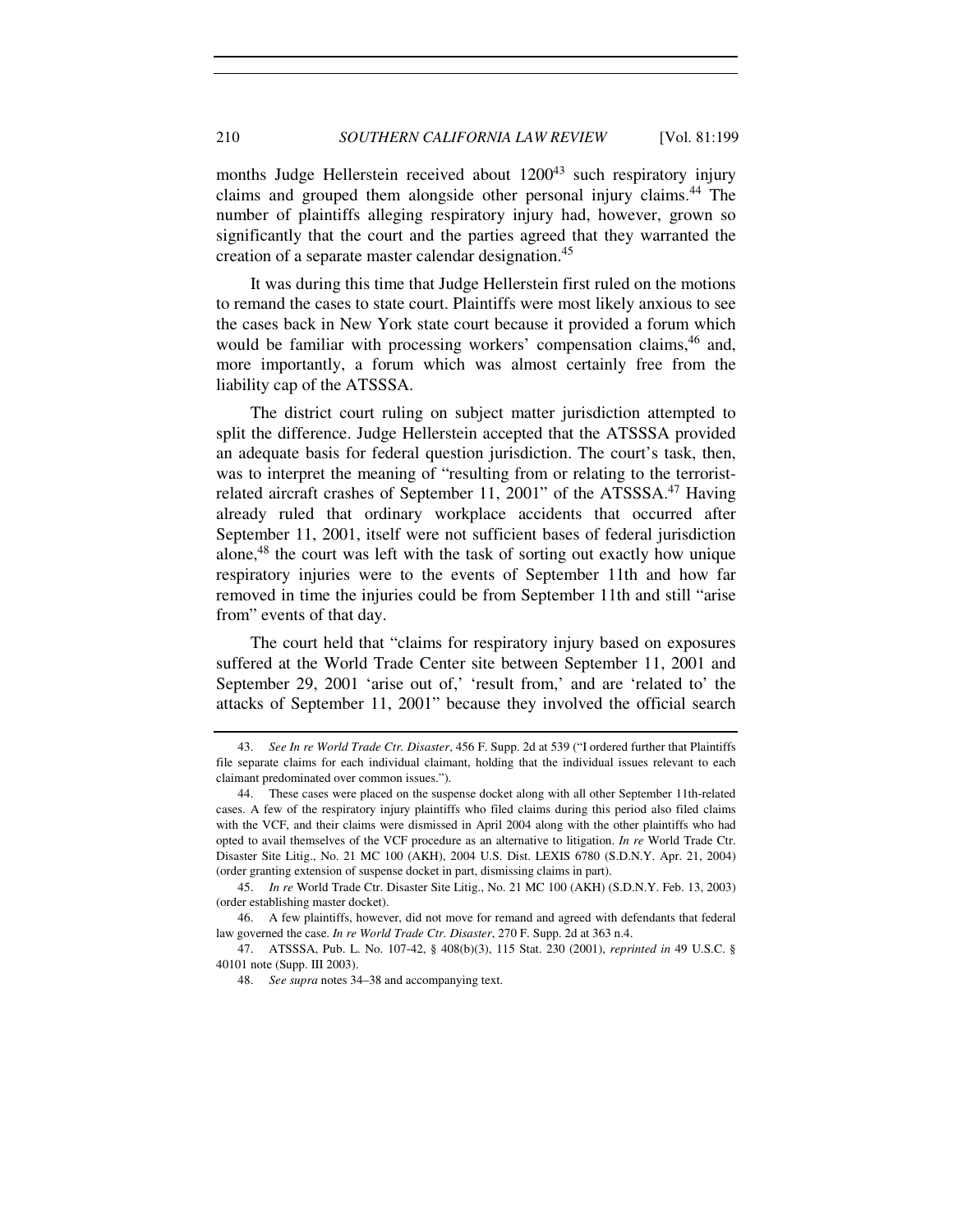and rescue effort.<sup>49</sup> All other claims alleging injuries that occurred after this period were remanded to state court because "[b]y September 29, 2001, that predominant task officially ended and workers' efforts were focused on . . . clean-up of the World Trade Center site."<sup>50</sup>

Recognizing that the plain language of the statute contains language of complete preemption,  $51$  the court identified its primary interpretive task as defining the scope of state law claims that are preempted by the federal cause of action established in the ATSSSA. Judge Hellerstein was particularly sensitive to the fact that a finding of preemption in these cases would displace not only ordinary state law tort claims, but also state labor law claims. He found that the ATSSSA lacked the clear congressional intent to preempt "such a strong and long-standing state policy" and to "oust the court having expertise interpreting [New York Labor Law]."<sup>52</sup>

Relying on the outer jurisdictional boundaries set by *Graybill* and *Spagnuolo*, Judge Hellerstein concluded that the jurisdiction over the workers' claims needed to be limited to avoid a seemingly unlimited field of jurisdiction. At the same time, he acknowledged the legislative history that underscored the congressional intent to "promote efficiency" in the September 11th litigation and Congress's intent to provide defendants, including New York City, with "much needed relief from potential liability arising out of the attacks on the World Trade Center ...."<sup>53</sup> Judge Hellerstein thus sought a point in time that demarcated a shift from September 11th events to ordinary workplace events and held that "September 29, 2001 is a proper demarcation point and the World Trade Center site is a proper geographical limitation" because

[a]fter that point, or outside the World Trade Center site, the goals of demolition, clean-up and removal of debris were dominant, the traditional state interest in regulating the health and safety of employees in the work place re-emerged, and any federal interest in displacing traditional state police powers waned.<sup>54</sup>

The court then employed the tort doctrine of proximate cause to

 <sup>49.</sup> *In re World Trade Ctr. Disaster*, 270 F. Supp. 2d at 361.

 <sup>50.</sup> *Id*. at 372.

 <sup>51.</sup> *Id.* at 368. The doctrine states that "'if a federal cause of action completely preempts a state cause of action any complaint that comes within the scope of the federal cause of action necessarily 'arises under' federal law.'" *Id.* at 366 (quoting Franchise Tax Bd. v. Constr. Laborers Vacation Trust, 463 U.S. 1, 24 (1983)).

 <sup>52.</sup> *Id.* at 374.

 <sup>53.</sup> *Id.* at 371 (quoting 147 Cong. Rec. H7649 (daily ed. Nov. 1, 2001) (statement of Rep. Sensenbrenner quoting letter submitted by Mayor Rudolph Giuliani in support of the amendment)).

 <sup>54.</sup> *Id.* at 374.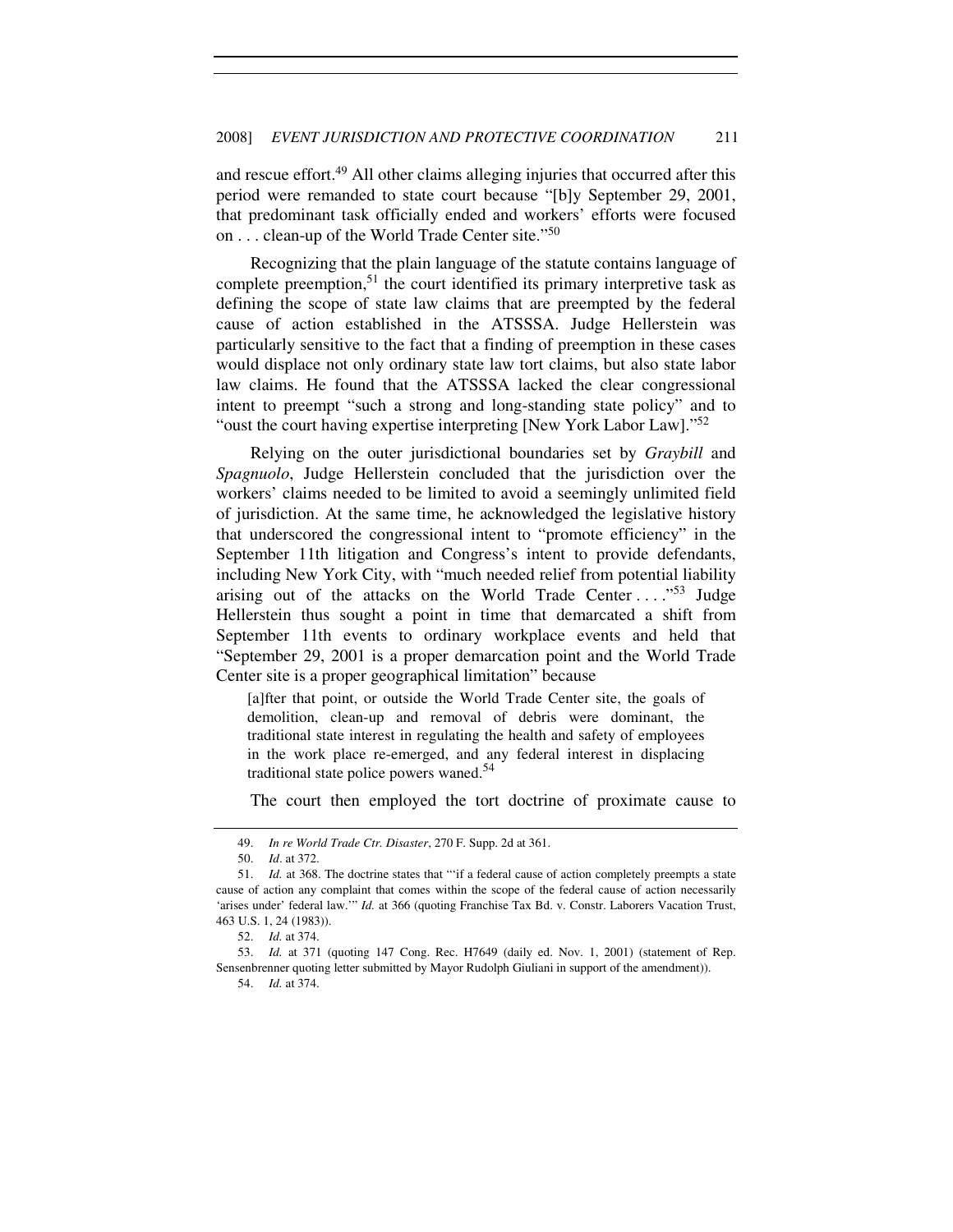reinforce its holding that "the causal relationship with the terrorist-related aircraft crashes becomes attenuated, and duties and responsibilities associated with the workplace become predominant."<sup>55</sup> Proximate cause thus returned to the court's jurisdictional analysis as a way of linking the task of statutory interpretation with the more functional task of attempting to group cases sensibly for litigation purposes.

Several parties agreed with the court that, like the duty of care question generally, the question of subject matter jurisdiction was so important to how the litigation would proceed that it required early resolution. Finding that "the scope of federal jurisdiction in these cases involves a controlling question of law as to which there is a substantial ground for difference of opinion" and that an "immediate appeal also may materially advance the ultimate termination of the litigation," Judge Hellerstein certified the issue for interlocutory appeal.<sup>56</sup>

The number of respiratory injury cases filed ballooned while the court waited for a definitive statement on jurisdiction from the Second Circuit. Judge Hellerstein denied certification of any class actions and required that each plaintiff file under a separate docket number in order to best organize pleadings and potential causation questions.<sup>57</sup> The individual complaints had begun to present extraordinary organizational challenges for Judge Hellerstein's chambers, and he sought a way to engage the parties' help in organizing the information about each litigant so that the information would be accessible to the court, the parties, and the public.<sup>58</sup> Charged with this task, plaintiffs' and defendants' committees negotiated a new set of Master Complaints that included a "check box" section.<sup>59</sup> The court hoped to collect data on, among other things, the nature of injuries alleged, the type of worker involved, where on the WTC site the worker was assigned, and the time period that he or she worked. Although the Federal Rules of Civil Procedure do not require this sort of detailed pleading, Judge

 <sup>55.</sup> *Id.* at 377.

 <sup>56.</sup> *Id.* at 381. As a technical matter, Judge Hellerstein could only certify those cases for appeal in which he had denied the motions to remand because a district court grant of remand for lack of subject matter jurisdiction is not appealable. *See* 28 U.S.C. § 1447(d) (2000).

 <sup>57.</sup> *In re* World Trade Ctr. Disaster Site Litig., 456 F. Supp. 2d 520, 539 (S.D.N.Y. 2006).

 <sup>58.</sup> Transcript of Status Conference at 3–6, *In re* World Trade Ctr. Disaster Site Litig., No. 21 MC 100 (AKH) (S.D.N.Y. Apr. 18, 2005) (on file with author); Transcript of Status Conference at 19– 38, *In re* Sept. 11 Disaster Site Litig., No. 21 MC 100 (AKH) (S.D.N.Y. July 13, 2005) (on file with author).

<sup>59.</sup> *See In re* World Trade Ctr. Disaster Site Litig., No. 21 MC 100 (AKH) (S.D.N.Y. Sept. 15, 2006) (order designating Check-Off ("Short Form") Complaint Related to the Master Complaint); *In re* World Trade Ctr. Disaster Site Litig., No. 21 MC 100 (AKH) (S.D.N.Y. Aug. 8, 2005) (case management order).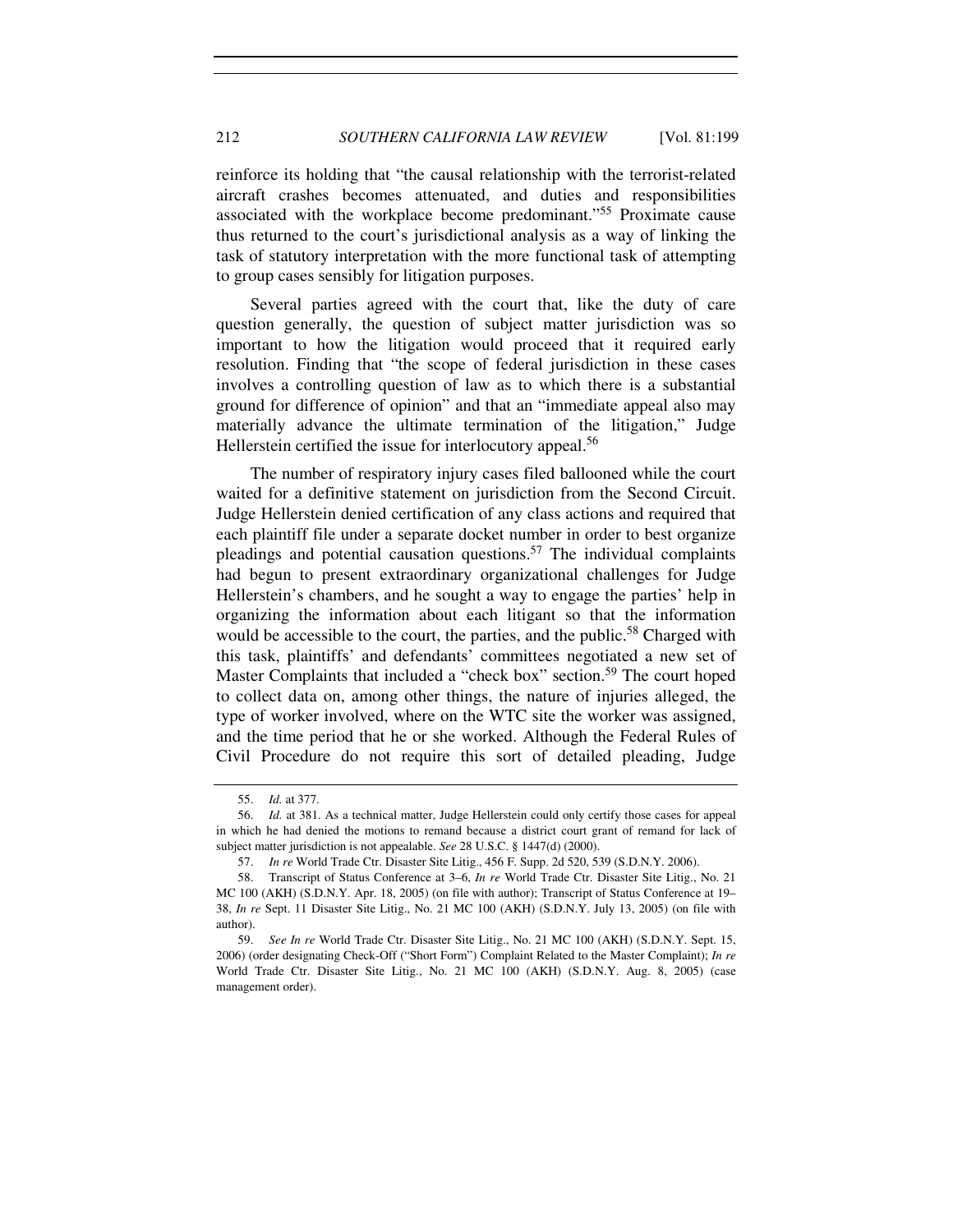Hellerstein urged the parties to consider the advantages to defining the contours of each case and of the litigation as a whole as early as possible.<sup>60</sup>

In July of 2005, the Second Circuit delivered an opinion interpreting the jurisdictional and preemptive scope of the ATSSSA in quite general terms,<sup>61</sup> holding that "Congress intended the ATSSSA to preempt at least the claims brought by the plaintiffs in the 35 cases dealt with in the district court's opinion."<sup>62</sup> The court not only emphasized the forceful language of the statute in displacing state law remedies, but also recognized the boundary issue because "the respective reaches of terms such as 'arising out of,' 'resulting from,' and 'relating to' are not self-evident."<sup>63</sup> Comparing § 405 of the statute (VCF eligibility) with § 408 (creating the cause of action), the court concluded that the "resulting from *or relating to*" language in § 408 was clearly broader than "arising out of."<sup>64</sup> Because the terms "resulting from" and "relating to" are ambiguous, the court turned to legislative history for support, and was persuaded of the statute's expansive scope by statements from legislators who referred to "all lawsuits," "all civil litigation," and "all civil suits."<sup>65</sup> The court then stated that "[t]he provisions of § 408 give no indication that Congress intended preemption to be limited to claims with respect to persons who were on the hijacked airplanes or who were present at one of the crash sites at the time of the crashes or immediately thereafter."<sup>66</sup> The Second Circuit believed the causal connection between the events of September 11th and the respiratory injuries were "considerably more extensive than simple 'but for' causation."<sup>67</sup> The court wrote:

As it requires no great stretch to view claims of injuries from inhalation of air rendered toxic by the fires, smoke, and pulverized debris caused by the terrorist-related aircraft crashes of September 11 as claims "relating to" and "arising out of" those crashes, we conclude that Congress

 <sup>60.</sup> Transcript of Status Conference at 19–38, *In re* World Trade Ctr. Disaster Site Litig., No. 21 MC 100 (AKH) (S.D.N.Y. Apr. 18, 2005) (on file with author); Transcript of Status Conference at 5–7, *In re* World Trade Ctr. Disaster Site Litig., No. 21 MC 100 (AKH) (S.D.N.Y. Feb. 7, 2005) (on file with author).

 <sup>61.</sup> As a technical matter, the court of appeals only had jurisdiction over the appeals of the plaintiffs challenging the denial of their request to remand the cases to state court. *In re* WTC Disaster Site, 414 F.3d 352, 363 (2d Cir. 2005). The Second Circuit held that the orders of remand issued by the district court were unreviewable under 28 U.S.C. § 1447(d). *Id*. at 363–71.

 <sup>62.</sup> *Id.* at 375.

 <sup>63.</sup> *Id.*

 <sup>64.</sup> *Id.* at 376 ("[A] phrase such as 'relat[ing] to' is 'clearly expansive.'" (quoting N.Y. State Conference of Blue Cross & Blue Shield Plans v. Travelers Ins. Co., 514 U.S. 645, 655 (1995))).

 <sup>65.</sup> *Id.* at 377.

 <sup>66.</sup> *Id.* at 376.

 <sup>67.</sup> *Id.* at 378.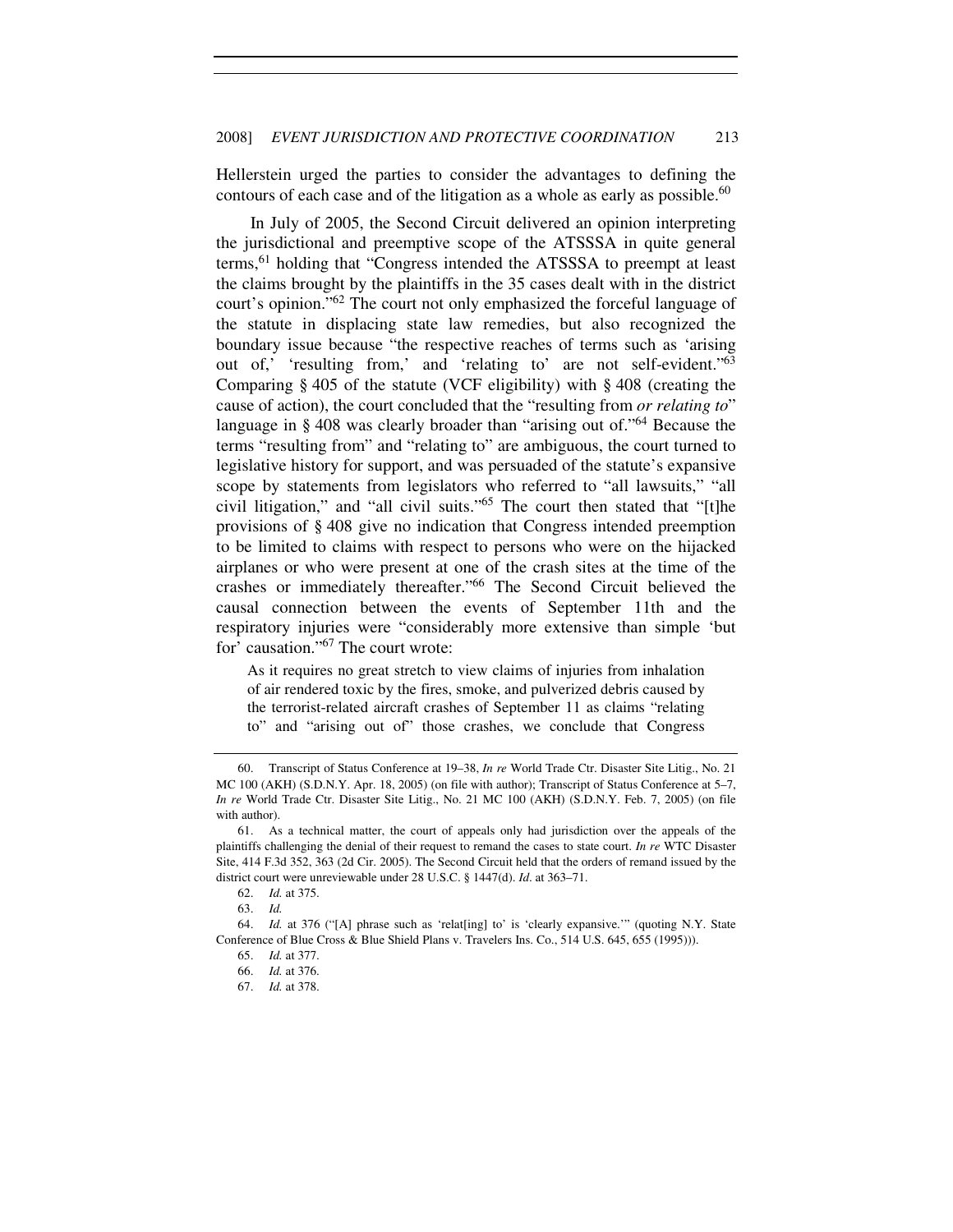intended the ATSSSA's cause of action to be sufficiently expansive to cover claims of respiratory injuries by workers in sifting, removing, transporting, or disposing of that debris.<sup>68</sup>

Convinced that the respiratory injury plaintiffs all shared questions of fact and law with other claimants under the ATSSSA, the Second Circuit rehearsed the usual litany of reasons to consolidate cases, namely, the "undesirable effects that litigation of September 11 claims in the various state and federal courts would inevitably produce."<sup>69</sup> The circuit court did not address Judge Hellerstein's observation that accepting jurisdiction over a large open-ended class of litigants might have efficiency problems of its own.<sup>70</sup>

After this lengthy discussion of the statute's apparently clear preemptive force, the court acknowledged the prominent role that state law would continue to play in adjudication of the claims. It stated, "What ATSSSA itself displaces is not the substantive standards governing liability, but only the state-law damage remedies."<sup>71</sup>

Despite its confidence in interpreting the ATSSSA, the court declined to delineate the exact boundaries of the statute. "No doubt there will be some claims whose relationship to the terrorist-related aircraft crashes of September 11, 2001, is 'too tenuous, remote, or peripheral,' to warrant a finding that those claims 'relat[e] to' those crashes; *but we make no attempt to draw a definitive line here*."<sup>72</sup>

The district court responded by extending jurisdiction to all cases covered by the reasoning of the Second Circuit, $^{73}$  and has since ruled on motions by some of the defendants concerning sovereign immunity

 72. *Id.* at 381 (quoting N.Y. State Conference of Blue Cross & Blue Shield Plans v. Travelers Ins. Co., 514 U.S. 645, 661 (1995)) (emphasis added).

 <sup>68.</sup> *Id.* at 377.

 <sup>69.</sup> *Id.* at 378 ("These effects might include: inconsistent or varying adjudications of actions based on the same sets of facts; adjudications having a preclusive effect on non-parties or substantially impairing or impeding non-parties' abilities to protect their rights; victims or their survivors without any possibility of recovery when the limits of liability have been exhausted in other lawsuits; the difficulties in mediation when defendants are sued in multiple state and federal courts, and the waste of private and judicial resources in multiple state and federal courts hearing cases involving the same factual and legal issues." (quoting Can. Life Assurance Co. v. Converium Rückversicherung (Deutschland) AG, 335 F.3d 52, 59 (2d Cir. 2003))).

<sup>70.</sup> *In re* World Trade Ctr. Disaster Site Litig., 270 F. Supp. 2d 357, 378–79 (S.D.N.Y. 2003).

 <sup>71.</sup> *In re WTC Disaster Site*, 414 F.3d at 380.

 <sup>73.</sup> *See In re* World Trade Ctr. Disaster Site Litig., No. 21 MC 100 (AKH), 2005 U.S. Dist. LEXIS 14705, at \*8–9 (S.D.N.Y. July 22, 2005) (order following appellate remand extending jurisdiction).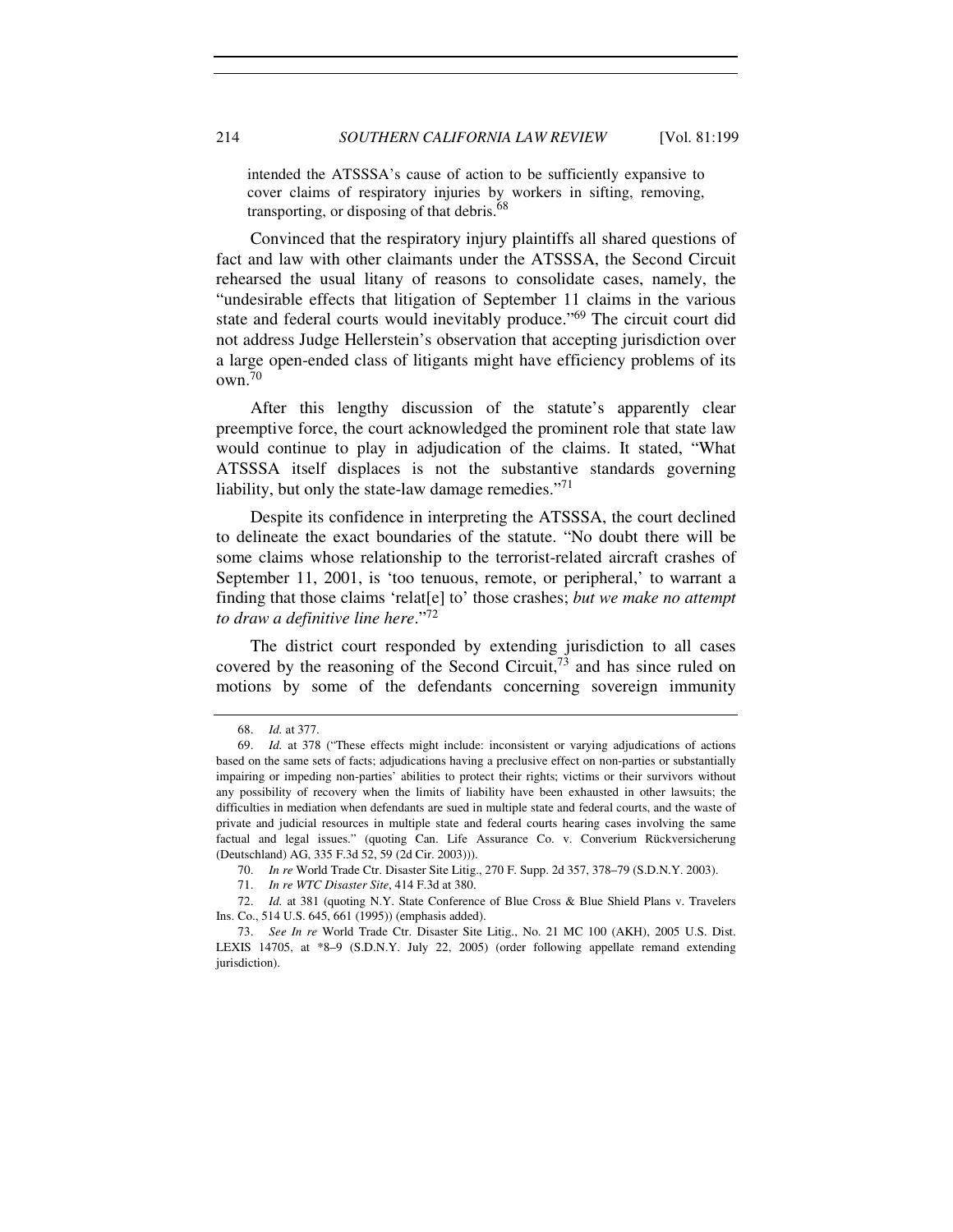#### defenses.<sup>74</sup>

#### 2. Off-Site Workers (21 MC 102) and "Straddler" Plaintiffs (21 MC 103)

Following the Second Circuit decision, the jurisdictional problems had not been completely solved.<sup>75</sup> The district court had begun to receive a new variety of respiratory distress claims from workers who were employed in construction or cleanup efforts in the buildings and areas surrounding Ground Zero and scattered throughout lower Manhattan.

Like their earlier "on-site" counterparts,<sup>76</sup> the off-site claimants filed in state court and the defendants removed the cases to federal district court pursuant to the ATSSSA. In all, 190 of these plaintiffs allege to have worked both on and off the WTC site, and the district court created yet another Master Calendar docket number to accommodate their status.<sup>77</sup> The district court has not yet ruled on the jurisdictional issues. At present, the parties are proceeding as if subject matter jurisdiction exists and have drafted master complaints and case management orders to mirror those employed in the 21 MC 100 litigation.<sup>78</sup> One key difference between the two dockets is that the off-site litigants will not have access to the Captive Insurer that will fund the awards or settlements of plaintiffs suing the City and its contractors.

# 3. Appointment of Special Masters

By the fall of 2005, Judge Hellerstein's concern for the enormity and complexity of the full scope of September 11th litigation before him increased. He expressed concern to the parties that the litigation would continue for a very long period of time and this was contrary to the

77. *See In re* Combined World Trade Ctr. & Lower Manhattan Disaster Site Litig., No. 21 MC 103 (AKH) (S.D.N.Y. Mar. 28, 2007) (case management order).

78. *See In re* World Trade Ctr. Lower Manhattan Disaster Site Litig., No. 21 MC 102 (AKH) (S.D.N.Y. June 29, 2007); *In re* Combined World Trade Ctr. & Lower Manhattan Disaster Site Litig., No. 21 MC 103 (AKH) (S.D.N.Y. Mar. 28, 2007); *In re* World Trade Ctr. Lower Manhattan Disaster Site Litig., No. 21 MC 102 (AKH) (S.D.N.Y. Mar. 21, 2007); *In re* World Trade Ctr. Lower Manhattan Disaster Site Litig., No. 21 MC 102 (AKH) (S.D.N.Y. Feb. 20, 2007).

 <sup>74.</sup> *See In re* World Trade Ctr. Disaster Site Litig., 456 F. Supp. 2d 520 (S.D.N.Y. 2006).

<sup>75.</sup> *See In re* World Trade Ctr. Disaster Site Litig., 2005 U.S. Dist. LEXIS 14705, at \*9 (concluding that subject matter jurisdiction issues may be revisited upon future challenges).

 <sup>76.</sup> The parties and district court agreed to a formal definition of what constituted the World Trade Center site. It is defined as "the 16-acre site including the sites of the buildings known as 1 World Trade Center, 2 World Trade Center, 3 World Trade Center (a/k/a the Marriott World Trade Center Hotel), 4 World Trade Center, 5 World Trade Center and 7 World Trade Center, as well as the surrounding plaza and underground shopping, parking, and public transit facilities." *In re* World Trade Ctr. Disaster Site Litig., No. 21 MC 100 (AKH) (S.D.N.Y. Feb. 7, 2005) (case management order outlining timing and manner of discovery).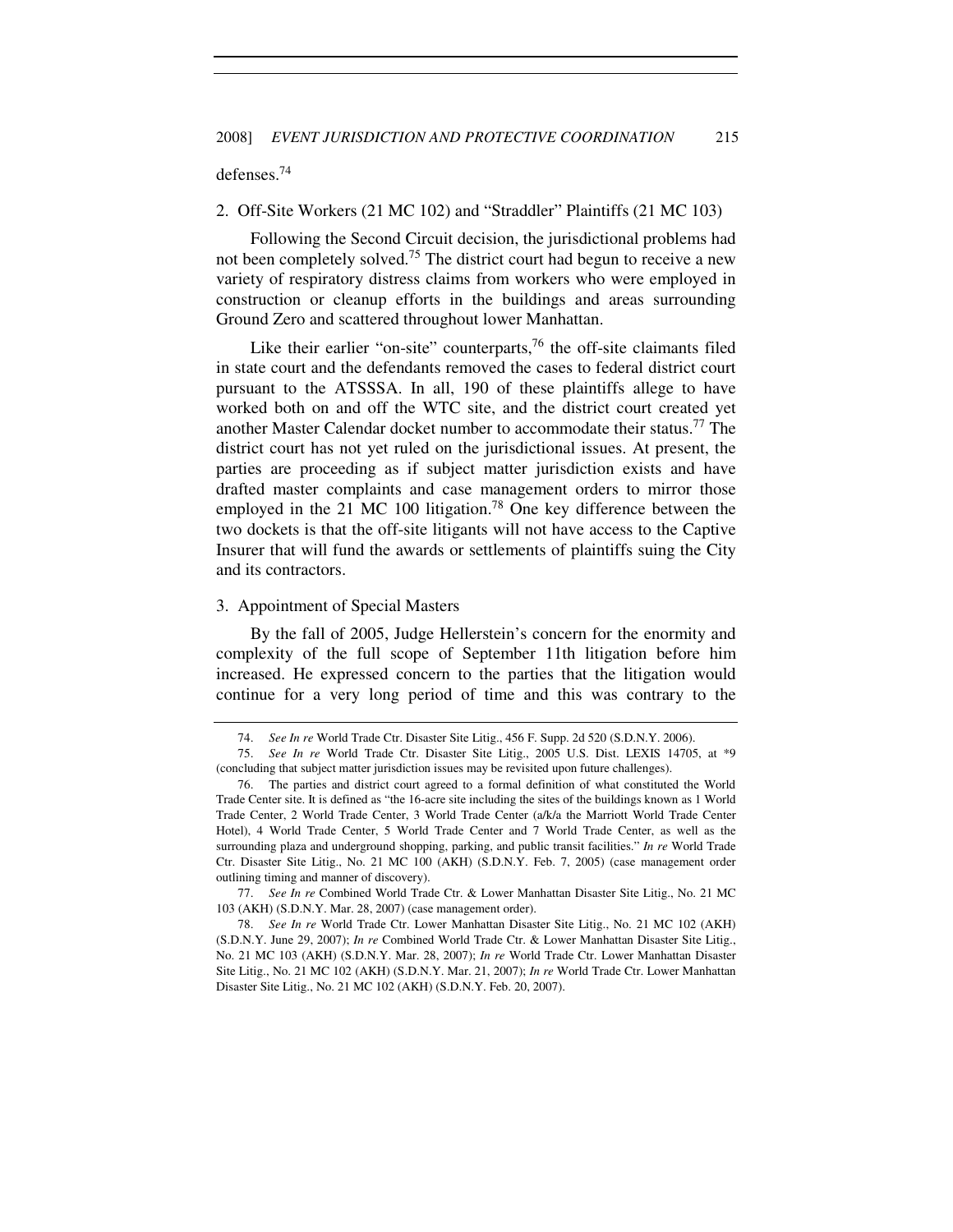congressional desire for a speedy and efficient resolution of the lawsuits. At this time, he contemplated appointing mediators to oversee one or more aspects of the litigation, especially with an eye toward some sort of a global settlement.<sup>79</sup>

Several attempts to mobilize this plan did not result in any appointments for the litigation as a whole. Judge Hellerstein was eventually able, however, to appoint Special Masters for the respiratory distress cases.<sup>80</sup>

#### C. THE LIABILITY INSURANCE ENTANGLEMENT—03 CIV. 0332

The events of September 11th gave rise to numerous disputes between insureds and insurers and amongst the insurers themselves, and Judge Hellerstein accepted jurisdiction over the liability insurance litigation pursuant to the ATSSSA.<sup>81</sup>

As a preliminary matter, adjudicating the rights of the insureds and the responsibilities of the insurers was complicated by the change in ownership of the World Trade Center preceding the collapse of the towers.<sup>82</sup> This left the court with a combination of "binders" and completed insurance contracts.<sup>83</sup> As of September 11, 2001, the insurance coverage was still in

 <sup>79.</sup> Transcript of Status Conference, *In re* Sept. 11th, No. 21 MC 97 (AKH) (S.D.N.Y. Sept. 8, 2005) (on file with author).

 <sup>80.</sup> *See In re* World Trade Ctr. Disaster Site Litig., 456 F. Supp. 2d 520, 576 (S.D.N.Y. 2006).

 <sup>81.</sup> Most of these cases did not come to Judge Hellerstein because they were not brought pursuant to the ATSSSA. *See supra* note 14 and accompanying text. In fact, many of these cases were filed in and remained in state court.

 <sup>82.</sup> The PANYNJ sold the World Trade Center to Larry Silverstein through various entities known as Silverstein Properties or World Trade Center Properties in early 2001 after months of intense negotiations. Charles V. Bagli, *Deal Is Signed to Take Over Trade Center*, N.Y. TIMES, Apr. 27, 2001, at B1. The PANYNJ had wanted to divest itself of the WTC. The sale was accomplished by granting a ninety-nine year lease to Silverstein Properties and associated subsidiaries (World Trade Center Properties, etc.). *Id*.

 <sup>83.</sup> As is typical in large real estate transactions, Silverstein sought insurance coverage for the property that was not finalized until after the deal had closed. The process of obtaining liability insurance was further delayed by the fact that the WTC had been owned and operated by the PANYNJ, an entity that enjoyed sovereign immunity due to its status as an intergovernmental agency. Therefore, the premises did not have a liability record and the insurance broker had difficulty obtaining bids from prospective insurers without this data. *See In re* Sept. 11th Liab. Ins. Coverage Cases, 458 F. Supp. 2d 104, 108–12 (S.D.N.Y. 2006). In such transactions, the insurers issue a "binder" to the insured that contains the typical and anticipated state-specific clauses for the property and risks to be insured. The parties then continue negotiations and the final policy is issued a few months later. Another feature of a large real estate transaction is the insurance "tower," that is, the entity is insured by one large primary policy, and then is insured for additional sums by layers of excess insurers. Silverstein secured a primary and secondary "umbrella" policy from Zurich American Group (Zurich) and eight layers of excess insurance involving as many as twenty other insurers above that. *Id.* at 109. The aggregate policies totaled \$1 billion in coverage. The primary policy was a \$2 million per occurrence, \$4 million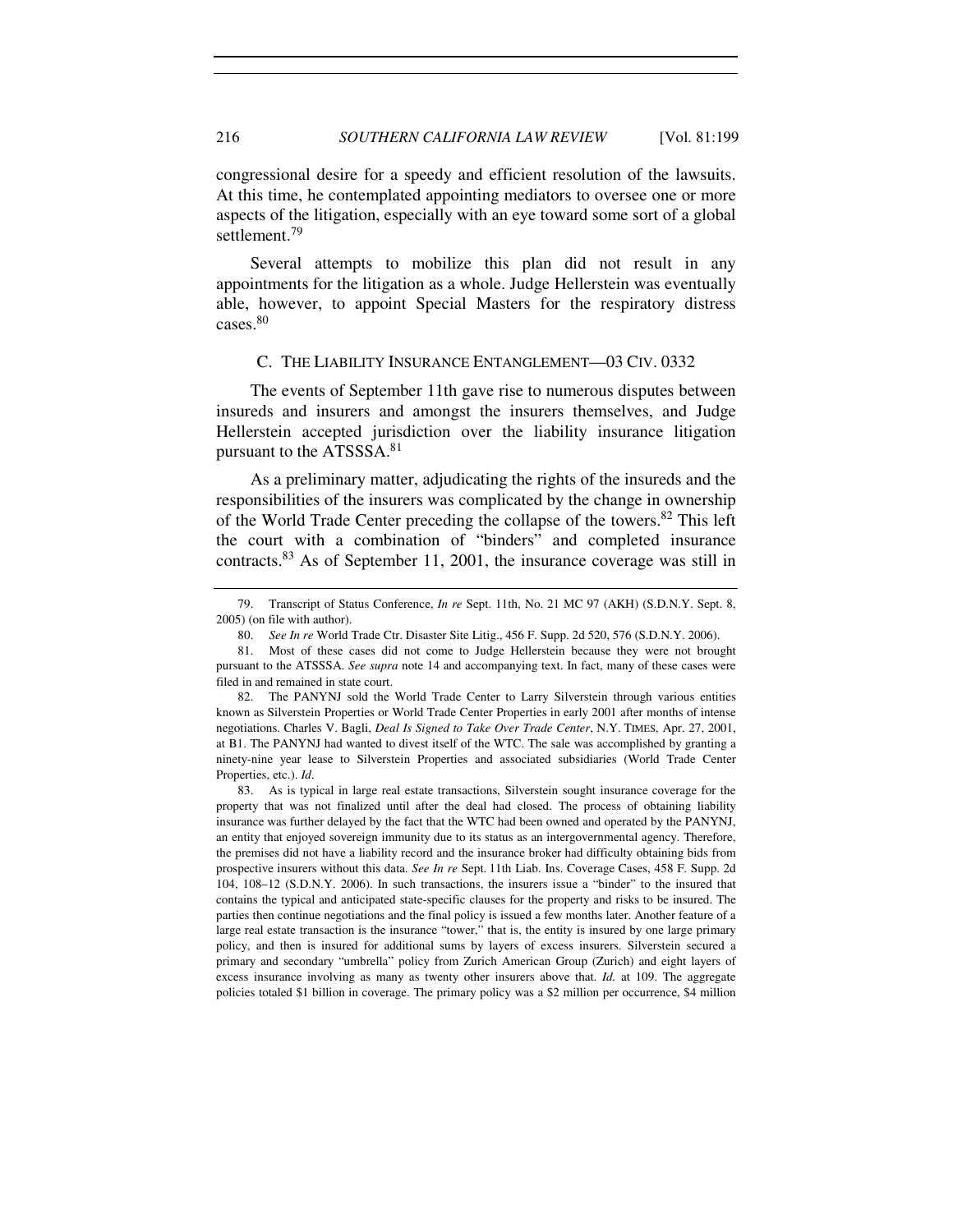various states of completion. Only a few of the insurers had issued final policies. The rest, including the primary insurer, had only issued binders, followed by scattered negotiation communications.<sup>84</sup> The situation was further complicated by the existence of two other towers of liability insurance, the insurers for PANYNJ (who still owned and operated aspects of the WTC site such as the PATH station), and the insurers for Westfield, the holding company that leased and operated the shopping mall space beneath the WTC site.<sup>85</sup>

Although Judge Hellerstein hesitated to accept jurisdiction of this case as part of the ATSSSA consolidation, the parties convinced him that resolution of the insurance dispute was integral to administration of the underlying cases. The court then found itself drawn into a bitter and complicated dispute beset by discovery difficulties and having little to do with the legal and factual questions of the underlying lawsuits.<sup>86</sup> In reaching its decisions, the court realized that it would have to make several purely hypothetical findings about the extent of coverage in the absence of clear contours of the underlying litigation and sought to avoid making such speculative rulings. On the other hand, the ATSSSA had linked the resolution of the underlying litigation inextricably to the limits of the available liability insurance coverage.<sup>87</sup> The course of the litigation and the possibility of reaching any sort of settlement will depend on knowledge of the available pool of insurance. These issues remain largely unresolved.

# D. THE PROPERTY DAMAGE CASES (21 MC 101) AND THE SPECIAL CASE OF 7WTC

The ATSSSA authorized a federal cause of action for plaintiffs seeking redress for property damage as a result of the events of September 11th.<sup>88</sup> The plaintiffs were not, however, eligible to file claims for property damage before the VCF.<sup>89</sup>

The property damages claims proceeded alongside the personal injury and wrongful death cases under the heading 21 MC 97 for the first three

aggregate, and the Zurich umbrella covered \$50 million per occurrence in excess of the primary policy. *Id*. at 109–10.

 <sup>84.</sup> *See id.* at 109.

 <sup>85.</sup> *See id.* at 110, 116.

 <sup>86.</sup> *See In re* Sept. 11th Liab. Ins. Coverage Cases, 243 F.R.D. 114 (S.D.N.Y. 2007) (order granting sanctions for pleadings and discovery abuses).

 <sup>87.</sup> *In re Sept. 11th Liab. Ins. Coverage Cases*, 458 F. Supp. 2d at 128.

 <sup>88.</sup> ATSSSA, Pub. L. No. 107-42, § 408(b)(1), 115 Stat. 230 (2001), *reprinted in* 49 U.S.C. § 40101 note (Supp. III 2003).

 <sup>89.</sup> *Id.* § 405(c)(3)(B)(i).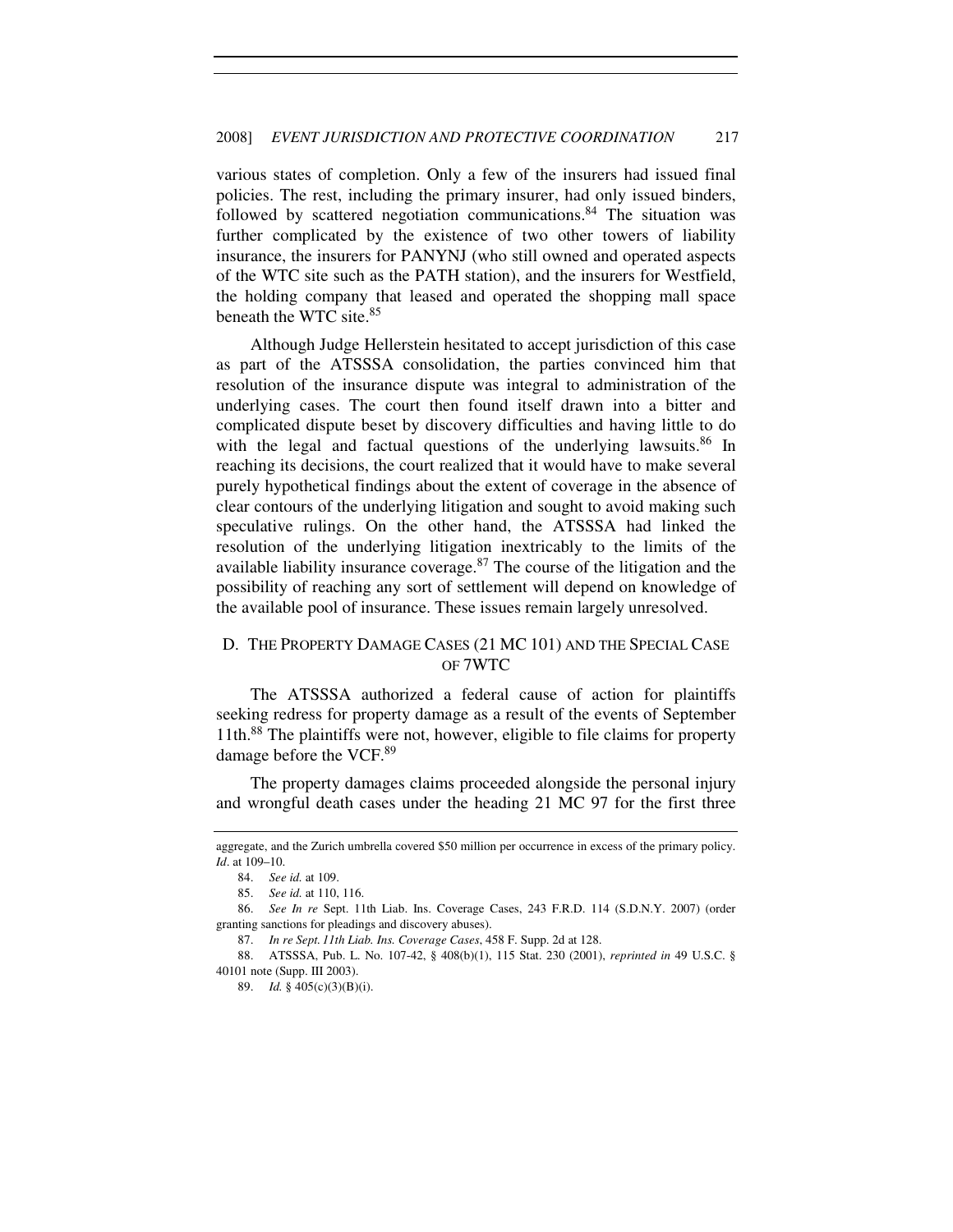years of the September 11th litigation.<sup>90</sup> This was unremarkable given the common issues of causation and duty of care along with similar discovery needs of the plaintiffs. As time passed, however, differences among the groups of plaintiffs emerged.

As a preliminary matter, the fact that the property damage plaintiffs were attached to the personal injury and wrongful death plaintiffs meant that the property damage plaintiffs had to accept a slower timeline for litigation. Although the court ruled on preliminary issues of duty of care and proximate cause on a Rule  $12(b)(6)$  motion to dismiss standard, the court and the parties understood that the "real" work of moving the litigation forward could not begin until the VCF had closed and its attendant issues were settled.<sup>91</sup>

The property damage plaintiffs and the personal injury and wrongful death litigants did not always stand as one unified group. Although common issues remained, the property damage plaintiffs had their own agenda, particularly concerning damages. Moreover, on several occasions, the property damage plaintiffs expressed concerns that a high-visibility trial featuring the wrongful death plaintiffs might result in extremely high jury verdicts, thus cutting deeply into the liability cap; or that some of the personal injury and wrongful death plaintiffs would act as unreasonable "hold-outs," thus preventing a reasonable global settlement plan.<sup>92</sup> In March 2005 the court ordered the creation of yet another Master Calendar docket, 21 MC 101, *In re September 11 Property Damage and Business Loss Litigation* to coordinate all property damage plaintiffs.

One class of property damage lawsuits presents unique issues—the insurers who were subrogees of the owners and occupants of the building 7 World Trade Center ("7WTC").<sup>93</sup> Among the neighboring buildings to sustain structural damage on September 11th, 7WTC was the only building that was not directly hit but nonetheless collapsed completely. Building 7WTC housed a large trading floor for Citigroup as well as New York City's Office of Emergency Management. Both entities relied upon massive oil tanks stored in the building's basement to serve as emergency

 <sup>90.</sup> Transcript of Status Conference at 2, 4–5, *In re* Sept. 11th Litig., No. 21 MC 97 (AKH) (S.D.N.Y. Feb. 25, 2005) (on file with author).

 <sup>91.</sup> *See generally* Transcript of Status Conference, *In re* Sept. 11th, Nos. 21 MC 97 & 21 MC 100 (AKH) (S.D.N.Y. Mar. 17, 2004) (on file with author).

 <sup>92.</sup> *See* Transcript of Status Conference at 3–8, *In re* Sept. 11th Litig., No. 21 MC 97 (AKH) (S.D.N.Y. Feb. 25, 2005) (on file with author).

 <sup>93.</sup> Luckily, 7WTC was successfully evacuated before it collapsed. Therefore, the 7WTC cases involve only property damage claims and no personal injury or wrongful death claims.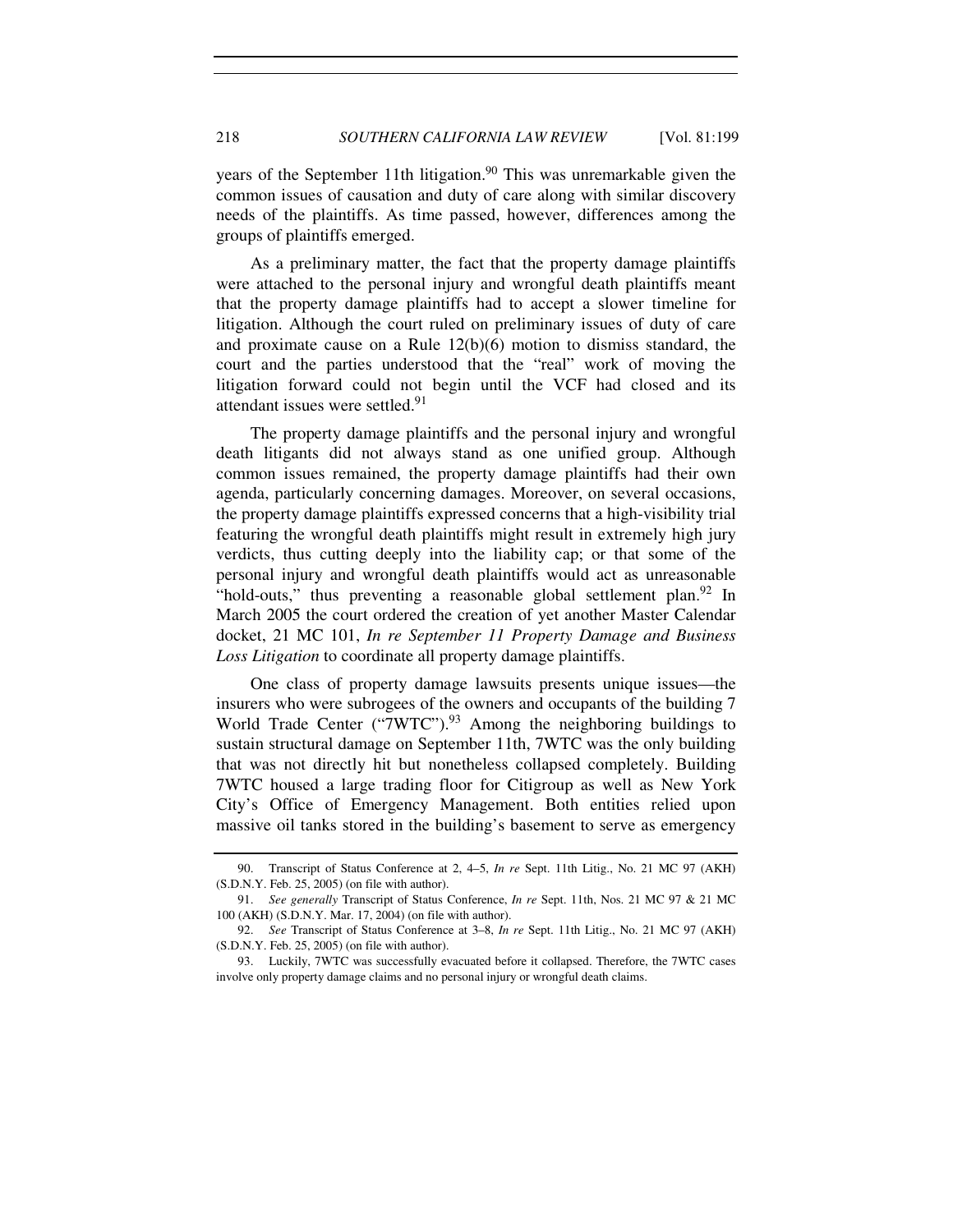power generators. This fact opened up new avenues of causation arguments for the defendants, and caused them to implead other parties whom they believed shared or bore either complete or partial responsibility.<sup>94</sup> The defendants made motions to dismiss based on these causation arguments, related duty of care arguments, and sovereign immunity arguments from state law and federal law sources. Judge Hellerstein granted some of these motions in part and dismissed a number of defendants, but the core cases remain and the causation questions remain open. The 7WTC cases have developed a sufficiently unique path such that they often meet apart from the other litigants for status conferences and oral arguments.<sup>95</sup>

# E. SPECIAL DISCOVERY DIFFICULTIES

The September 11th litigants have faced unusual stumbling blocks in the discovery phase of litigation. The disputed documents are primarily those that the plaintiffs have sought from the aviation defendants and from the Transportation Security Administration ("TSA"). The TSA classifies many documents as "Sensitive Security Information" ("SSI"), and will not release these documents for discovery, or will only release redacted versions. The decision to classify material as SSI is an administrative decision, appeal of which can be made only to a federal circuit court.<sup>96</sup> This presents a two-fold problem. It denies litigants the documents they need, and it denies the trial judge the authority to referee discovery disputes—a classic district court function.<sup>97</sup>

As this Part has demonstrated, the group of lawsuits originally styled *In re September 11th Litigation* have become five distinct tracks of cases: the personal injury/wrongful death cases; the property damage cases; the liability insurance case; the on-site respiratory damage cases; and the offsite respiratory cases. These cases are in addition to the lawsuits and

 <sup>94.</sup> *See In re* Sept. 11 Prop. Damage & Bus. Loss Litig., 468 F. Supp. 2d 508, 510–11 (S.D.N.Y. 2006); Indus. Risk Insurers v. Port Auth. of N.Y. & N.J., 387 F. Supp. 2d 299, 301 (S.D.N.Y. 2005). It also produced the strange situation in which the very entity for which the city claimed sovereign immunity, New York City's Office of Emergency Management, was also the target of a new causation argument and the court authorized a period of limited discovery to create a factual record pertaining to the sovereign immunity issues. Interpreting the New York Defense Emergency Act, N.Y. UNCONSOL. LAW §§ 9101–9202 (2007), the court held that the City was entitled to immunity from suit. *In re Sept. 11 Prop. Damage & Bus. Loss Litig.*, 468 F. Supp. 2d at 518.

<sup>95.</sup> *See, e.g.*, *In re* World Trade Ctr. Disaster Site Litig., No. 21 MC 100 (AKH) (S.D.N.Y. Jan. 10, 2007) (order regulating preliminary discovery proceedings).

 <sup>96. 49</sup> U.S.C. § 46110 (2000); *In re* Sept. 11th Litig., 236 F.R.D. 164, 168 (S.D.N.Y. 2006). *See also* 49 C.F.R. § 1520.5 (2006) (defining SSI material).

<sup>97.</sup> *See, e.g.*, Suzanna Sherry, *Logic Without Experience: The Problem of Federal Appellate Courts*, 82 NOTRE DAME L. REV. 97, 130 (2006).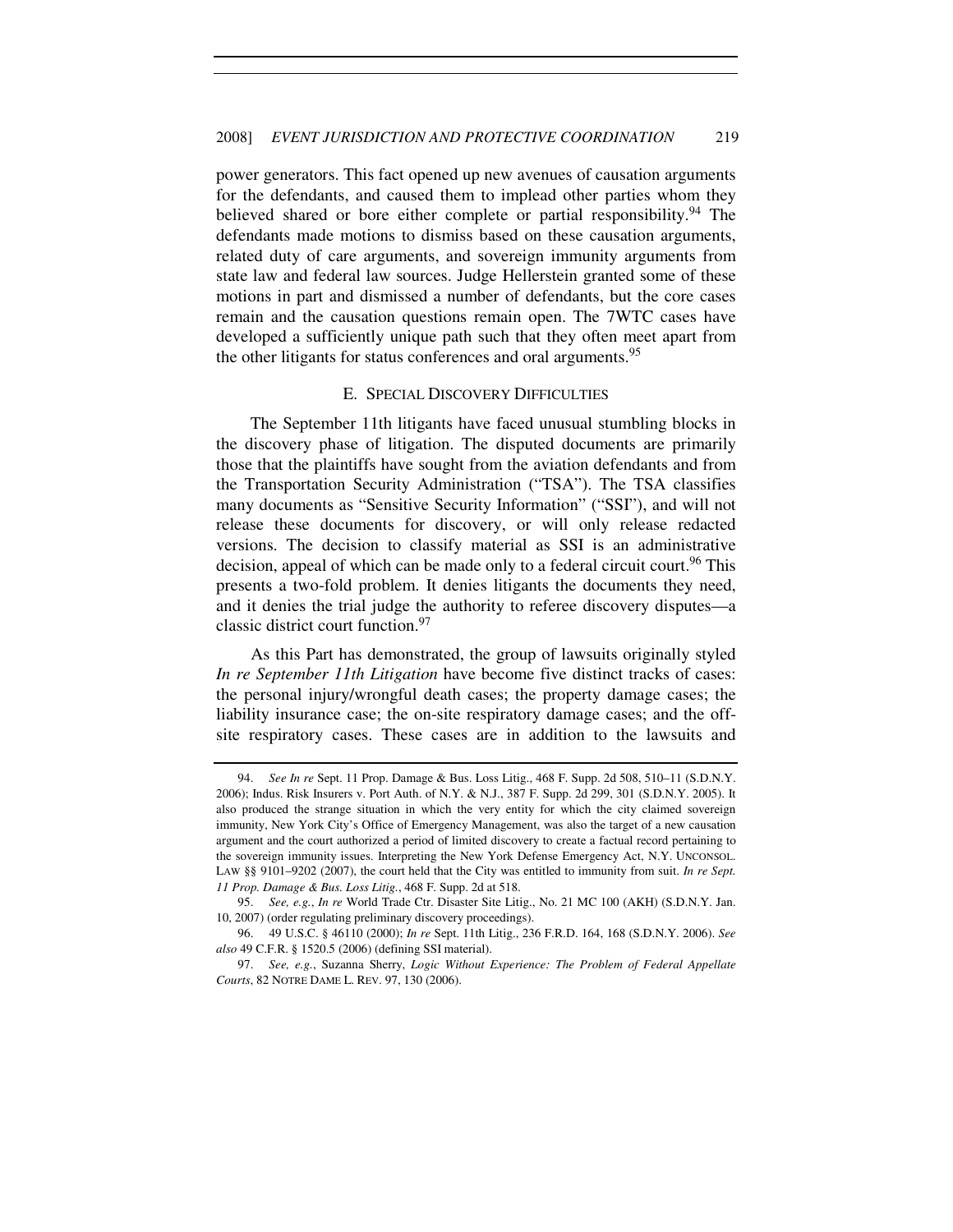motions that concerned the VCF. All groups present different legal, factual, and organizational challenges for the parties and for the court. Each case and group was brought under the ATSSSA, a statute that supposedly was passed to bring a speedy and efficient resolution to disputes arising out of the events of September 11th. No trial on issues of liability has been set in any action, nor has any proposal for settlement been presented to the court. The cases remain tied to each other by the statutory jurisdictional mandate and the liability insurance cap. The following chart summarizes the field of the September 11th litigation.

# FIGURE 1. SURVEY OF THE 9/11 LITIGATION

 $\angle$  = Personal injury and wrongful death claims  $\angle$  = Property damage claims

 $\Box$  = Respiratory damage claims  $\Box$  = Insurance disputes

| Group                                    | <b>ATSSSA</b>                                                      | Plaintiffs                                                                                                                                            | Defendants                                                                                                                           | <b>Current Status</b>                                                                                                                                            |
|------------------------------------------|--------------------------------------------------------------------|-------------------------------------------------------------------------------------------------------------------------------------------------------|--------------------------------------------------------------------------------------------------------------------------------------|------------------------------------------------------------------------------------------------------------------------------------------------------------------|
| <b>VCF Cases</b>                         | Administrative<br>relief<br>authorized by<br>ATSSSA.               | Personal injury/<br>wrongful death<br>claimants;<br>Some respiratory<br>injury claimants.                                                             | Fund<br>administrator;<br>Competing<br>claimants to<br>decedent funds.                                                               | Closed.                                                                                                                                                          |
| 21 MC 97                                 | Yes.                                                               | Personal injury and<br>wrongful death claims<br>of those injured on<br>September 11th at the<br>WTC Site, the<br>Pentagon, and in<br>Shanksville, PA. | Airlines; airline<br>security; WTC<br>owners and<br>operators<br>(Silverstein<br>Properties;<br>Westfield<br>Properties;<br>PANYNJ). | Motion to dismiss<br>denied.<br>Some cases to<br>proceed to trial on<br>the issue of<br>damages only.<br>Discovery<br>difficulties as to<br>issues of liability. |
| <b>Lawsuits</b><br>against<br>terrorists | No.<br>Jurisdiction<br>excluded by<br>plain language<br>of ATSSSA. | Personal<br>injury/wrongful death<br>claimants.                                                                                                       | Terrorists and<br>their alleged<br>financial backers.                                                                                | Cases pending.                                                                                                                                                   |
| 21 MC 101                                | Yes.                                                               | Property damage<br>claimants.                                                                                                                         | 21 MC 97<br>defendants.                                                                                                              | Discovery<br>difficulties as to<br>issues of liability.<br>No trial date set.                                                                                    |
| 7WTC                                     | Yes.                                                               | Insurers of property<br>damaged at 7WTC<br>(primarily Con Edison<br>and PANYNJ).                                                                      | 21 MC 101<br>defendants plus<br>Citicorp; City of<br>New York:<br>architects,<br>engineers and<br>other design                       | Claims dismissed<br>against design<br>professionals; some<br>issues of sovereign<br>immunity settled;<br>no trial date set.                                      |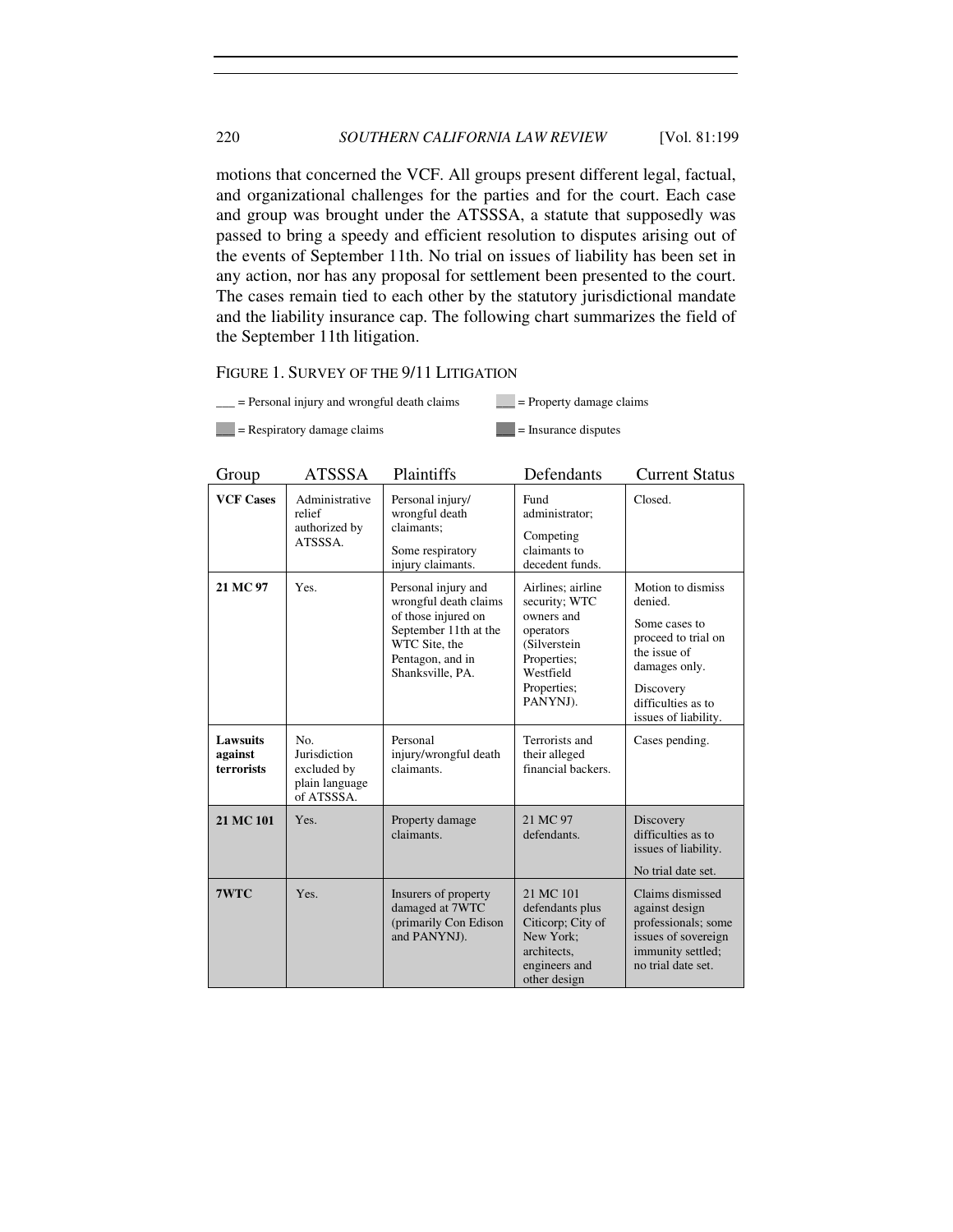|                                |                                                |                                                                                                                                                    | professionals.                                                                                           |                                                                                                                            |
|--------------------------------|------------------------------------------------|----------------------------------------------------------------------------------------------------------------------------------------------------|----------------------------------------------------------------------------------------------------------|----------------------------------------------------------------------------------------------------------------------------|
| 21 MC 100                      | Yes (per<br><b>Second Circuit</b><br>opinion). | Workers at the WTC<br>site in the months after<br>9/11 alleging<br>respiratory injuries.                                                           | City of New York,<br>PANYNJ; private<br>contractors and<br>construction<br>companies at the<br>WTC Site. | Initial jurisdictional<br>issues litigated:<br>some sovereign<br>immunity issues<br>decided; special<br>masters appointed. |
| 21 MC 102                      | Disputed.                                      | Workers in lower<br>Manhattan outside of<br>the WTC Site alleging<br>respiratory injuries.                                                         | Employers;<br>private contractors<br>and construction<br>companies.                                      | Validity of subject<br>matter jurisdiction<br>still pending.                                                               |
| 21 MC 103                      | Disputed.                                      | Workers who worked<br>both on the WTC Site<br>and elsewhere in<br>lower Manhattan in<br>the months after 9/11<br>alleging respiratory<br>injuries. | Relevant 21 MC<br>100 and 21 MC<br>102 defendants.                                                       | Validity of subject<br>matter jurisdiction<br>still pending.                                                               |
| 03 Civ. 332                    | Yes.                                           | Liability insurers.                                                                                                                                | Primary and<br>secondary liability<br>insurers (as<br>defendants and<br>counterclaimants).               | Early discovery<br>difficulties settled:<br>no trial date set.                                                             |
| Misc.<br>Insurance<br>disputes | No.                                            | Property damage<br>claimants/insurers.                                                                                                             | Insurers.                                                                                                | Some cases closed:<br>others proceeding in<br>various federal and<br>state courts.                                         |

#### 2008] *EVENT JURISDICTION AND PROTECTIVE COORDINATION* 221

# III. EVENT JURISDICTION

Part II narrated the course of the September 11th litigation from late 2001 to 2007. This Part situates the litigation in the context of more traditional doctrines of federal jurisdiction and federal preemption of state law causes of action. That is, it hypothesizes how the jurisdictional questions might have played out without the ATSSSA, and then examines exactly how the statute has shaped the contours of the litigation. Part III.A outlines the trend of congressional and judicial expansion of federal jurisdiction, and summarizes the possible bases for federal jurisdiction in the September 11th cases, focusing on "arising under" jurisdiction and protective jurisdiction. Part III.B introduces the label "event jurisdiction" to describe the motivating principle behind the federalization of claims arising from September 11th. The concept of protective coordination introduced in Part IV requires a careful evaluation of event jurisdiction, because in order for Congress to coordinate all cases in a single forum, there must first be federal jurisdiction over all claims so as to avoid parallel litigation in state courts.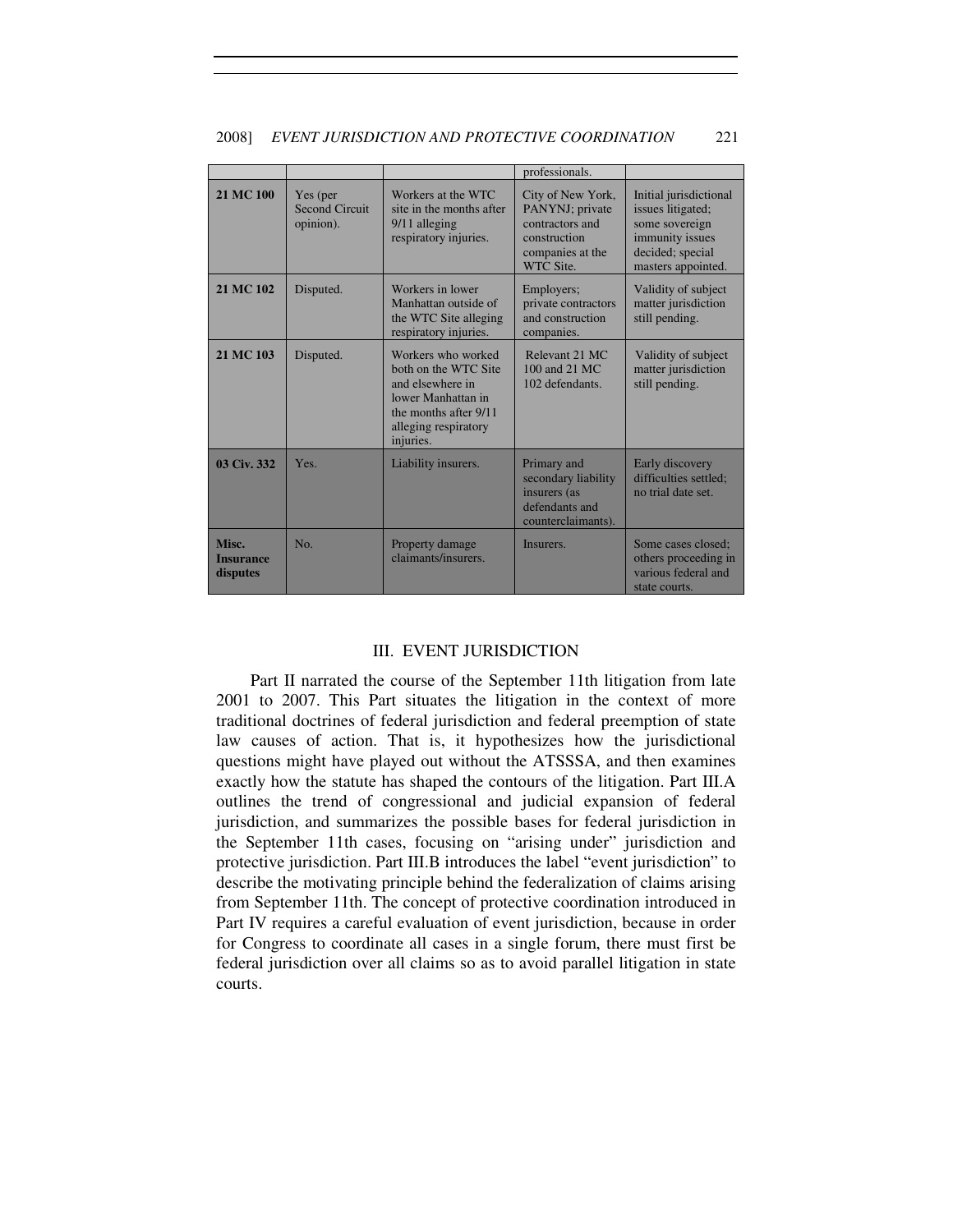# A. THE ATSSSA IN CONTEXT: THE TREND TOWARD BROADER FEDERALIZATION OF FORUM AND SUBSTANTIVE LAW

Many commentators have noted a trend toward federalization of forum.<sup>98</sup> A corollary phenomenon to the federalization of forum is the federalization of substantive areas of law that had once been state law claims.<sup>99</sup> The ATSSSA is a curious example of both of these trends. The ATSSSA specifies that the SDNY has exclusive jurisdiction over the September 11th cases<sup>100</sup> but the authority for a grant of federal jurisdiction is not obvious. While the statute mandates that state law is the applicable law of all actions brought under it, $101$  the courts have turned to the doctrine of *complete preemption* of state law to uphold the statute's jurisdictional grant.<sup>102</sup> This Part addresses federal question jurisdiction from a different perspective. Instead of analyzing the scope of jurisdiction granted by the statute, this Part examines the authority for Congress to grant jurisdiction in this manner in the first place by exploring the controversial concept of "protective jurisdiction" in which federal courts have jurisdiction over nondiverse parties and the rule of decision is state law.

Shortly after Congress passed the ATSSSA, a few commentators began to identify the jurisdictional provisions of the act as an instance of protective jurisdiction.<sup>103</sup> Despite this academic commentary, the parties to

100. *See* ATSSSA, Pub. L. No. 107-42, § 408(b)(1), 115 Stat. 230 (2001), *reprinted in* 49 U.S.C. § 40101 note (Supp. III 2003).

<sup>98.</sup> *See, e.g.*, Erwin Chemerinsky, *Empowering States When It Matters: A Different Approach to Preemption*, 69 BROOK. L. REV. 1313, 1314 (2004) ("Over the last several years, the Supreme Court repeatedly has found preemption of important state laws, and done so when federal law was silent about preemption or even when it explicitly preserved state laws."); Samuel Issacharoff & Catherine M. Sharkey, *Backdoor Federalization*, 53 UCLA L. REV. 1353, 1414 (2006) ("[T]he Rehnquist Court, despite its federalist billing, has largely been an active promoter of the federalization of large bodies of substantive law and the law governing forum selection."); Stephen I. Vladeck, *The Increasingly "Unflagging Obligation": Federal Jurisdiction After* Saudi Basic *and Anna Nicole*, 42 TULSA L. REV. 553, 554 (2007) ("[T]he Court has taken an increasingly skeptical view toward doctrinal or statutory exceptions to federal jurisdiction . . . .").

 <sup>99.</sup> Samuel Issacharoff and Catherine Sharkey argue, for example, that judicially created limits on punitive damages in state law cases in state courts represents a "partial federalization" of these regulatory areas. *See* Issacharoff & Sharkey, *supra* note 98, at 1420–22.

<sup>101.</sup> *See id.* § 408(b)(2).

 <sup>102.</sup> The Second Circuit held that federal jurisdiction exists to the extent that the statute completely preempts state law. *See In re* WTC Disaster Site, 414 F.3d 352, 372–75 (2d Cir. 2005); *supra* notes 49–56 and accompanying text.

 <sup>103.</sup> *See* Segall, *supra* note 9, at 363–64. *See also* Andrew C. Baak, Comment, *The Illegitimacy of Protective Jurisdiction Over Foreign Affairs*, 70 U. CHI. L. REV. 1487, 1507 n.110 (2003); Qian A. Gao, Note, *"Salvage Operations Are Ordinarily Preferable to the Wrecking Ball": Barring Challenges to Subject Matter Jurisdiction*, 105 COLUM. L. REV. 2369, 2400 (2005); Erin Elizabeth Terrell, Note, *Foreign Relations and Federal Questions: Resolving the Judicial Split on Federal Court Jurisdiction*, 35 VAND. J. TRANSNAT'L L. 1637, 1639 n.5 (2002).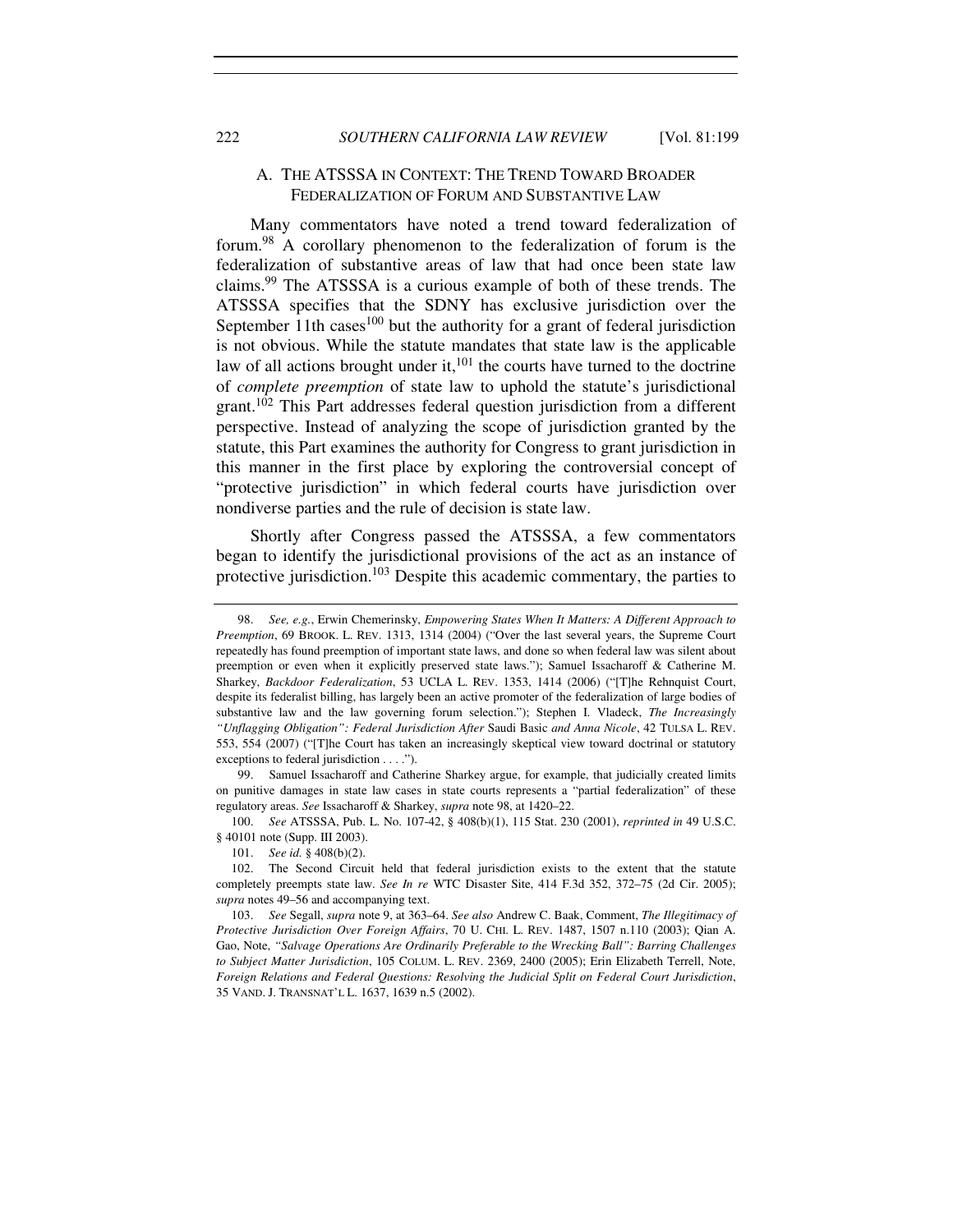the September 11th litigation have not argued that the federal courts lack jurisdiction under this doctrine, nor has the district court itself raised the argument sua sponte. $104$  In fact, it is not at all clear that the ATSSSA is an instance of protective jurisdiction.<sup>105</sup> The aim of this Article, however, is not simply to present a doctrinal argument for or against the statute's status as an instance of protective jurisdiction. Rather, it shows how the problems that have arisen during the September 11th litigation as a result of the ATSSSA's jurisdictional provisions are merely symptoms of a larger, contentious issue. The inquiry may be instructive of when the use of a protective jurisdictional statute is most effective. This, in turn, may illuminate some of the current theories of protective jurisdiction.

The problem of protective jurisdiction emerges from the fact that in some instances, Congress establishes federal jurisdiction without identifying a specific underlying federal right or defense,<sup>106</sup> or establishes federal jurisdiction with a specific mandate that state law will furnish the substantive rules of decision.<sup>107</sup> The Supreme Court first approved this sort of jurisdictional grant in *Osborn v. Bank of the United States*, <sup>108</sup> holding that Congress was authorized under Article III of the Constitution to grant federal jurisdiction over all cases involving the National Bank, even if the claim was governed by state law and the parties were not diverse.<sup>109</sup> Since that time, scholars and jurists have debated the rationale and scope of Justice Marshall's decision in *Osborn*. <sup>110</sup> The theory used to describe Congress's power to grant jurisdiction over these cases has come to be known as "protective jurisdiction,"<sup>111</sup> a phenomenon that "tends to arise in situations in which Congress has authorized a federal forum, the accepted minimum requirements for a case to arise under federal law are not met, and no other basis for federal jurisdiction can be found under Article III of the Constitution."<sup>112</sup>

Judges and commentators have defined protective jurisdiction

 <sup>104.</sup> Theoretically, any court at any time could consider the basis for federal jurisdiction and dismiss the case for lack of subject matter jurisdiction. *See* 28 U.S.C. § 1331 (2000).

 <sup>105.</sup> *See infra* notes 120–31 and accompanying text.

 <sup>106.</sup> *See* Am. Nat'l Red Cross v. S.G., 505 U.S. 247, 257 (1992) (upholding federal jurisdiction over state law claims in which the Red Cross is a party because it as an organization charted by the federal government).

 <sup>107.</sup> *See* 42 U.S.C.A. § 2210(n)(2) (West 2008). *See also* Carole E. Goldberg-Ambrose, *The Protective Jurisdiction of the Federal Courts*, 30 UCLA L. REV. 542, 558–65 (1983).

 <sup>108.</sup> Osborn v. Bank of U.S., 22 U.S. (9 Wheat.) 738, 824 (1824).

<sup>109.</sup> *Id*. at 823.

 <sup>110.</sup> *See* Goldberg-Ambrose, *supra* note 107.

 <sup>111.</sup> *See id*. at 542–43; Segall, *supra* note 9, at 364.

 <sup>112.</sup> Goldberg-Ambrose, *supra* note 107, at 546–47.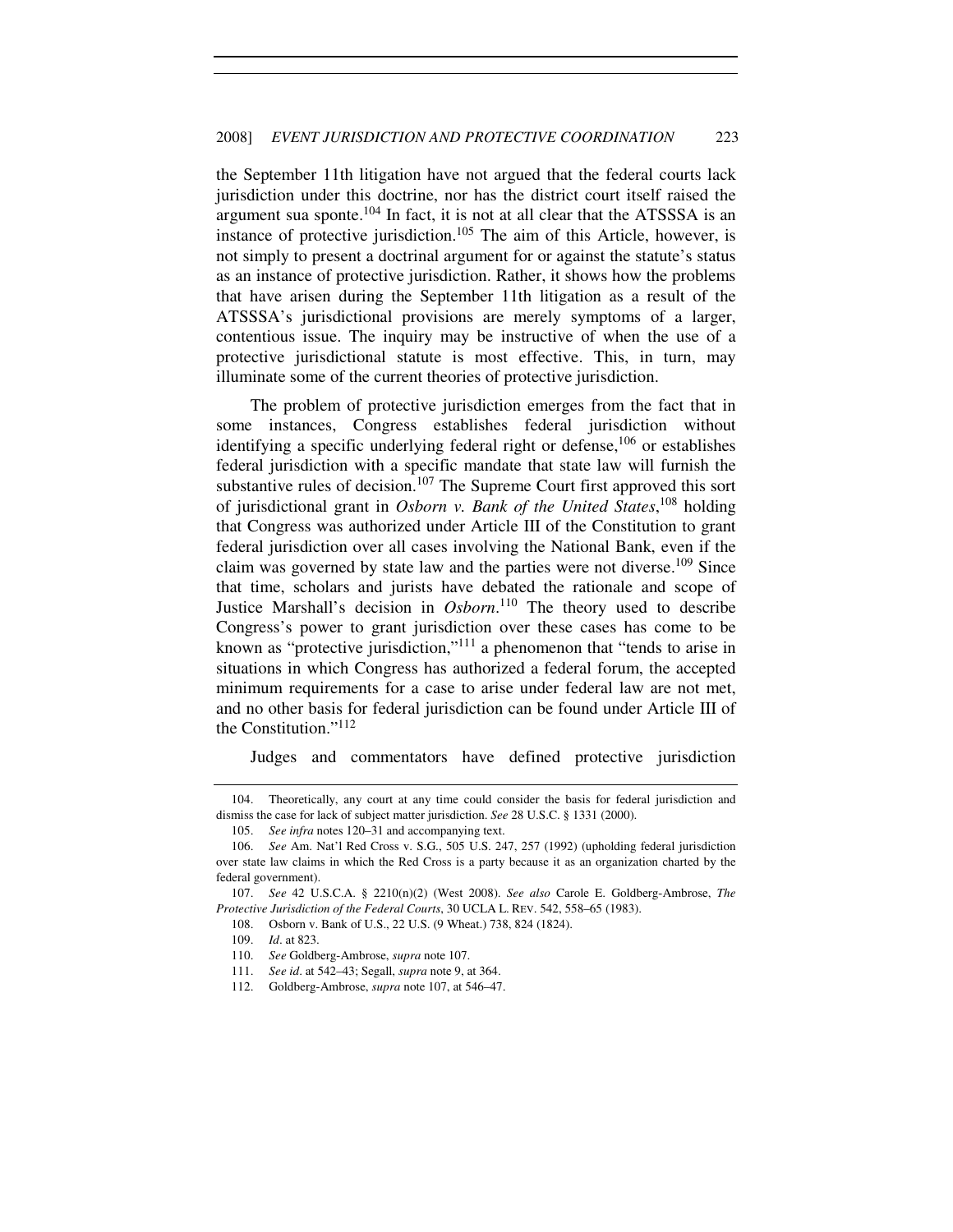according to a variety of criteria.<sup>113</sup> Some view protective jurisdiction "as a necessary and proper means of furthering the objects of federal legislative power identified in [A]rticle I."<sup>114</sup> In other words, the boundaries of constitutional "arising under" jurisdiction are coterminous with Congress's legislative power. In the judiciary, Justice Jackson was the main proponent of this theory in his *National Mutual Insurance Co. v. Tidewater Transfer Co*. plurality opinion.<sup>115</sup> Finding that Congress "has deliberately chosen the [federal] district courts as the appropriate instrumentality through which to exercise part of the judicial functions incidental to exertion of sovereignty"<sup>116</sup> over the District of Columbia, Justice Jackson concluded that Congress was appropriately exercising its legislative powers.<sup>117</sup>

The concurring and dissenting justices argued that Justice Jackson relied on shaky precedent<sup>118</sup> due to his use of cases that have "since been discredited."<sup>119</sup>

Some proponents of this sort of theory argue that the Article I power to preempt state law necessarily includes the "lesser" power to create federal jurisdiction.<sup>120</sup>

 <sup>113.</sup> These definitions emerge from consideration of different instances of purported protective jurisdiction and the reasoning behind judicial approval of federal jurisdiction in each case; thus the scholarship includes proposed definitions of protective jurisdiction as well as specific constitutional theories to justify (or argue against) its existence. For example, in a leading article on the subject, Carole Goldberg-Ambrose identified three major theories of protective jurisdiction: Effectuation Theory, the Greater Power Theory, and the Partial Occupation Theory. *Id.* at 583–95.

<sup>114.</sup> *See id.* (describing what the author calls the "Effectuation Theory").

 <sup>115.</sup> *See* Nat'l Mut. Ins. Co. v. Tidewater Transfer Co., 337 U.S. 582, 588–604 (1949). The Court considered the constitutionality of an act extending the diversity jurisdiction statute, 28 U.S.C. § 1332, to include jurisdiction over suits between citizens of the District of Columbia and the States or Territories. Two Justices found that the statute satisfied the constitutional diversity provision by arguing that the District was a State. *Id.* at 617–26 (Rutledge, J., concurring). Justice Jackson wrote the other plurality opinion holding that protective jurisdiction existed*. Id.* at 583–604 (Jackson, J., plurality opinion).

<sup>116.</sup> *Id.* at 591.

<sup>117.</sup> *Id.* ("[U]nless we are to deny to Congress the same choice of means through which to govern the District of Columbia that we have held it to have in exercising other legislative powers enumerated in the same Article, we cannot hold that Congress lacked the power it sought to exercise in the Act before us.").

<sup>118.</sup> *Id.* at 610–11 (Rutledge, J., concurring).

<sup>119.</sup> *See* Goldberg-Ambrose, *supra* note 107, at 584.

 <sup>120.</sup> *See* Herbert Wechsler, *Federal Jurisdiction and the Revision of the Judicial Code*, 13 LAW & CONTEMP. PROBS. 216, 224–25 (1948) ("Where . . . Congress . . . can declare as federal law that contracts of a given kind are valid and enforceable, it must be free to take the lesser step of drawing suits upon such contracts to the district courts without displacement of the states as sources of the operative, substantive law." (citation omitted)). Carole Goldberg-Ambrose calls this variation on the Article I powers theory the "Greater Power Theory." Goldberg-Ambrose, *supra* note 107, at 589. On this account, cases arise under federal law "whenever Congress has the power to enact substantive rules to govern them, but chooses instead to confer jurisdiction on the federal courts and rely on state-made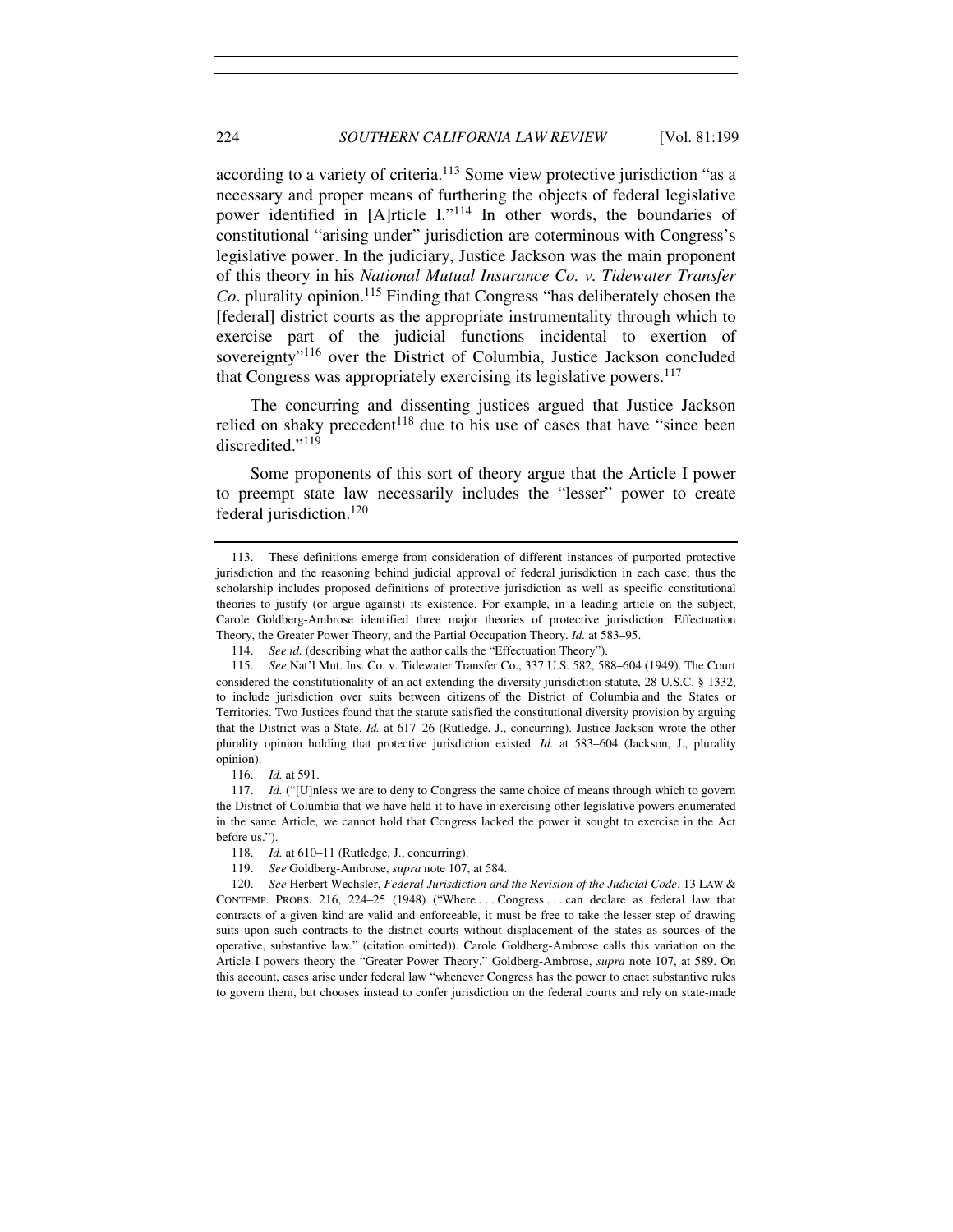Congress echoed these sentiments in the passage of the ATSSSA. The strongest argument was the threat that the aviation industry would collapse under the weight of crushing jury verdicts in thousands of lawsuits.<sup>121</sup> This justification arguably was weakened when Congress amended the statute to include *all* defendants in the liability cap including the City of New York and other ground defendants, entities that attracted little or no attention as potential subjects of financial collapse. Congress also appeared motivated to provide a federal stage for the resolution of disputes arising from such a prominent national tragedy. It is harder, however, to conjure an Article I or Article III area of competence merely from the fact that the September 11th attacks struck at the emotional and political heart of Americans. One could argue instead that Congress sometimes has an interest in ensuring that a certain group of cases are litigated together in one forum. In order to accomplish this, it must first ensure that the federal forum has subject matter jurisdiction over all relevant causes of action. This provides the justification for permitting state claims to be litigated in federal court as a matter of supplemental jurisdiction<sup>122</sup> or pursuant to bankruptcy jurisdiction.<sup>123</sup> This raises the question of whether the concept that this Article labels "protective coordination" is enough of a federal interest to justify federal subject matter jurisdiction absent any other attendant federal claim or defense. This question would probably remain largely academic because any coordination of cases by Congress would likely take place in the context of a statute addressed at a specific concern, and the analysis would then return to the federal nature of the underlying problem.

The protective jurisdiction arguments do not end with congressional intent, however. It might be that the ATSSSA itself provides sufficient internal logic to escape the label of protective jurisdiction. First, the creation of the VCF could qualify as satisfying the constitutional requirements of a theory of protective jurisdiction known as the "Partial Occupation Theory" which would "limit protective jurisdiction to subject areas in which Congress has already undertaken some degree of substantive regulation."<sup>124</sup> Locating the source of authority for protective jurisdiction in

 124. Goldberg-Ambrose, *supra* note 107, at 592. *See also* Paul J. Mishkin, *The Federal "Question" in the District Courts*, 53 COLUM. L. REV. 157, 184 (1953) (defining protective jurisdiction

rules." *Id.* 

 <sup>121. 147</sup> Cong. Rec. H5892 (daily ed. Sept. 21, 2001) (statement of Rep. Spratt).

 <sup>122. 28</sup> U.S.C. § 1367 (2000).

 <sup>123.</sup> See 28 U.S.C. § 1334(b) (2000), which provides in full:

Except as provided in subsection  $(e)(2)$ , and notwithstanding any Act of Congress that confers exclusive jurisdiction on a court or courts other than the district courts, the district courts shall have original but not exclusive jurisdiction of all civil proceedings arising under title 11, or arising in or related to cases under title 11.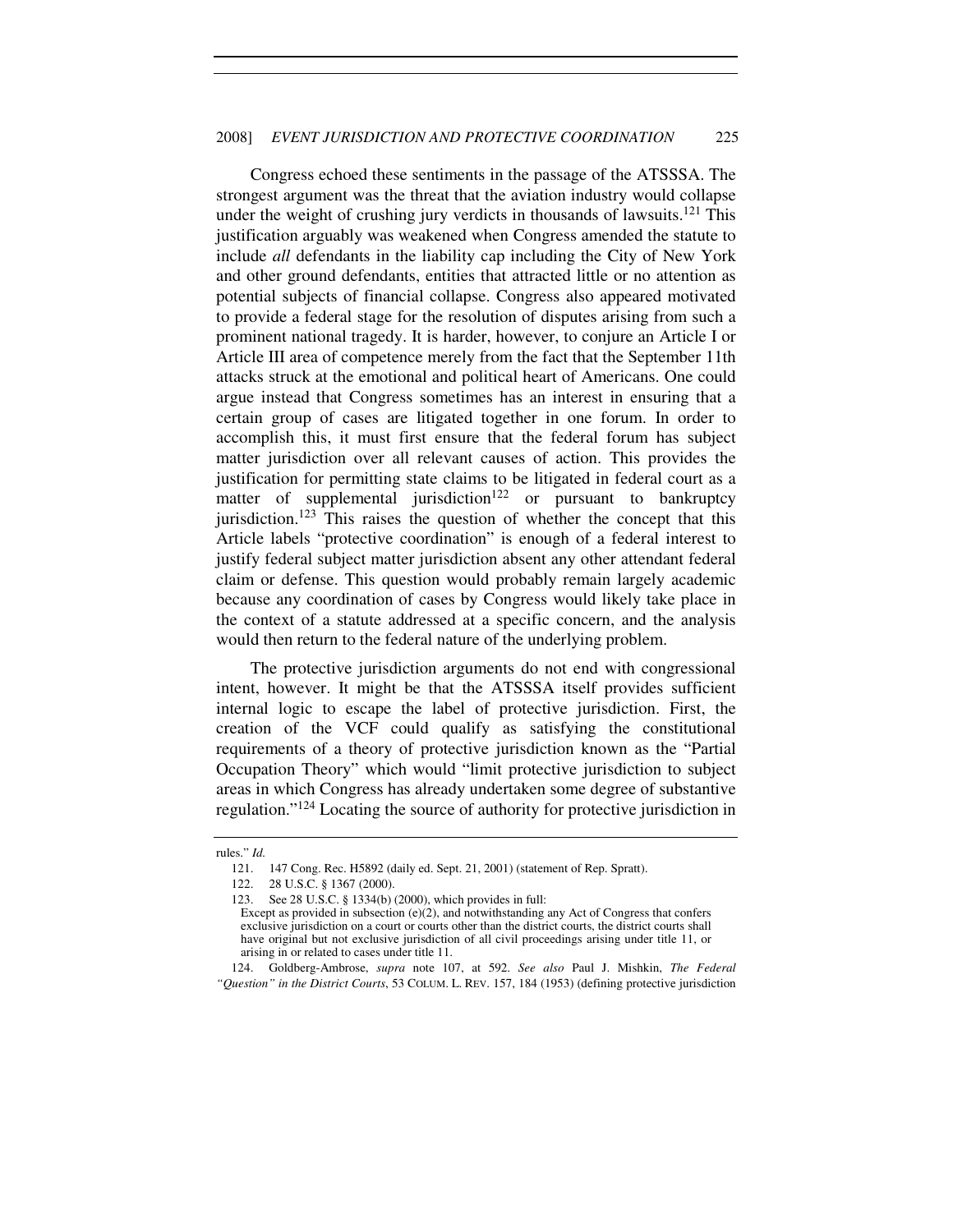Article III, proponents of this theory argue that this power was justified when "there is an articulated and active federal policy regulating a field  $\dots$  <sup>125</sup> Here, protective jurisdiction gives Congress the opportunity to achieve some degree of uniformity without imposing its own specific rules of decision.<sup>126</sup>

By establishing the VCF as a remedy with federally created rules of decision and administration by a federally authorized Special Master, the ATSSSA jurisdictional grant is simply a complement to an area in which Congress has already regulated at the substantive law level. The problem with this argument is that the ATSSSA jurisdictional grant for lawsuits is broader than the claims eligible for the VCF. Suits for property damage, for instance, are explicitly excluded from the VCF. Moreover, the Second Circuit explicitly held that the personal injury and wrongful death lawsuits eligible for federal jurisdiction occupied a broader field than those eligible for VCF claims.<sup>127</sup> Therefore, it is unclear that Congress actually has engaged in substantive regulation of the "field" of lawsuits outside those eligible for the VCF.<sup>128</sup>

The second argument for jurisdiction internal to the ATSSSA is that the liability cap adds an element of substantive regulation to the law, thus removing it from the realm of "pure jurisdictional statutes." In *Mesa v. California* the Supreme Court stated that a "pure jurisdictional statute" cannot by itself support federal jurisdiction.<sup>129</sup> The statute in question, 28 U.S.C. § 1442(a), allows federal employees to remove state court traffic prosecutions from state to federal court.<sup>130</sup> The Court held that removal was

 126. Alexander M. Bickel & Harry H. Wellington, *Legislative Purpose and the Judicial Process: The Lincoln Mills Case*, 71 HARV. L. REV. 1, 19–20 (1957).

129. Mesa v. California, 489 U.S. 121, 136 (1989) (citation omitted).

as including cases brought in federal court "where no construction or enforcement of federal law is required—that is, where the substantive law is not national, but state"). Mishkin thought that *Osborn* represented an instance of protective jurisdiction because Congress was justified under the "arising under" clause of Article III to "use the 'inferior' federal courts as a means of protecting interests around which it proposes to throw its cloak." *Id.* at 188. He suggested that the purpose of protective jurisdiction "would be the protection of some congressionally favored interest by exploiting the institutional differences between the federal and state courts." *Id*. at 184.

<sup>125.</sup> Mishkin, *supra* note 124, at 192; Segall, *supra* note 9, at 383 (offering a stronger version of this theory, suggesting that "Article III authorizes Congress to enact pure jurisdictional statutes if doing so furthers legitimate Article I concerns").

 <sup>127.</sup> *In re* WTC Disaster Site, 414 F.3d 352, 375–76 (2d Cir. 2005).

<sup>128.</sup> *But see* O'Connor v. Commonwealth Edison Co., 770 F. Supp. 448, 452 (C.D. Ill. 1991) ("[I]t is clear that Congress could have preempted all state law and common law causes of actions involving nuclear incidents or nuclear power under the commerce clause of Article I, Section 8 of the United States Constitution as long as Congress provided an alternative remedy for potential plaintiffs." (citing Duke Power Co. v. Carolina Envtl. Study Group, Inc., 438 U.S. 59, 87–89 (1978))).

 <sup>130. 28</sup> U.S.C. § 1442(a) (2000).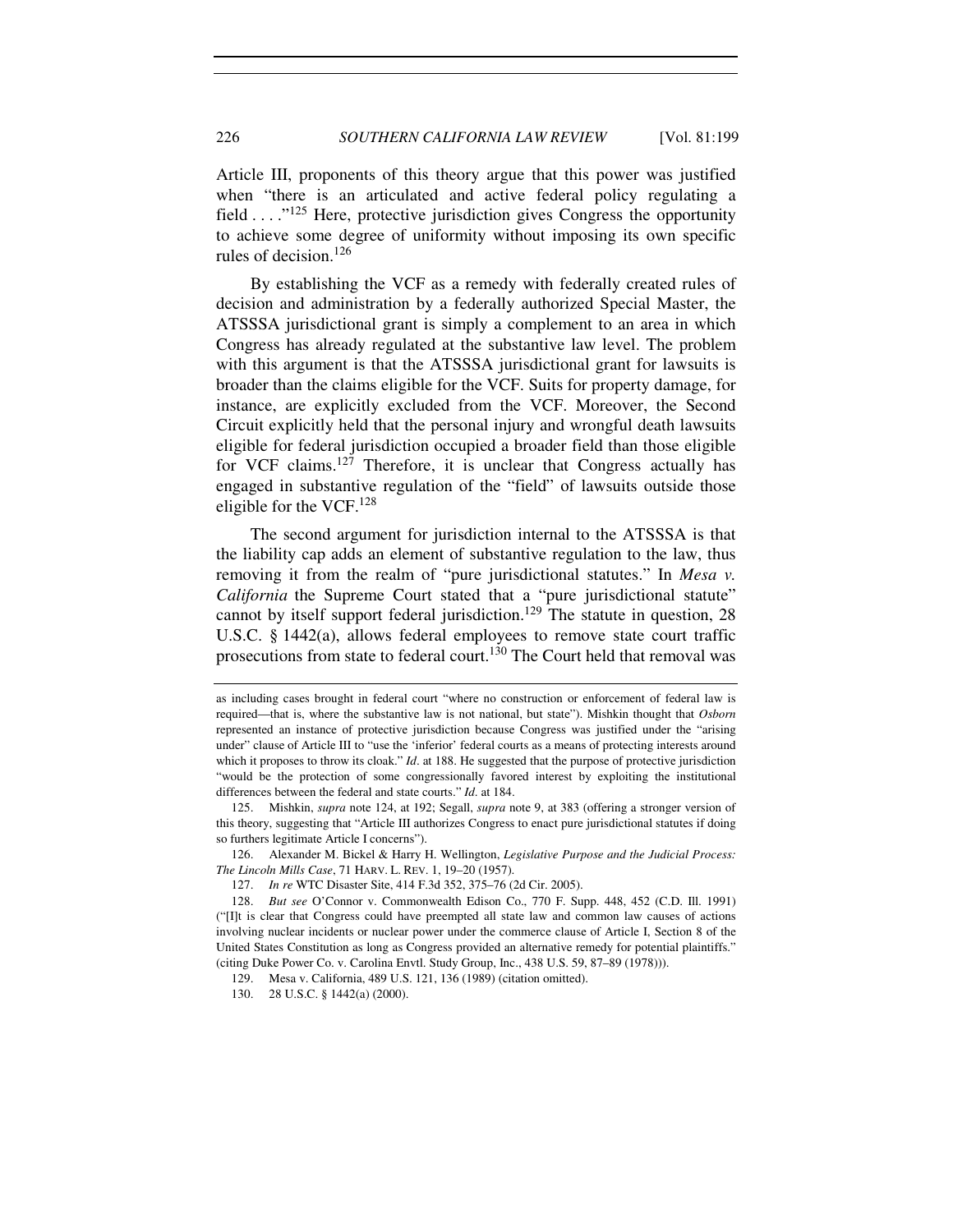improper unless the defendants asserted a federal defense. The federal element could not come from § 1442(a) alone because it "is a pure jurisdictional statute, seeking to do nothing more than grant district court jurisdiction over cases in which a federal officer is a defendant; ... [s]ection 1442(a), therefore, cannot independently support [Article] III 'arising under' jurisdiction."<sup>131</sup> The ATSSSA furthers several substantive goals, most notably, the limitation of liability of the airlines and other defendants. Thus, it is unlikely that the term "pure jurisdictional statute" would apply.

In light of these justifications, it is possible that the statute occupies the murky category of constitutionally permissible protective jurisdiction. But the real question is, does the existence of the liability cap change the remedy in such a significant way that it has, in fact, changed the underlying state law cause of action? The liability cap does not *change* the remedy per se; it simply sets an upward limit on the damages available to all litigants. In this way, the liability cap does not look terribly different from the federal judicially created limits on punitive damages in state law lawsuits.<sup>132</sup> On the other hand, one might argue that the real force of substantive state law regulating primary conduct lies in the ability of states to enforce these standards through the remedies they impose.

It may also be understood as symptomatic of a growing hostility at the federal level toward litigation.<sup>133</sup> Congress is authorized under Article III to grant the federal courts jurisdiction over cases that arise under federal law.<sup>134</sup> Congress has used this power to create a general grant of jurisdiction to the federal courts for all cases "arising under the Constitution, laws, or treaties of the United States,"<sup>135</sup> although this grant of jurisdiction is narrower than the constitutional limits because the federal

<sup>131.</sup> *Mesa*, 489 U.S. at 136.

<sup>132.</sup> *See, e.g.*, BMW of N. Am., Inc. v. Gore, 517 U.S. 559, 568 (1996) (holding that "grossly excessive" punitive damage awards violate the Due Process Clause of the Fourteenth Amendment). Undoubtedly, the punitive damages issue does not raise the problem of protective jurisdiction because it is an example of partial federalization in which some sort of federal law limits state law as applied in state court. *See* Issacharoff & Sharkey, *supra* note 98, at 1420–28.

<sup>133.</sup> *See* Conk, *supra* note 33, at 183 n.28; Andrew M. Siegel, *The Court Against the Courts: Hostility to Litigation as an Organizing Theme in the Rehnquist Court's Jurisprudence*, 84 TEX. L. REV. 1097, 1152–53 (2006) ("[T]he Court has shown its greatest sympathy for federalism doctrines that protect the states from litigation and has shown almost no interest in developing new doctrines that provide the states with greater autonomy . . . if [it] could conceivably be used to develop a more litigation-friendly environment." (citations omitted)). *See also* Chemerinsky, *supra* note 98, at 1315 ("The Court has eagerly found preemption of state laws regulating business . . . . [M]ost of [its] decisions invalidating federal laws have struck down civil rights laws . . . .").

 <sup>134.</sup> U.S. CONST. art. III, § 2.

 <sup>135. 28</sup> U.S.C. § 1331 (2000).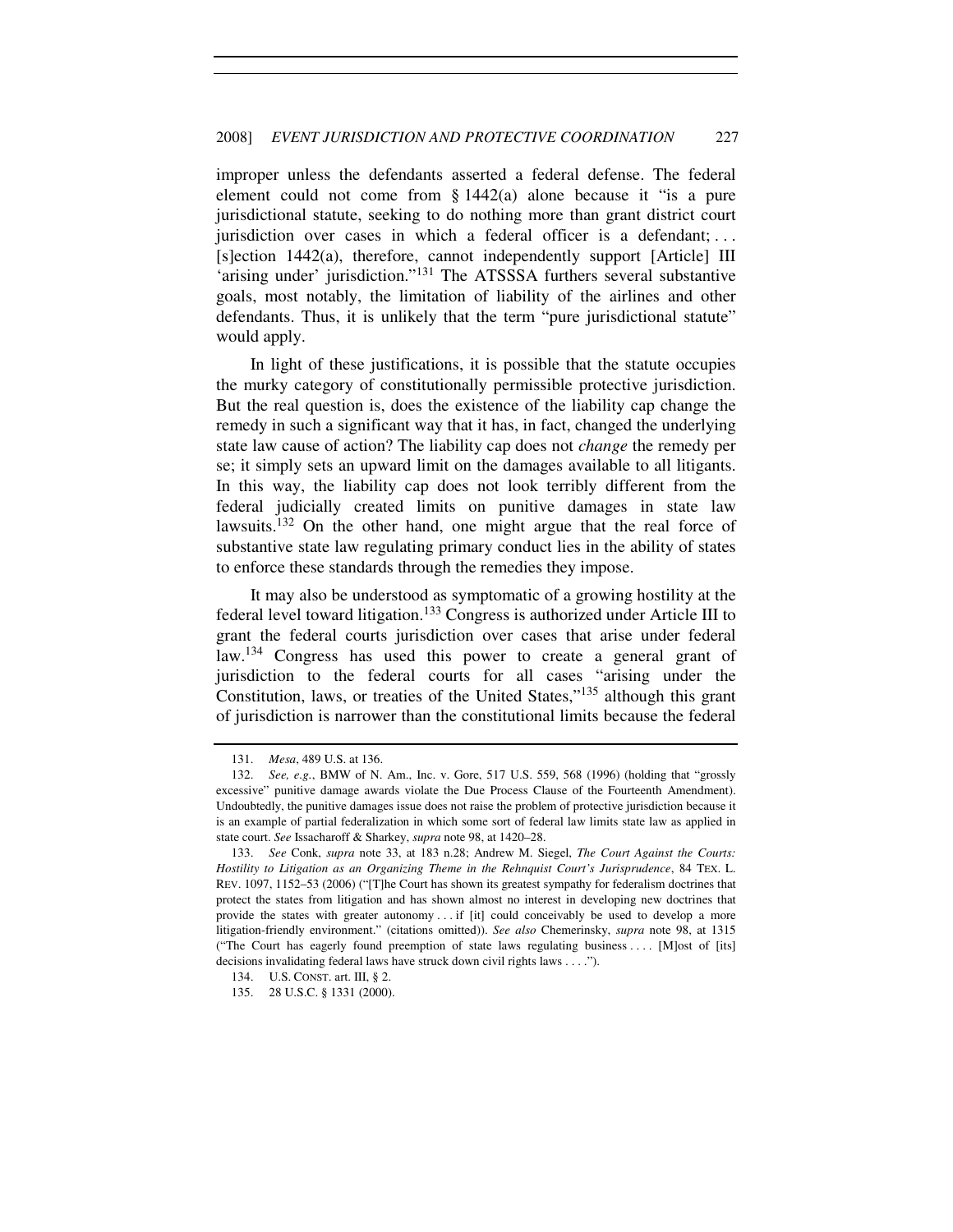issue must appear on the face of the plaintiff's well-pleaded complaint.<sup>136</sup> Congress can also grant jurisdiction more directly by creating a substantive federal right or defense, and affirmatively grant federal courts jurisdiction over its enforcement.<sup>137</sup>

The ATSSSA prioritizes federal interests by ensuring a federal forum for the litigation and by shaping the substantive rules of decision.<sup>138</sup> Samuel Issacharoff and Catherine Sharkey provide a useful model for understanding the interplay of jurisdiction and preemption in the context of federalism. They suggest thinking of the problem as a two-by-two matrix with substantive and procedural dimensions. Actions by Congress to "exert a federal interest" thus can be described as falling into one of four quadrants: "At one pole are statutes . . . in which field preemption of the substantive law is accompanied by exclusive federal-court jurisdiction.... At the other extreme are Dormant Commerce Clause cases in which the Court has to define the federal interest in the absence of congressional action."<sup>139</sup> The ATSSSA falls, for the most part, into "Quadrant II," the group of cases in which Congress has decided to centralize jurisdiction in federal courts, but has not established any substantive federal law to provide the rules of decision.<sup>140</sup>

One recent illustration of the federalization of jurisdiction is the Class Action Fairness Act of 2005 ("CAFA")<sup>141</sup> which authorized a substantial expansion of federal jurisdiction over traditionally state law claims. CAFA's proponents touted the statute as a national remedy for class action "abuses" in state courts in which state law procedural devices were blamed for empowering litigants to bring "nationwide" class actions in states with plaintiff-friendly law.<sup>142</sup> Obtaining class certification in federal court under Federal Rule of Civil Procedure 23 is perceived to be a more stringent

 <sup>136.</sup> *See, e.g.*, Franchise Tax Bd. of Cal. v. Constr. Laborers Vacation Trust, 463 U.S. 1, 14 (1983) ("[A] case may not be removed to federal court on the basis of a federal defense."); Louisville  $\&$ Nashville R.R. Co. v. Mottley, 211 U.S. 149, 152 (1908) (outlining the well-pleaded complaint rule).

 <sup>137.</sup> *See* §§ 1330, 1333–1365. Other specific grants of federal jurisdiction are "scattered throughout the United States Code." 32A AM. JUR. 2D *Federal Courts* § 884 (2007).

 <sup>138.</sup> Congress did not replace state law with a new regulatory regime, but it did change the application of state law by instituting the liability cap. See *infra* Part V.C for a reflection on such liability caps.

 <sup>139.</sup> Issacharoff & Sharkey, *supra* note 98, at 1357.

<sup>140.</sup> *See id.* at 1415.

 <sup>141.</sup> Class Action Fairness Act of 2005, Pub. L. No. 109-2, 119 Stat. 4 (codified in scattered sections of 28 U.S.C.) [hereinafter CAFA].

<sup>142.</sup> *See, e.g.*, *NLJ Roundtable: Class Action Fairness Act*, NAT'L L.J., May 16, 2005, at 18 (statement of John Beisner, Partner, O'Melveny & Myers LLP); Issacharoff & Sharkey, *supra* note 98, at 1416 (considering CAFA to reflect "the broader concern about the need for federal oversight of legal claims that affect the entire national market").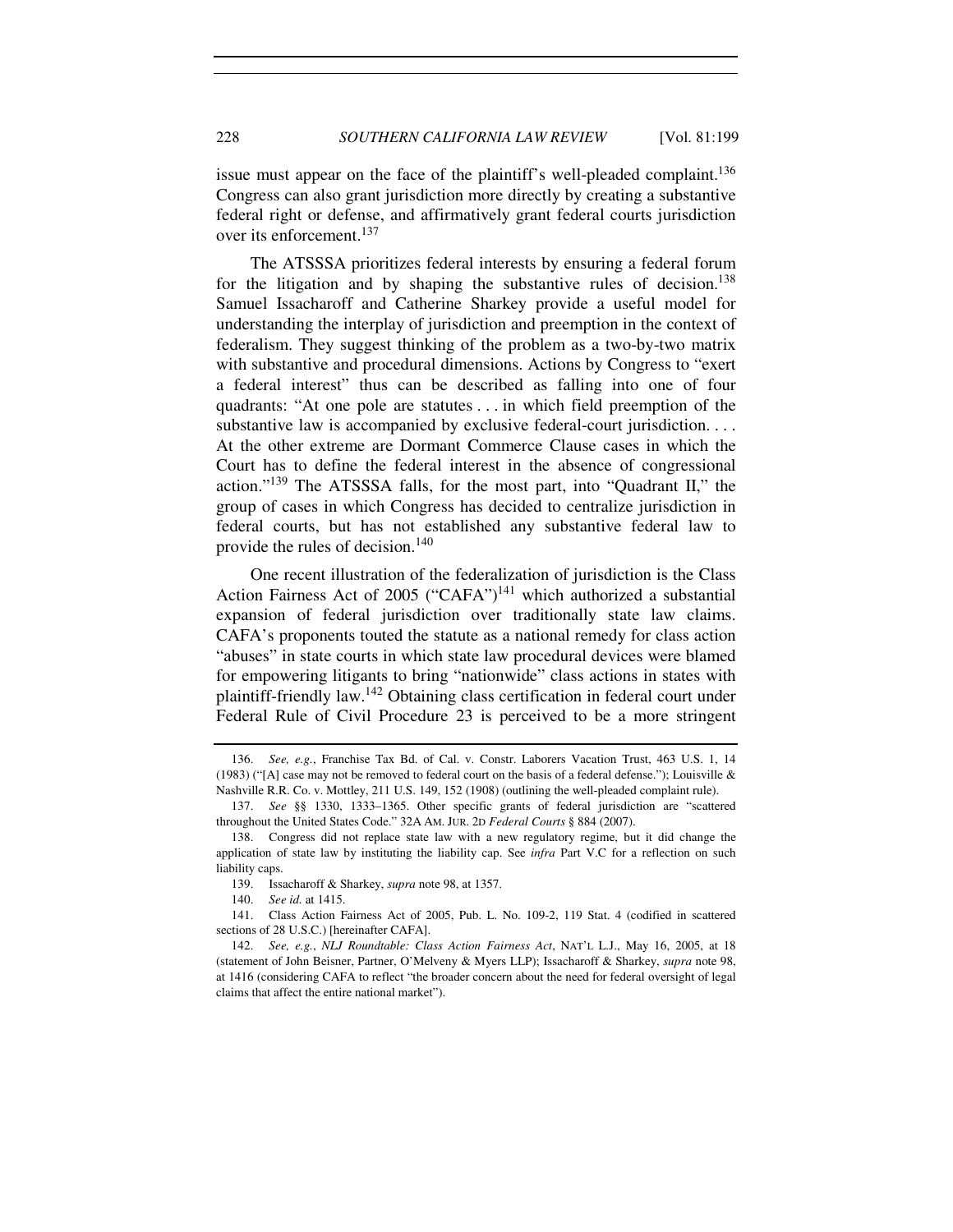standard. The statute allows for easier removal of class actions to federal court by amending the diversity jurisdiction statute to allow minimal diversity and a class-wide amount in controversy of five million dollars.<sup>143</sup>

CAFA is an example of a congressionally created widening of federal jurisdiction. The Supreme Court has interpreted existing statutory and judge-made jurisdictional doctrines to broaden federal jurisdiction. The Court recently resolved disputes about the scope of diversity jurisdiction,<sup>144</sup> supplemental jurisdiction, $145$  and the probate exception to federal bankruptcy jurisdiction<sup>146</sup> in favor of a broader interpretation of each. In the realm of arising-under jurisdiction, the Court expanded the *Merrell Dow*<sup>147</sup> doctrine for determining when a well-pleaded complaint stated a federal cause of action.<sup>148</sup> The Court also narrowed the ability of lower courts to rely on the *Rooker-Feldman*<sup>149</sup> doctrine as a tool of dismissing cases for lack of jurisdiction.<sup>150</sup>

Protective jurisdiction is such a highly charged concept because it sits at the uncomfortable intersection of federal and state regulatory regimes. It has been suggested that the Court does a disservice when it perpetuates the idea that regulatory and adjudicatory spheres can be neatly divided between federal and state authority. Lawmakers and judges should instead become more comfortable with the inescapable reality that there are large "gray

 <sup>143.</sup> CAFA § 4(a)(2) (adding new 28 U.S.C. § 1332(d)(2)).

<sup>144.</sup> *See* Wachovia Bank v. Schmidt, 546 U.S. 303, 306–07, 318 (2006) (holding that, for purposes of diversity jurisdiction, a bank is located in the state where it has its main offices); Lincoln Prop. Co. v. Roche, 546 U.S. 81, 84 (2005) (upholding diversity jurisdiction when named defendant is diverse but unnamed prospective defendants are not).

 <sup>145.</sup> *See* Exxon Mobil Corp. v. Allapattah Servs., Inc., 545 U.S. 546, 566–67 (2005) ("[T]he threshold requirement of  $\S 1367(a)$  is satisfied in cases ... where some, but not all, of the plaintiffs in a diversity action allege a sufficient amount in controversy.... [Section] 1367 by its plain text . . . authorized supplemental jurisdiction over all claims by diverse parties arising out of the same Article III case or controversy, subject only to enumerated exceptions . . . .").

 <sup>146.</sup> Marshall v. Marshall, 547 U.S. 293, 299–300 (2006).

 <sup>147.</sup> Merrell Dow Pharms., Inc. v. Thompson, 478 U.S. 804 (1986).

 <sup>148.</sup> Grable & Sons Metal Prods., Inc. v. Darue Eng'g & Mfg., 545 U.S. 308, 319–20 (2005). This was a state law quiet title action that involved the interpretation of federal tax laws to determine if notice by certified mail is adequate. *Id.* at 311. The Court upheld federal jurisdiction, but confined the holding to such "rare" state law cases that "involve<sup>[]</sup> contested issues of federal law" indicating that "jurisdiction over actions like Grable's would not materially affect, or threaten to affect, the normal currents of litigation." *Id.* at 319–20.

 <sup>149.</sup> Under the Rooker-Feldman doctrine, lower federal courts lack jurisdiction to review state court judgments. *See* D.C. Court of Appeals v. Feldman, 460 U.S. 462 (1983); Rooker v. Fidelity Trust Co., 263 U.S. 413 (1923).

 <sup>150.</sup> Exxon Mobil Corp. v. Saudi Basic Indus. Corp., 544 U.S. 280, 292–94 (2005) (holding that the Rooker-Feldman doctrine does not bar proceedings in federal court with proper jurisdiction because a state court judgment currently exists).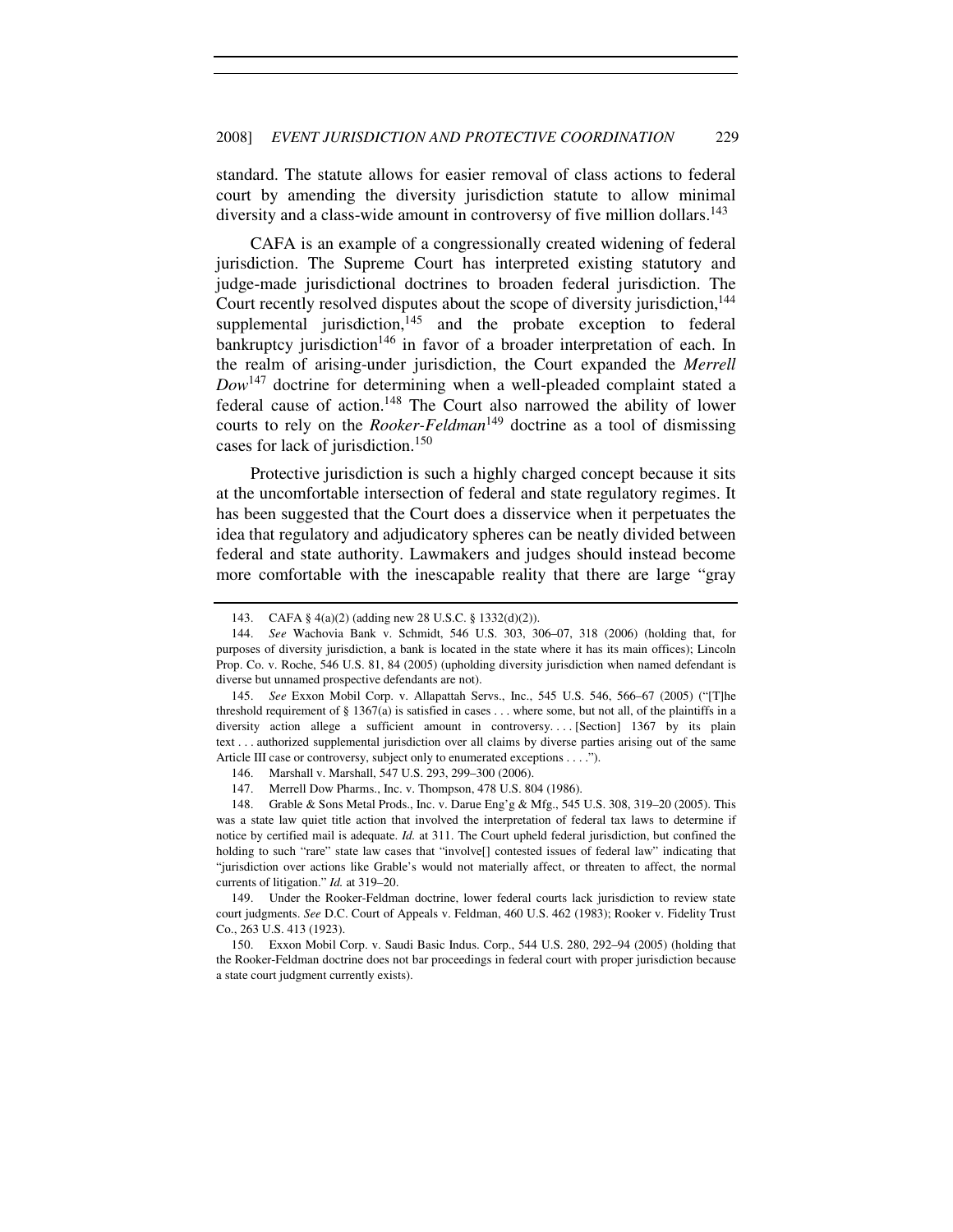areas" of interjurisdictional competence in both the hypothetical and real worlds.<sup>151</sup> The role of the courts should be to interpret and mediate this space so that state and federal authorities can cooperate with certainty. Under this view, the exercise of protective jurisdiction and the ATSSSA promotes a sort of coregulation by state and federal authorities.<sup>152</sup> The state lawmakers retain their interest in defining the primary conduct of actors within their jurisdiction. The federal lawmakers in turn guard national interests by providing select litigants with the perceived advantages of a federal forum and a backstop on remedies that could cripple an industry of national importance.<sup>153</sup>

Others might read the ATSSSA as a more sinister type of jurisdictional grant. From this perspective, the statute, just like protective jurisdiction, is merely a way for the federal government to pay lip service to state regulatory authority while imposing a procedural regime that radically alters the outcome of lawsuits brought under the state law in question. The ATSSSA does not purport to change any state law standards of conduct, rather it consciously adopts them. The federal force is found in the limitation of liability and the exclusivity of the federal forum. This sort of "stealth preemption" of state law is in fact *more* pernicious than a traditional preemption of state law because "[t]he authors of these proposals can thus call themselves 'federalists' and can declare that states remain the font of [relevant state] law [and] [i]t is only by looking deeper . . . that one can begin to see how they might interfere with the states' abilities to enforce and make their own laws."<sup>154</sup>

This is the raw nerve that protective jurisdiction touches. It is as if the commentators who analyze it are simply rehearsing the dogma that protective jurisdiction by definition must be the adoption of a wholly state law claim. The constitutional and policy-oriented discomfort, however, has its source in the intuition that the state law cause of action has somehow *changed* by virtue of its transformation into a federal cause of action. Perhaps protective jurisdiction, then, is just preemption by another name,<sup>155</sup>

<sup>151.</sup> *See* Erin Ryan, *Federalism and the Tug of War Within: Seeking Checks and Balance in the Interjurisdictional Gray Area*, 66 MD. L. REV. 503, 567–96 (2007).

 <sup>152.</sup> This is consistent with the calls by some academics for the recognition and further use of multijurisdictional solutions. *See* Barry Friedman, *Under the Law of Federal Jurisdiction: Allocating Cases Between Federal and State Courts*, 104 COLUM. L. REV. 1211, 1226–35 (2004).

<sup>153.</sup> *See* Segall, *supra* note 9, at 391–93.

 <sup>154.</sup> Wendy E. Parmet, *Stealth Preemption: The Proposed Federalization of State Court Procedures*, 44 VILL. L. REV. 1, 64–65 (1999) (arguing that federally mandated alterations to state court procedure are a sort of "stealth preemption" of state law regimes).

<sup>155.</sup> *See* Judith Resnik, *Law's Migration: American Exceptionalism, Silent Dialogues, and*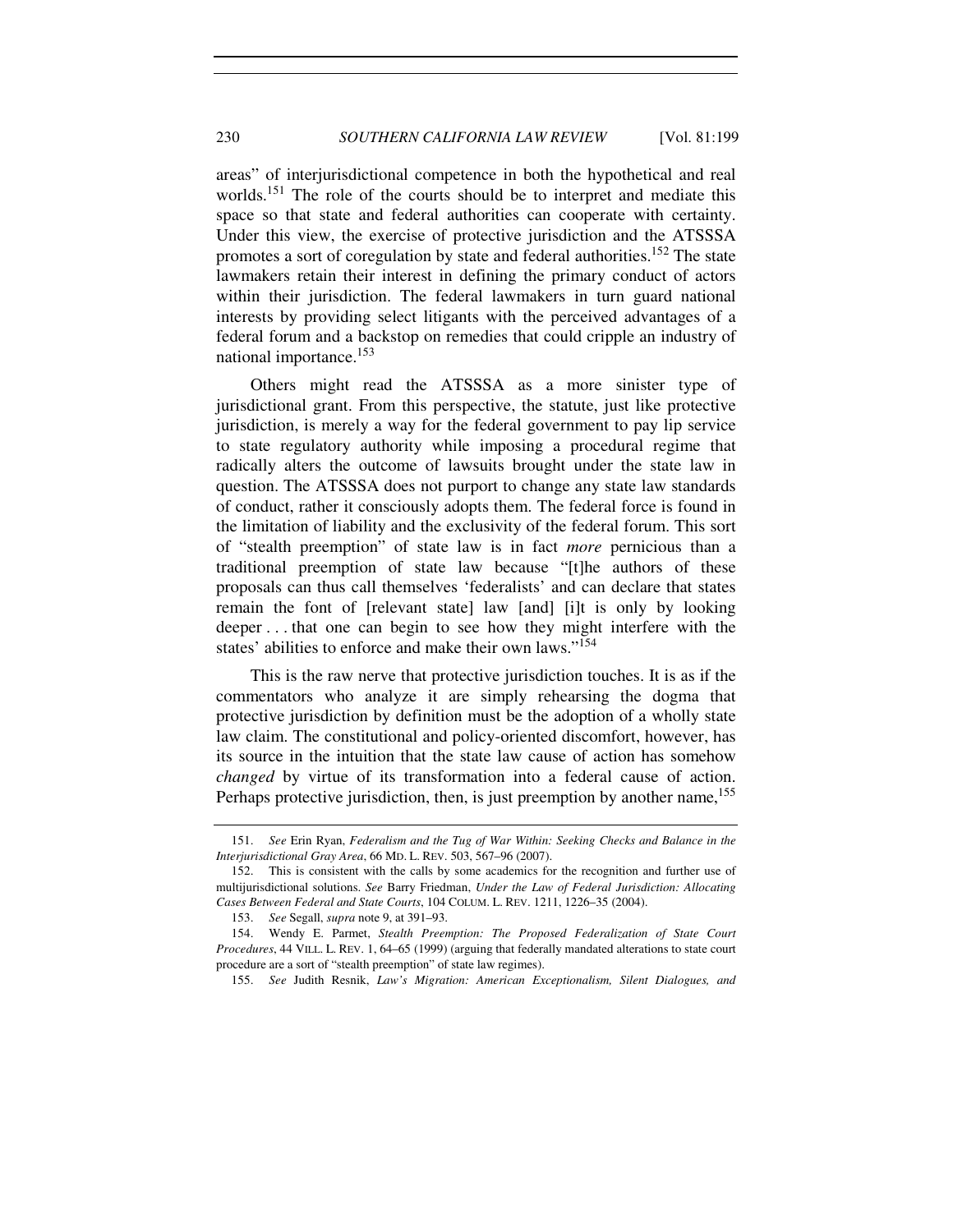another form of stealth preemption of state law. As one scholar cautions, "Stealth preemption, though less visible than substantive preemption, is far more destructive of our political system, *precisely because it is so invisible and little understood*."<sup>156</sup>

#### B. EVENT JURISDICTION

The jurisdictional puzzles and other practical problems that the ATSSSA created cannot be attributed entirely to problems of protective jurisdiction, nor can they be explained by the underlying worries that motivate criticism of that and other doctrines concerning federal subject matter jurisdiction. The problem with the ATSSSA is that Congress has engaged in a different sort of jurisdictional rationale that this Article labels "event jurisdiction."

In event jurisdiction, Congress has not decided that there is a type of conduct, or industry, or type of cause of action that is of national importance and therefore deserving of federal jurisdiction. Instead, Congress has chosen to designate a certain event as one of national significance, and therefore in need of federal jurisdiction.

The problem with this approach is that it is unlikely that the event itself is the reason for lawsuits following thereafter. It is, rather, the *harms* that emerge as a result of the event that give rise to the need for legal recourse. And these harms, though related to and emerging from an event of national significance, may not themselves be the sort of harms that are appropriate subjects of national regulation or a federal forum. The ATSSSA is the first "fully active" instance of event jurisdiction—that is, Congress has created federal jurisdiction based on an event and this has been followed by litigation. There are, however, statutory provisions that under certain circumstances would produce the result of event jurisdiction. For example, should the country experience a major nuclear attack or accident, the litigation following such a disaster would take place in federal court according to a statute that federalizes claims along event jurisdiction principles.<sup>157</sup>

Because federal courts are courts of limited jurisdiction, event jurisdiction is subject to two lines of inquiry: first, whether Congress has

*Federalism's Multiple Ports of Entry*, 115 YALE L.J. 1564, 1631 (2006) [hereinafter Resnik, *Law's Migration*] ("Today's foreign affairs preemption has become so broad that it resembles what federal courts' scholars call 'protective jurisdiction' . . . .").

 <sup>156.</sup> Parmet, *supra* note 154, at 3 (emphasis added).

 <sup>157. 42</sup> U.S.C.A. § 2210(n)(2) (West 2008). For a more detailed discussion, see *infra* notes 243– 52 and accompanying text.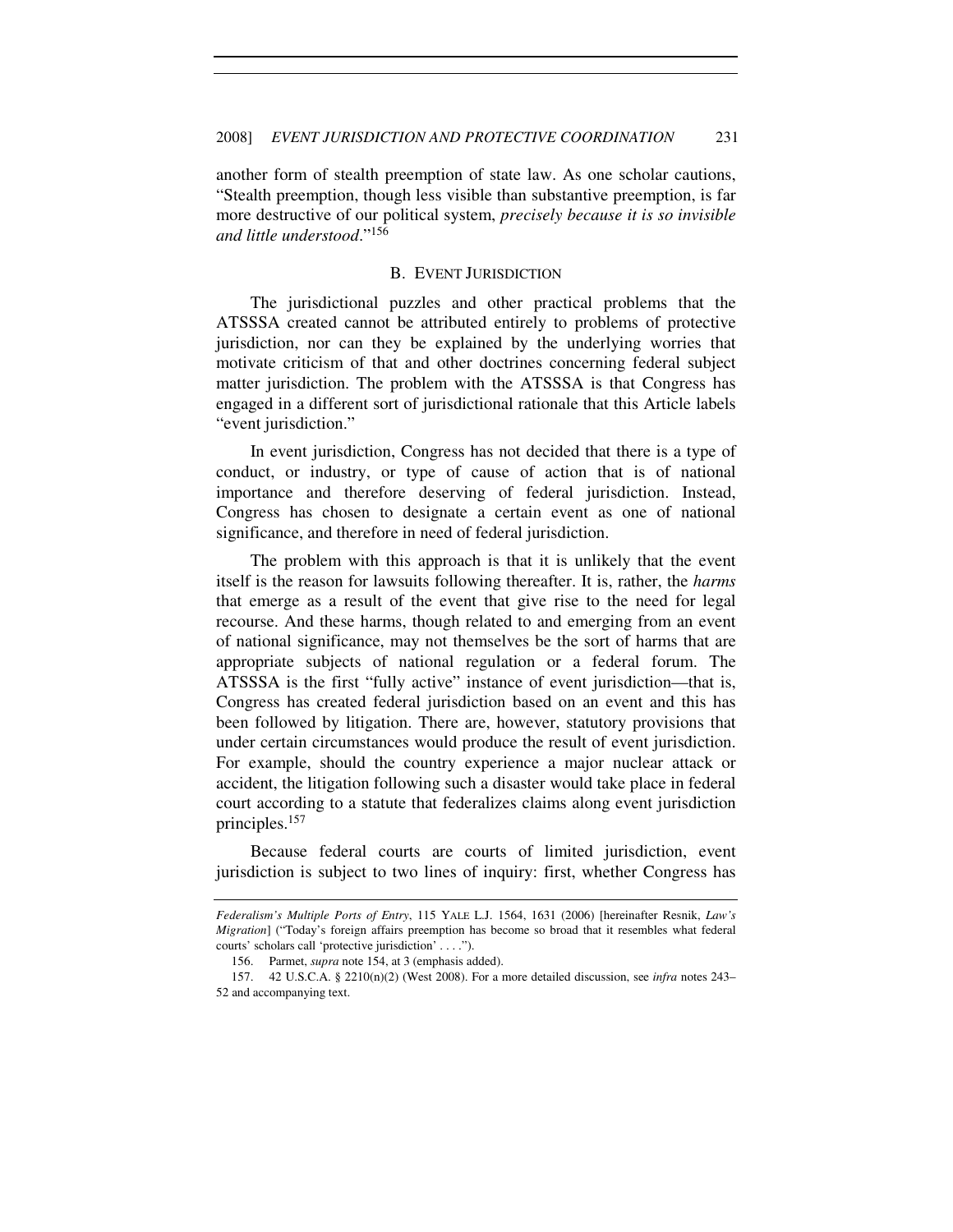the constitutional authority to grant the jurisdiction in question and, second, whether it is a good idea as a policy matter to expand federal jurisdiction to cover the class of cases at hand. Federal diversity jurisdiction is a nice example of this. Complete diversity is required for subject matter jurisdiction in ordinary state law cases litigated in federal court.<sup>158</sup> For certain types of cases where Congress wants to ease access to federal courts, it has established minimum diversity as the standard for meeting the subject matter jurisdiction requirement.<sup>159</sup> Although Congress has the authority to grant subject matter jurisdiction over cases with minimum diversity, $160$  it is still worth debating whether such grants are sensible as a policy matter.<sup>161</sup>

Expansion of diversity jurisdiction enlarges the number of state law cases eligible for litigation in a federal forum. Over the past few decades, scholars have proposed a variety of methods for understanding the expanding grant of federal jurisdiction, as well as increasing federal substantive regulation over a field that was traditionally considered an area of state law.<sup>162</sup> Most of these theories assert that the emergence of national markets for consumer products or financial securities, for example, warrant uniform regulation, or at the very least, a judicial system capable of producing uniform results in procedure. CAFA, for example, might reflect the fact that the class action decision of one state court could have "spillover effects" on the commerce and laws of many other states.<sup>163</sup>

 <sup>158. 28</sup> U.S.C. § 1332(a) (2000); Strawbridge v. Curtiss, 7 U.S. (3 Cranch) 267, 267 (1806).

 <sup>159.</sup> *See, e.g.*, Multiparty, Multiforum Trial Jurisdiction Act of 2002, 28 U.S.C.A. § 1369 (West 2008) (providing for expanded federal jurisdiction over mass accident cases by loosening the diversity jurisdiction requirements).

 <sup>160.</sup> *See, e.g.*, Owen Equip. & Erection Co. v. Kroger, 437 U.S. 365, 373 n.13 (1978).

 <sup>161.</sup> For a comprehensive policy discussion of minimal diversity, see C. Douglas Floyd, *The Limits of Minimal Diversity*, 55 HASTINGS L.J. 613, 684–92 (2004).

 <sup>162.</sup> *See* Richard Briffault, *"What About the 'Ism'?" Normative and Formal Concerns in Contemporary Federalism*, 47 VAND. L. REV. 1303 (1994) (preferring a structural account of federalism over a normative or content-based view of the division of authority); Mark C. Gordon, *Differing Paradigms, Similar Flaws: Constructing a New Approach to Federalism in Congress and the Court*, 14 YALE L. & POL'Y REV. 187 (1996); Judith Resnik, *Afterword: Federalism's Options*, 14 YALE L. & POL'Y REV. 465, 485–94 (1996) [hereinafter Resnik, *Afterword*] (tracking the development of and debate over boundaries between federal and state authority); Harry N. Scheiber, *Redesigning the Architecture of Federalism—An American Tradition: Modern Devolution Policies in Perspective*, 14 YALE L. & POL'Y REV. 227 (1996).

<sup>163.</sup> *See* Issacharoff & Sharkey, *supra* note 98, at 1371, 1416–17. *See also* C. Douglas Floyd, *The Inadequacy of the Interstate Commerce Justification for the Class Action Fairness Act of 2005*, 55 EMORY L.J. 487, 490 (2006) (concluding that "(1) Congress has inappropriately attempted to equate the alleged adverse interstate commerce effects of what it terms 'interstate cases of national importance' with the purposes of the Diversity Clause; and (2) Congress has exceeded its powers to the extent it has attempted to justify the 2005 Act's jurisdiction-expansion provisions as 'necessary and proper' to achieve the purposes of Constitutional provisions external to Article III itself, such as the Commerce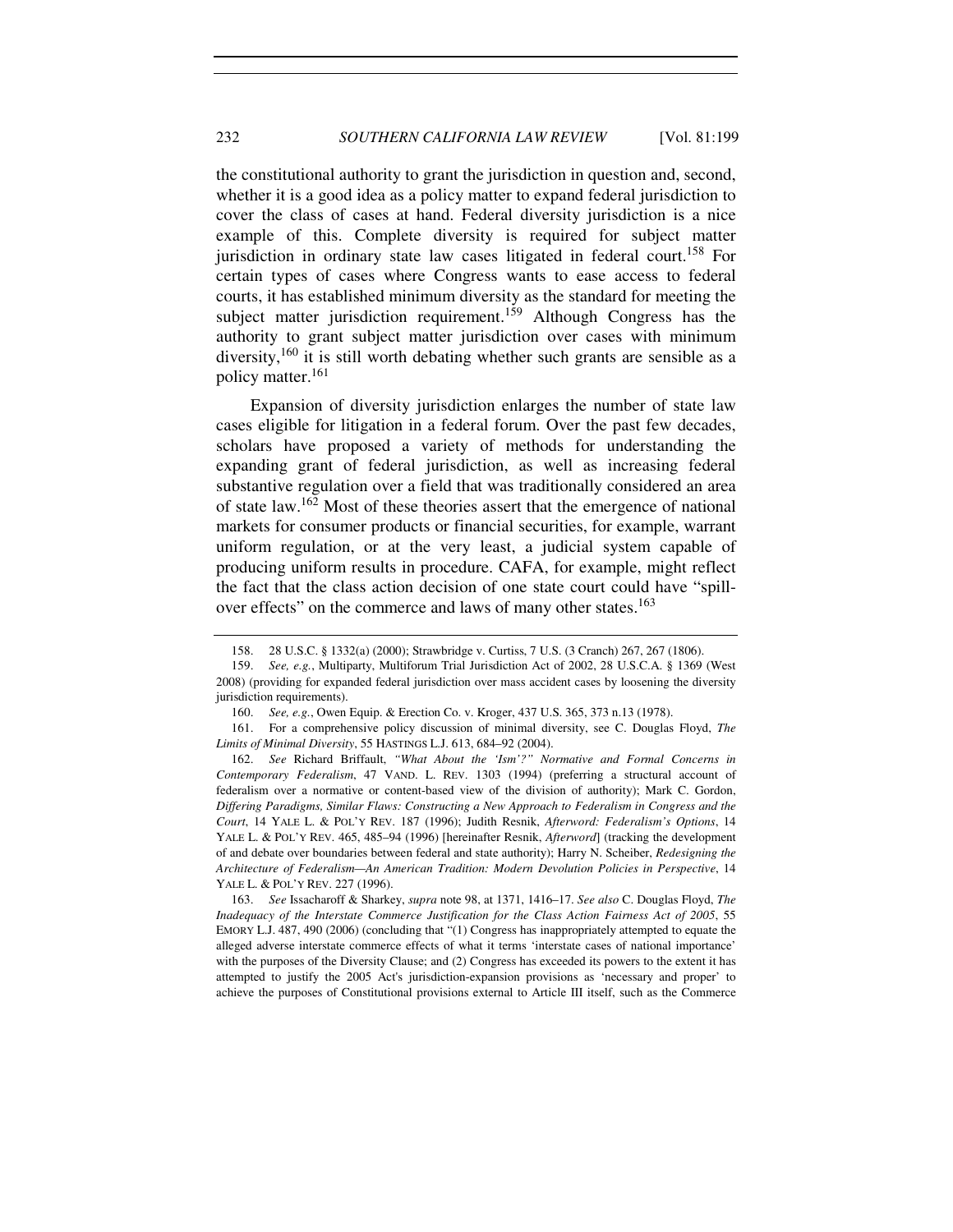Event jurisdiction, however, defies such analysis. At first blush, an event such as a large-scale catastrophe might appear to be a solid reason for federalizing causes of action. Catastrophes predictably generate litigation, and Congress might want to take action to manage the scope of these cases. Like the legislators after September 11th, lawmakers in the future might reasonably believe that by eliminating parallel litigation in federal and state courts they would increase the efficiency of the litigation. With cases proceeding in a single court system (and possibly before a single forum), Congress could reduce the process costs associated with duplicative discovery, inconsistent rulings, and a lack of uniformity across settlements and jury awards. Given that postcatastrophe litigation is likely to be both very extensive and highly visible, packaging the cases together in a federal forum presumably would mitigate the high procedural costs associated with sprawling litigation.

It is easy to see the national interest in protecting the aviation industry from financial collapse in the personal injury and wrongful death cases. But it is harder to articulate the federal interest in adjudicating a toxic tort that affects workers local to one state or region. As the workers' respiratory injury claims demonstrate, not every toxic tort has the "spill-over" effects to neighboring states that would ordinarily prompt a call for a national remedy or federal forum. The claims instead allege misconduct in the supervision of a workplace, the regulation of which falls solidly in the realm of traditional state functions. To the extent that one might suggest an enlarged national role for regulation of the workplace torts, these arguments should be based upon a unified account of workplace safety that involves national interests, not piecemeal instances of workplace accidents that capture the national imagination.

Event jurisdiction robs litigants and courts of the ability to discern state and national interests emerging from various aspects of a tragedy. Instead of focusing on an analysis of what is appropriately federal and what is appropriately state, event jurisdiction requires courts to engage first in an act of statutory interpretation. They will be forced to decide what Congress meant when it defined the event in question, and they will then have to decide how closely related the lawsuits are to the event. The answers to

Clause") (citations omitted); Michael H. Schill, *Uniformity or Diversity: Residential Real Estate Finance Law in the 1990s and the Implications of Changing Financial Markets*, 64 S. CAL. L. REV. 1261, 1262–63 (1991) (arguing that "preferences for uniform national real estate law . . . seem especially out of place"). *But see* Resnik, *Afterword*, *supra* note 162, at 482 ("Global trading, national and transnational companies, national law firms, the Internet, a population of which 17 percent move annually and of which some 40 percent do not live in the state of their birth—none of these are easily categorized as belonging either singularly to one state or exclusively to the national government.").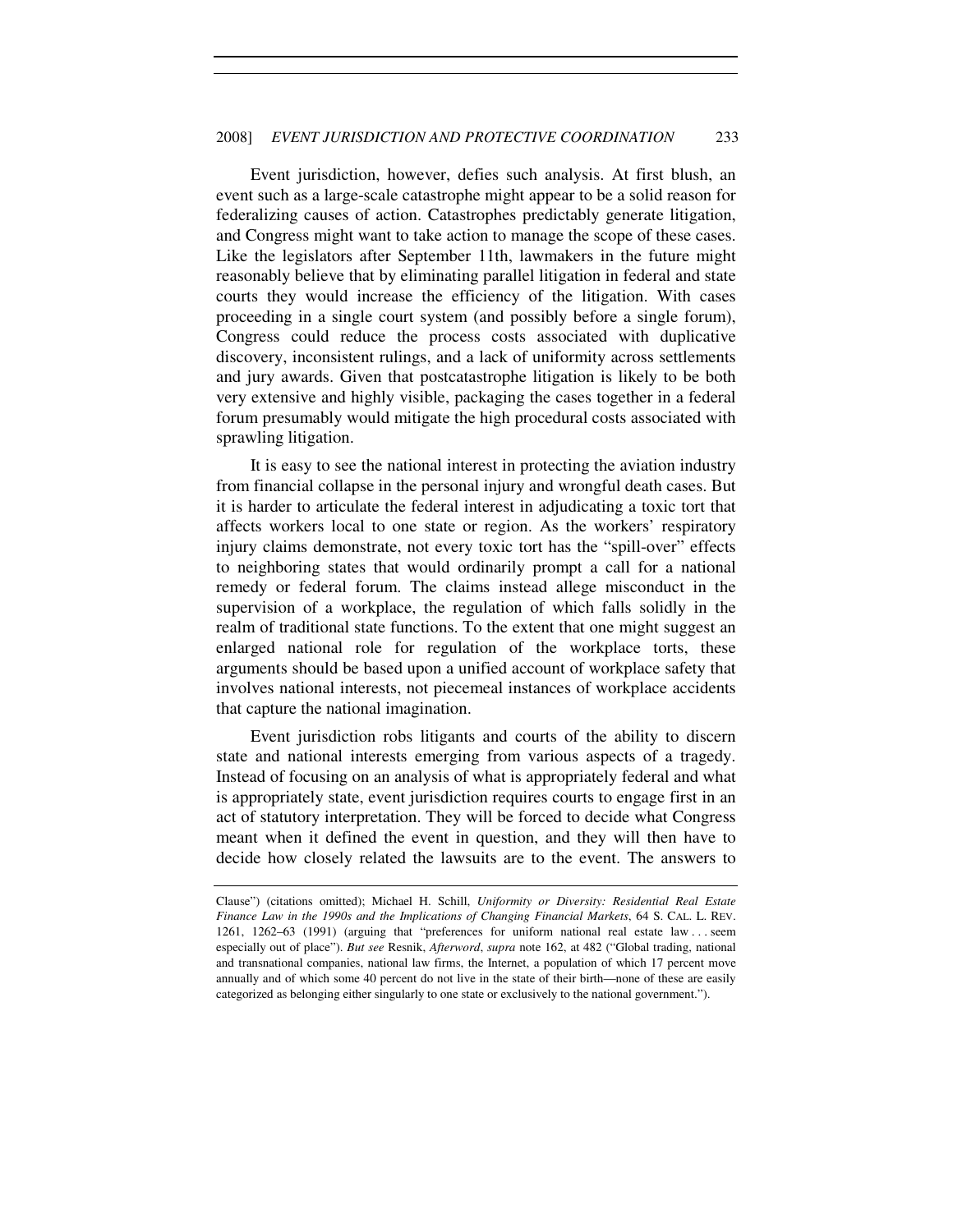these questions may or may not map onto a more logical understanding of what constitutes an appropriate subject of federal regulation or federal forum. This might be because Congress itself has not engaged in a meaningful debate about the implications of expanding federal jurisdiction because it was focused on the national character of an *event* rather than the interstate aspect of conduct to be regulated.

The flaw in this reasoning is that federalization of claims around the category of a single event is very likely to be both over- and underinclusive. Event jurisdiction is overinclusive in the sense that it anticipates that certain cases are related when, as the litigation unfolds, it turns out that they are not related in a manner that would normally call for consolidation. As the September 11th litigation has shown, the harms resulting from a single event produce results that affect different litigants in different ways. In the event that these federalized claims are in fact consolidated before a single judge, this might actually slow down rather than speed up the litigation process, as one group of litigants must step aside while the judge addresses issues pertaining to other members of the group. If the cases proceed before different judges, it appears that little has been gained in the name of procedural efficiency by simply federalizing the cases.<sup>164</sup> Different trial courts would still require the intervention of an appellate court to ensure consistent decisions, and without an underlying substantive federal cause of action, the difficult choice of law problems might prevent uniformity of outcomes anyhow.<sup>165</sup>

Event jurisdiction is also likely to be underinclusive because of litigants who appear to have only a tenuous relationship to the event in question, but whose claims are actually related to those litigants whose claims have already been federalized. This is especially likely to be true when a catastrophic event produces environmental damage that is farreaching both in time and in geography. These are claims that may (or may not) benefit from consolidation, but are packaged together based on their relationship to an event, rather than on their relationship to each other. So long as some cases remain in state court and others are in federal court, the efficiency gains which Congress had hoped for are lost, and process costs may in fact increase due to litigation over the scope of subject matter jurisdiction.

 <sup>164.</sup> The exception, of course, is if Congress has created a substantive cause of action or a remedy that somehow alters the state law regime in a manner that furthers some other interest.

 <sup>165.</sup> CAFA has been criticized for intensifying these sorts of choice of law problems. *See* Samuel Issacharoff, *Settled Expectations in a World of Unsettled Law: Choice of Law After the Class Action Fairness Act*, 106 COLUM. L. REV. 1839, 1840–41 (2006).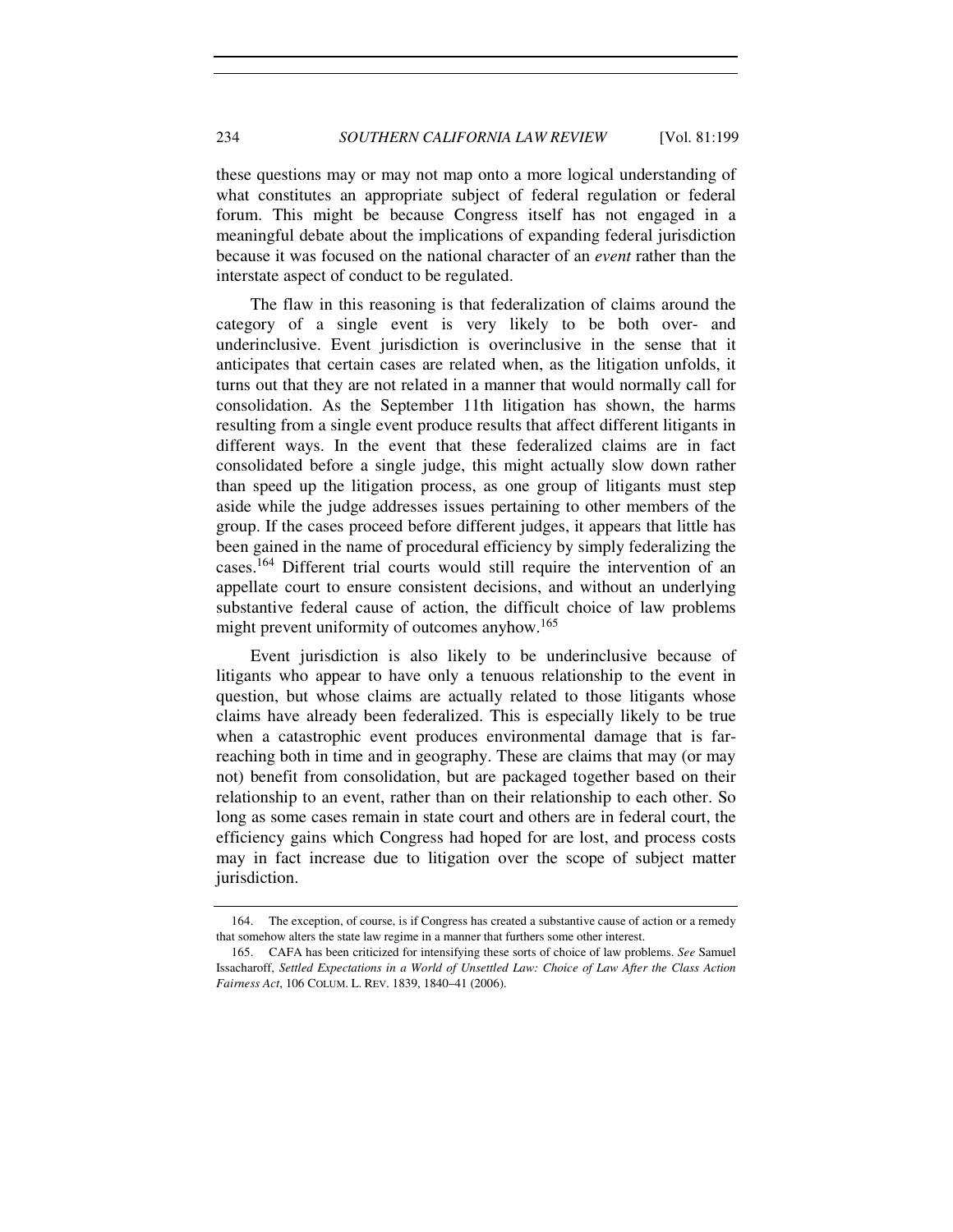Once the jurisdictional category has been drawn as a rigid rule set in reference to a single event, the "relatedness" question becomes one of statutory interpretation, rather than a function analysis of which cases would benefit from coordination. Statutory interpretation is likely to be even more difficult in these cases since Congress presumably passes such legislation in a hasty reaction to a devastating event.<sup>166</sup> The ATSSSA illustrates this truncated process. As the Second Circuit observed, "[t]he legislative history is understandably sparse, given the swiftness with which Congress acted after the events of September 11; there apparently were no committee reports prior to the ATSSSA's initial passage, and only a conference committee report prior to the Act's amendment."<sup>167</sup>

The indeterminacy of the jurisdictional analysis is evident in the September 11th litigation thus far. At the conclusion of its opinion in *In re World Trade Center Disaster Site*, the Second Circuit conceded that it did not have a clear answer to the question of what the jurisdictional boundaries of this "event" were. As the off-site respiratory injury cases show, the jurisdictional litigation is already doomed to repetition. Suppose that the district court or the Second Circuit holds that injuries sustained by workers clearing debris and cleaning buildings around lower Manhattan but not directly on the WTC site are not sufficiently related to the events of September 11th so as to "arise from" the terrorist attacks as required by the statute. Such an interpretation of the ATSSSA might be appropriate given its text and legislative history. The underlying claims themselves, however, seem to be no different from the on-site cases, save for the fact that they occurred a few blocks away.<sup>168</sup>

These difficulties expose the problem inherent in federalizing claims arising out of an event. The only way to avoid extensive litigation over the boundaries of jurisdiction or to avoid a seemingly arbitrary division of cases between state and federal court is to federalize an enormous swath of claims normally brought under state law in state court. In doing so, the federal government may lose the ability to articulate sound policy and constitutional arguments for the federalization of substance and forum.

# IV. PROTECTIVE COORDINATION

 <sup>166.</sup> For a broader analysis of the relationship among fear, risk perception, and democratic governance, see generally CASS R. SUNSTEIN, LAWS OF FEAR: BEYOND THE PRECAUTIONARY PRINCIPLE (2005).

 <sup>167.</sup> *In re* WTC Disaster Site, 414 F.3d 352, 376 (2d Cir. 2005).

 <sup>168.</sup> The one major difference is that the City is not a defendant in many of these cases. The fact of the City's presence as a defendant, however, hardly seems like an appropriate demarcation for where federal jurisdiction should end and state court jurisdiction should begin.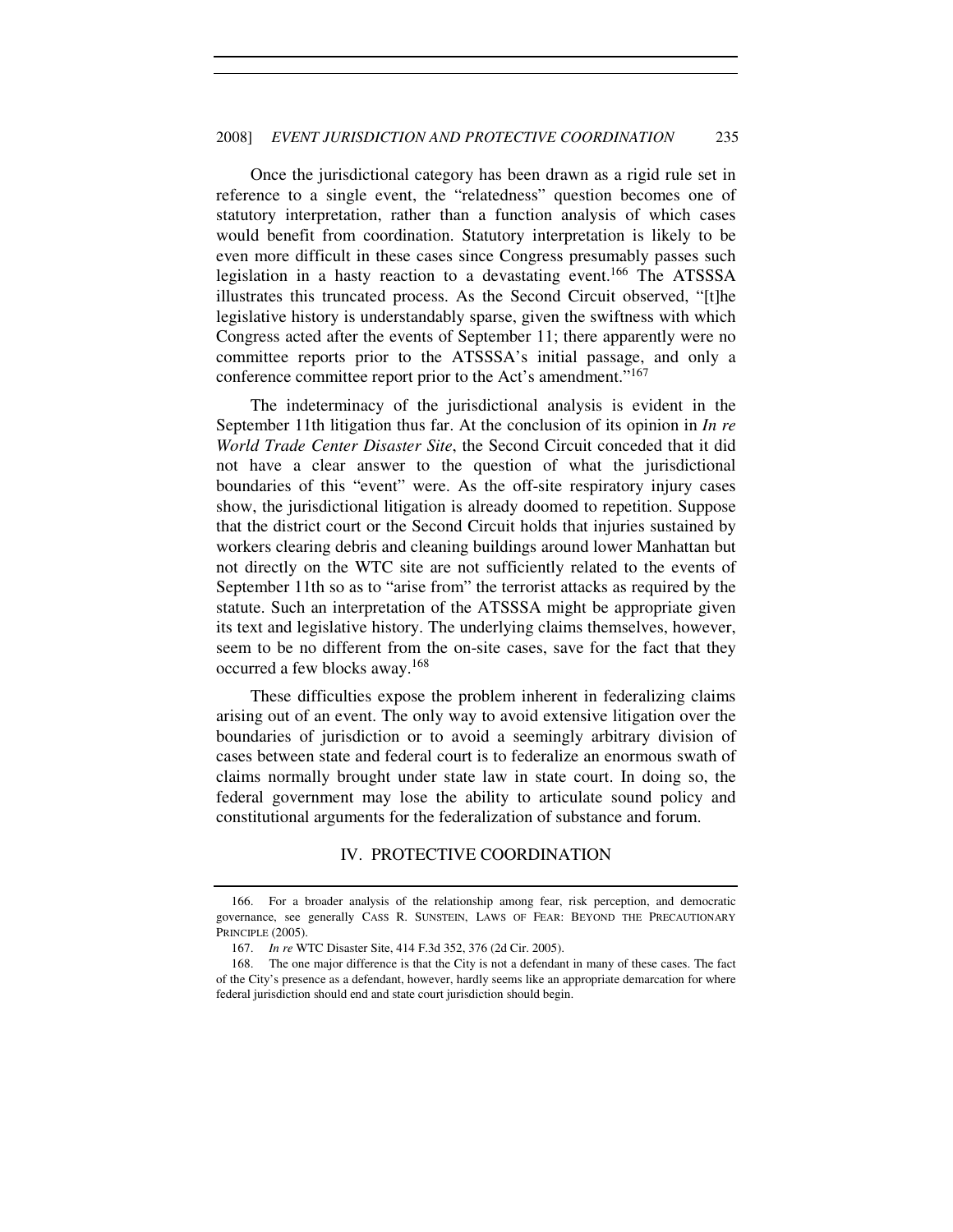The ATSSSA grants a federal forum for the group of cases arising out of the events of September 11th and the attendant difficulties with the boundaries of this subject matter jurisdiction are noted above. The ATSSSA also dictated the SDNY as a specific venue for the cases and imposed a liability cap on the damages awarded, thus mandating a consolidation of all litigation brought under the statute. This Part explores that intersection between federalization and aggregation.

The first September 11th cases filed in the SDNY primarily alleged wrongful death, personal injury, and property damage claims. With only a few exceptions, most cases were filed in or removed to the SDNY.<sup>169</sup> After Judge Hellerstein was assigned the first filed case, the clerk of the court, either by his own determination or by request of the parties, referred all other seemingly related cases to Judge Hellerstein.<sup>170</sup> This means that, for the most part, the consolidation and coordination of September 11th cases occurred ex ante, that is, before any cases were filed. This Part explores the contrast between this approach and the more conventional ex post approach in which the litigants or court personnel decide to coordinate a group of cases after they have been filed. Part IV.A outlines the normal legal tools for coordinating and consolidating cases for litigation. Part IV.B discusses the way in which venue is chosen or assigned. Part IV.C introduces the concept of "protective coordination" to show how the ATSSSA deviates from these rules and practices by deciding ex ante to coordinate a group of cases for litigation and specifying in the text of the statute the judicial district which has exclusive jurisdiction.

#### A. THE LAW OF COORDINATION AND CONSOLIDATION

Without an explicit statutory directive such as that found in the ATSSSA, the process of aggregating cases is more complex. The most familiar mechanism for aggregating what are, in fact, separate cases in complex litigation is the possibility of consolidation of multidistrict litigation for pretrial purposes under 28 U.S.C.  $\S$  1407.<sup>171</sup> This statute states that "when civil actions involving one or more common questions of fact are pending in different districts, such actions may be transferred to any district for coordinated or consolidated pretrial proceedings."<sup>172</sup> Under this

<sup>169.</sup> *See supra* Part II.

<sup>170.</sup> For an explanation of the internal transfer procedures of federal district courts, see *infra* notes 190–91 and accompanying text.

 <sup>171. 28</sup> U.S.C. § 1407 (2000). The class action lawsuit is the other major tool for organizing complex litigation in federal courts. *See* FED. R. CIV. P. 23.

 <sup>172. 28</sup> U.S.C. § 1407(a).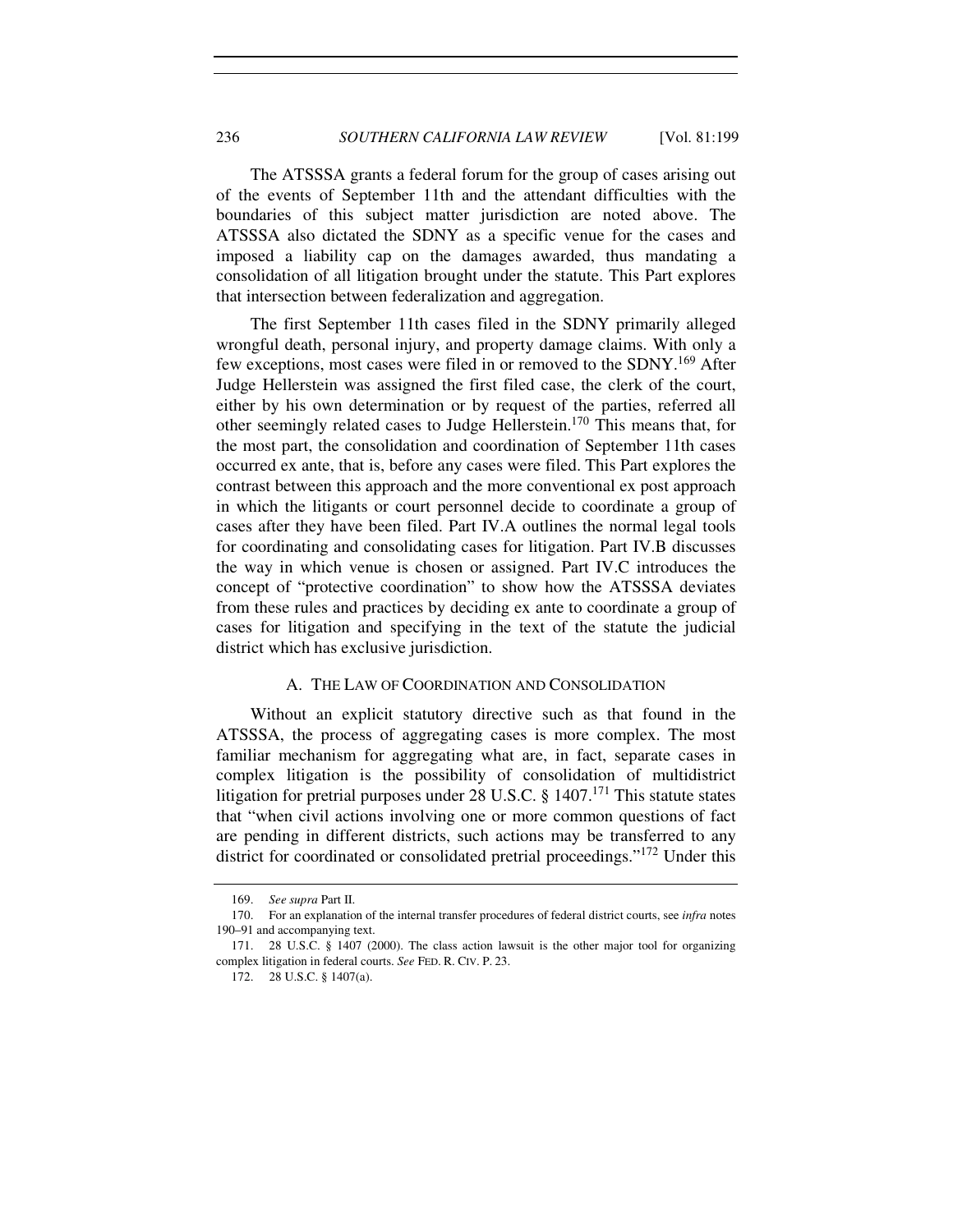statute, the cases involving the common questions of fact are referred to the JPML, which then decides whether or not to consolidate the cases for pretrial purposes.<sup>173</sup> This practice is thought to serve the purposes of judicial economy by avoiding duplicative discovery and motion practice in different jurisdictions.<sup>174</sup>

The JPML consists of "seven circuit and district judges designated from time to time by the Chief Justice of the United States, no two of whom shall be from the same circuit."<sup>175</sup> The JPML is responsible for identifying civil actions pending in different federal courts involving one or more common questions of fact,  $176$  determining after briefings and hearings whether any of those actions should be transferred to a single district for coordinated or consolidated pretrial proceedings,  $177$  and then selecting the judge or judges before whom the consolidated pretrial proceedings should be conducted.<sup>178</sup>

Section 1407 requires that the individual actions consolidated in a multidistrict litigation ("MDL") must involve "one or more common questions of fact . . . . "<sup>179</sup> The JPML has also held that common questions of law also justify the creation of an MDL.<sup>180</sup> The JPML must choose the particular district for centralization, $181$  and must also find that centralization serves the interest of the parties and witnesses and promotes the just and efficient conduct of the litigation.<sup>182</sup> The statute does not articulate a standard any more specific than these broad interests which effectively function as a three-part test.<sup>183</sup>

The JPML has adopted the practice of classifying its dockets into eight

 <sup>173.</sup> *Id*. § 1407(a), (c).

 <sup>174.</sup> U.S. *ex rel.* Pogue v. Diabetes Treatment Ctrs. of Am., Inc., 238 F. Supp. 2d 270, 273 (D.D.C. 2002). *See also* Richard L. Marcus, *Reassessing the Magnetic Pull of Megacases on Procedure*, 51 DEPAUL L. REV. 457, 468–70 (2001) (summarizing the creation and purpose of the multidistrict litigation statute).

 <sup>175. § 1407(</sup>d).

<sup>176.</sup> The JPML may do this on its own initiative, or upon motion of the parties. *Id.*  $§$  1407(c)(i)– (ii).

 <sup>177.</sup> *Id.* § 1407(c).

 <sup>178.</sup> *Id.* § 1407(b).

 <sup>179.</sup> *Id.* § 1407(a). *See, e.g.*, *In re* Ford Motor Co. Crown Victoria Police Interceptor Prods. Liab. Litig., 259 F. Supp. 2d 1366, 1367 (J.P.M.L. 2003).

 <sup>180.</sup> *In re* Gator Corp. Software Trademark & Copyright Litig., 259 F. Supp. 2d 1378, 1380 (J.P.M.L. 2003).

 <sup>181.</sup> Parties often contest which district should be chosen for an MDL.

 <sup>182.</sup> *In re* Asbestos Prods. Liab. Litig. (No. VI), 771 F. Supp. 415, 420–22 (J.P.M.L. 1991).

 <sup>183.</sup> Mike Roberts, *Multidistrict Litigation and the Judicial Panel, Transfer and Tag-along Orders Prior to a Determination of Remand: Procedural and Substantive Problem or Effective Judicial Public Policy?*, 23 MEM. ST. U. L. REV. 841, 847 (1993).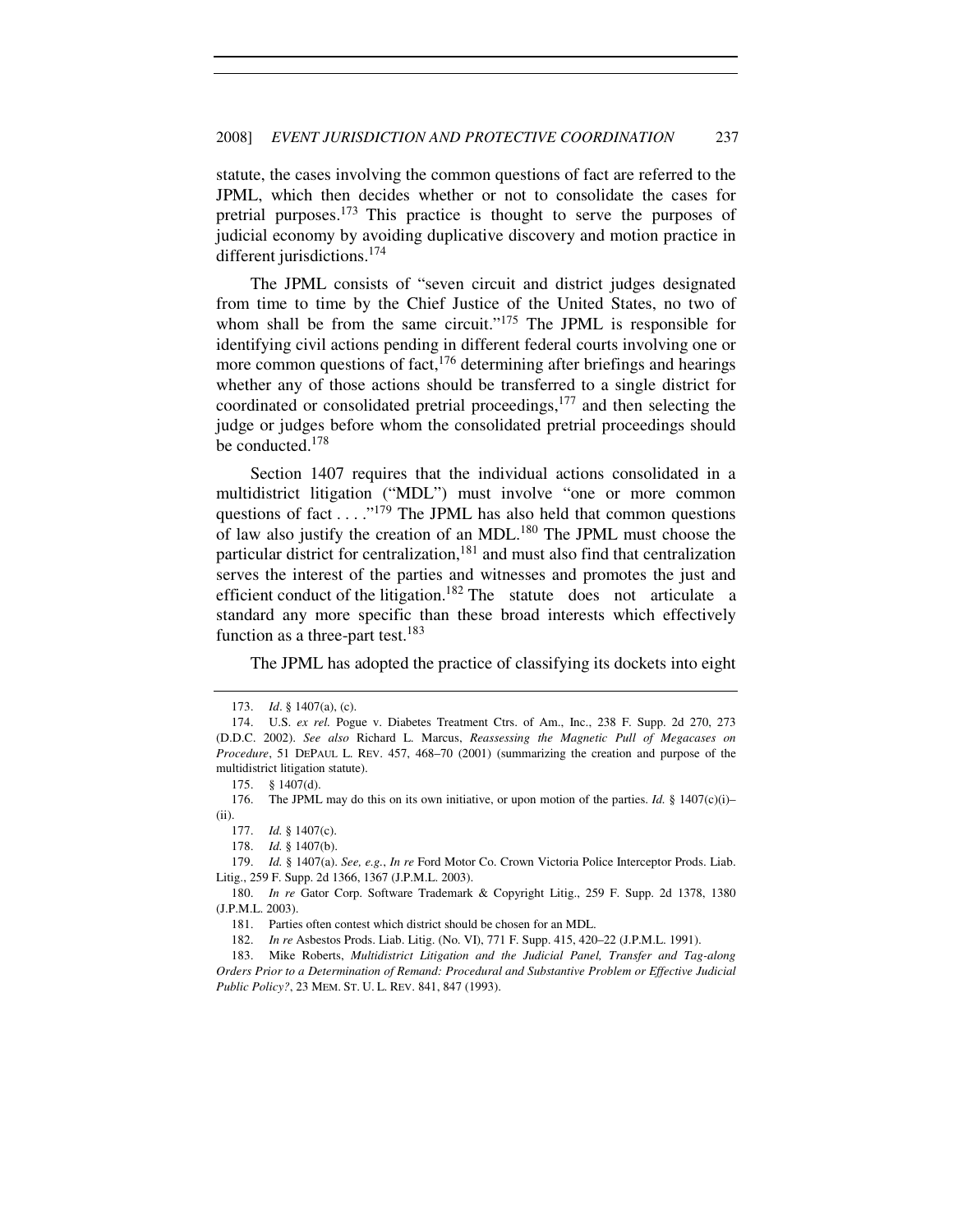general category areas: air and common disasters, antitrust, contract, employment practices, patent and trademark, products liability, securities law, and miscellaneous.<sup>184</sup> Although these categories are only labels for administrative efficiency, they present a good picture of how the JPML understands multidistrict litigation. Actions are mostly consolidated according to the type of cause of action or a single occurrence and not arranged around a large event. The September 11th cases encompass much more than the category of air and common disaster. Air and common disaster cases typically involve a group of litigants that were all injured in the same discrete airplane crash or common carrier accident. The JPML would probably not expect a products liability case or a toxic tort to be litigated in the same manner as the wrongful death claims after the crash of an airplane.

The JPML also has a continuing role in actions where the docket involves a large number of cases filed over a lengthy period of time. After the JPML has ordered the initial consolidation, cases filed in other district courts that appear to be related are referred to the JPML as tagalong actions. If the panel agrees that the case is related according to the criteria of the original consolidation, it will transfer the case to join the other for pretrial consolidation.<sup>185</sup> The respiratory distress claims would probably be handled in much the same manner had they been consolidated for pretrial purposes by the JPML in one judicial district. The question of whether the off-site respiratory plaintiffs ought to join the on-site litigants would be subject to a much more functional analysis, rather than to a completely separate and controlling question of statutory interpretation, that is, whether the claims of the off-site litigants "arose from" the events of September 11th in the same way as do the claims of the on-site litigants.

For the first thirty years of its existence, consolidation under the Multidistrict Litigation Act ("MDLA") served as a de facto transfer of all consolidated cases. Although § 1407 states that "[e]ach action so transferred shall be remanded by the panel at or before the conclusion of such pretrial proceedings to the district from which it was transferred unless it shall have been previously terminated,"<sup>186</sup> transferee courts used § 1404 and § 1406 to order the consolidated cases transferred permanently for trial. This practice drew increasingly sharp criticism from academic

 <sup>184.</sup> Nangle, *supra* note 28, at 342.

 <sup>185.</sup> For example, the JPML oversees the continuing transfer of tagalong actions in "major ongoing dockets [such as] the asbestos and breast implant products liability litigations." *See id*.

 <sup>186. 28</sup> U.S.C. § 1407(a) (2000).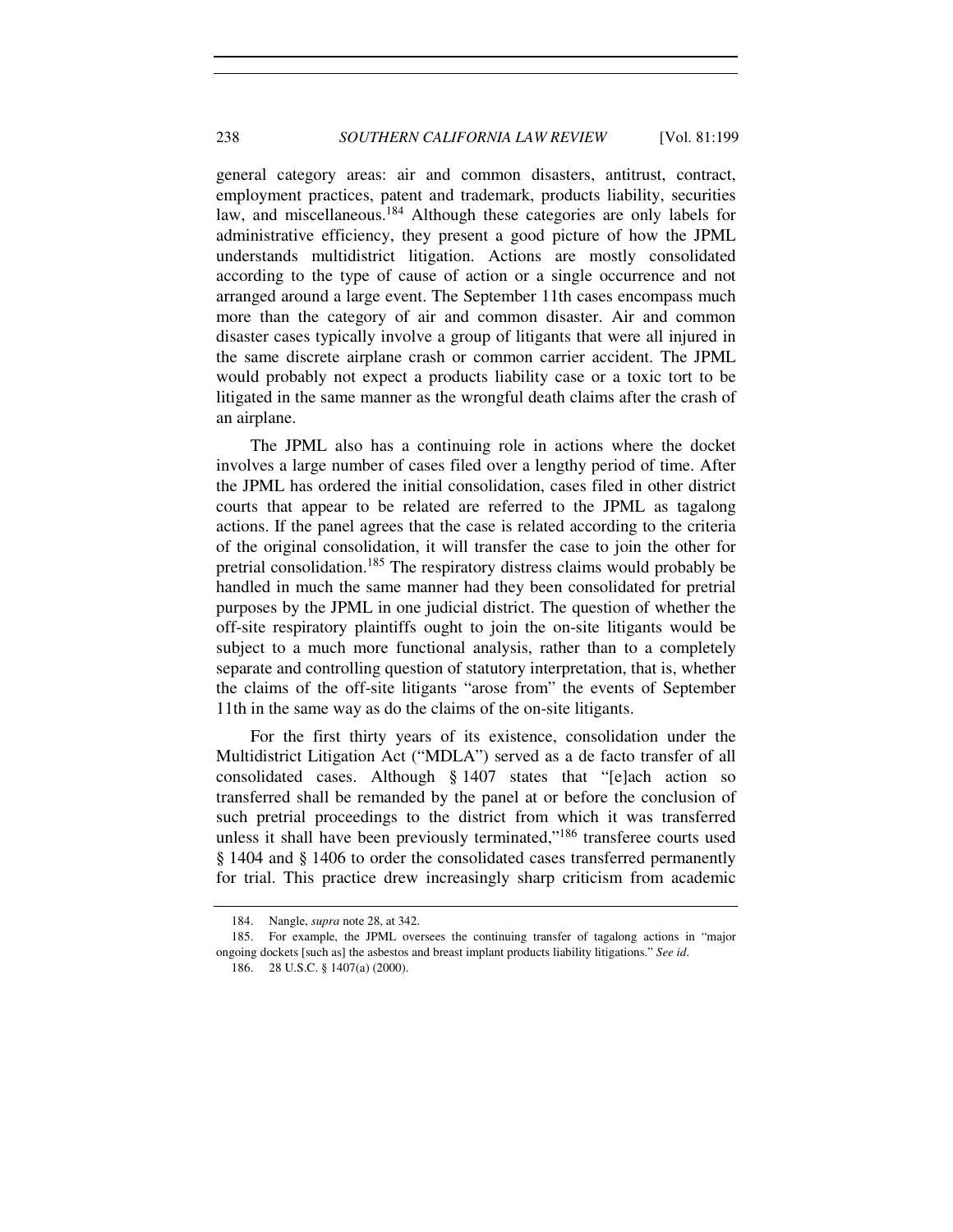commentators<sup>187</sup> until the Supreme Court specifically barred the practice in 1998.<sup>188</sup> Since then, commentators have debated the effectiveness of MDLs as consolidation tools. One judge, for example, complained that the Supreme Court "has substantially eviscerated the practice, purposes, [sic] of the MDL assignments."<sup>189</sup> The decision underscores the fact that actions consolidated pursuant to § 1407 are not class actions aggregated for motion practice and settlement by a multijudge panel instead of a single district judge pursuant to Federal Rule of Civil Procedure 23. They are actions with more limited commonalities that may require individual trials in different district courts. In other words, had some of the September 11th personal injury and wrongful death cases been consolidated by the JPML, they might have been transferred back to the Eastern District of Virginia or another district for trial purposes.

The JPML is the primary vehicle for interdistrict transfer of cases. Federal Rule of Civil Procedure 42(a) ("Rule 42(a)") provides a mechanism for intradistrict consolidation.<sup>190</sup> Because this rule is limited to cases already pending before a single district, it is unlikely to be applied in large-scale cases attracting national attention. In addition to the authority granted under Rule 42(a), SDNY Local Rule 15 sets forth the criteria for consolidating or coordinating civil cases. The rule states that:

[A] civil case will be deemed related to one or more other civil cases and will be transferred for consolidation or coordinated pretrial proceedings when the interests of justice and efficiency will be served. In determining relatedness, a judge will consider whether (i) a substantial saving of judicial resources would result; or (ii) the just efficient and economical conduct of the litigations would be advanced; or (iii) the convenience of the parties or witnesses would be served."<sup>191</sup>

Local Rule 15 thus provides not only for the more formal "consolidation"

 <sup>187.</sup> Practitioners, however, apparently did not question the practice. *See* Nangle, *supra* note 28, at 345 ("The so-called practice of 'self-transfer' has been engaged in for many, many years without any question from counsel for plaintiffs or defendants.").

<sup>188.</sup> Lexecon, Inc. v. Milberg Weiss Bershad Hynes & Lerach, 523 U.S. 26, 40 (1998) (holding that a district court conducting pretrial proceedings pursuant to § 1407 lacks authority to invoke 28 U.S.C. § 1404(a) to assign transferred case to itself for trial).

<sup>189.</sup> *Multidistrict, Multiparty, Multiforum Jurisdiction Act of 1999 and Federal Courts Improvement Act of 1999: Hearing on H.R. 2112 and H.R. 1751 Before the Subcomm. on Courts and Intellectual Property of the Comm. on the Judiciary*, 106th Cong. 125 (1999) (statement of John F. Nangle, Chairman, Judicial Panel on Multidistrict Litigation and United States District Judge, Southern District of Georgia).

 <sup>190.</sup> FED. R. CIV. P. 42(a) ("If actions before the court involve a common question of law or fact, the court may: (1) join for hearing or trial any or all matters at issue in the actions; (2) consolidate the actions; or (3) issue any other orders to avoid unnecessary cost or delay.").

 <sup>191.</sup> S.D.N.Y. R. 15(a).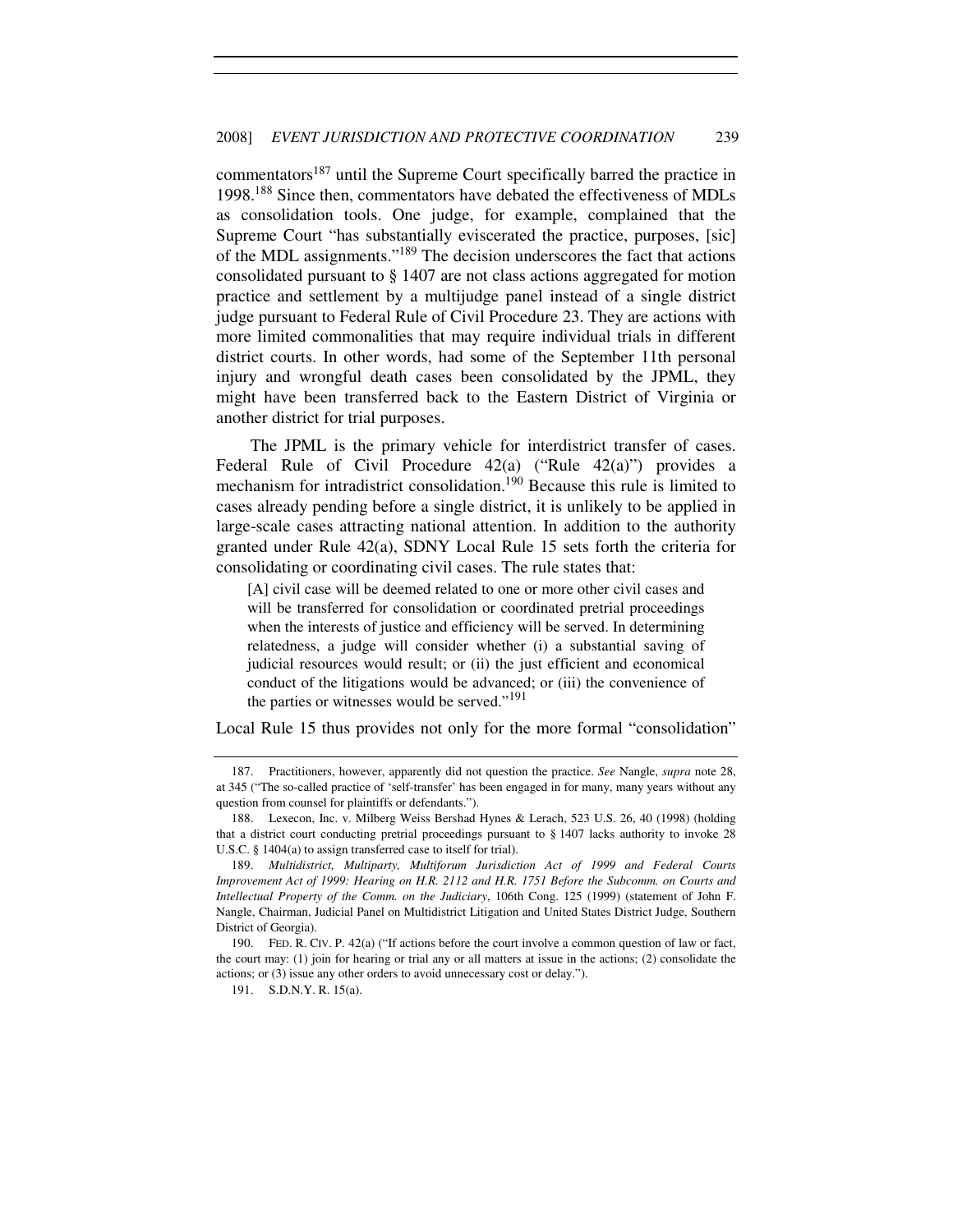of cases of the type seen in § 1407 or Rule 42(a) actions, but also for a looser and more informal "coordination" of cases which simply enables a district judge who is familiar with the facts and issues of one case to preside over other cases that are more or less related. The effect of such a local rule is to increase the likelihood that cases consolidated in a single venue will be litigated before a single judge.

# B. THE LAW OF TRANSFER OF VENUE

The ATSSSA specifies the SDNY as the exclusive venue for all actions filed pursuant to the statute. Normally, in federal practice, venue is proper in any judicial district in which any defendant resides, if a substantial part of the events or omissions giving rise to the claim occurred.<sup>192</sup> When an action is brought in an improper venue, the court can dismiss the case for improper venue, or transfer the case to any district in which venue is proper.<sup>193</sup> If an action has been brought in a jurisdiction where venue is proper, a party may still move for a transfer under 28 U.S.C. § 1404(a) which authorizes transfer from a proper venue "[f]or the convenience of parties and witnesses [and] in the interests of justice . . . . "<sup>194</sup>

The party requesting the transfer of venue bears the burden of showing that a balance of factors weighs in favor of transfer.<sup>195</sup> The district court judge enjoys broad discretion in deciding whether to grant the transfer.<sup>196</sup> In making its decision, the district court should consider the statute's "enumerated" factors of convenience of parties, convenience of witnesses, and the interests of justice. The analysis, however, is not limited to these factors because "courts have recognized that such determinations require a case-by-case evaluation of the particular circumstances at hand and a consideration of all relevant factors."<sup>197</sup>

Several such factors likely would have been considered by a court faced with a transfer of venue motion in a September 11th case. As the Third Circuit has noted, there are both private and public interests to be

 <sup>192. 28</sup> U.S.C. § 1391(a)–(b) (2000).

 <sup>193.</sup> *Id.* § 1406(a).

 <sup>194.</sup> *Id.* § 1404(a).

 <sup>195.</sup> *See, e.g.*, Chrysler Credit Corp. v. Country Chrysler, Inc., 928 F.2d 1509, 1515–16 (10th Cir. 1991); Shutte v. Armco Steel Corp., 431 F.2d 22, 25 (3d Cir. 1970).

 <sup>196.</sup> *See, e.g.*, Filmline (Cross-Country) Prods., Inc. v. United Artists Corp., 865 F.2d 513, 520 (2d Cir. 1989).

<sup>197.</sup> Terra Int'l, Inc. v. Miss. Chem. Corp., 119 F.3d 688, 691 (8th Cir. 1997) (citing Stewart Org., Inc. v. Ricoh Corp., 487 U.S. 22, 29 (1988)).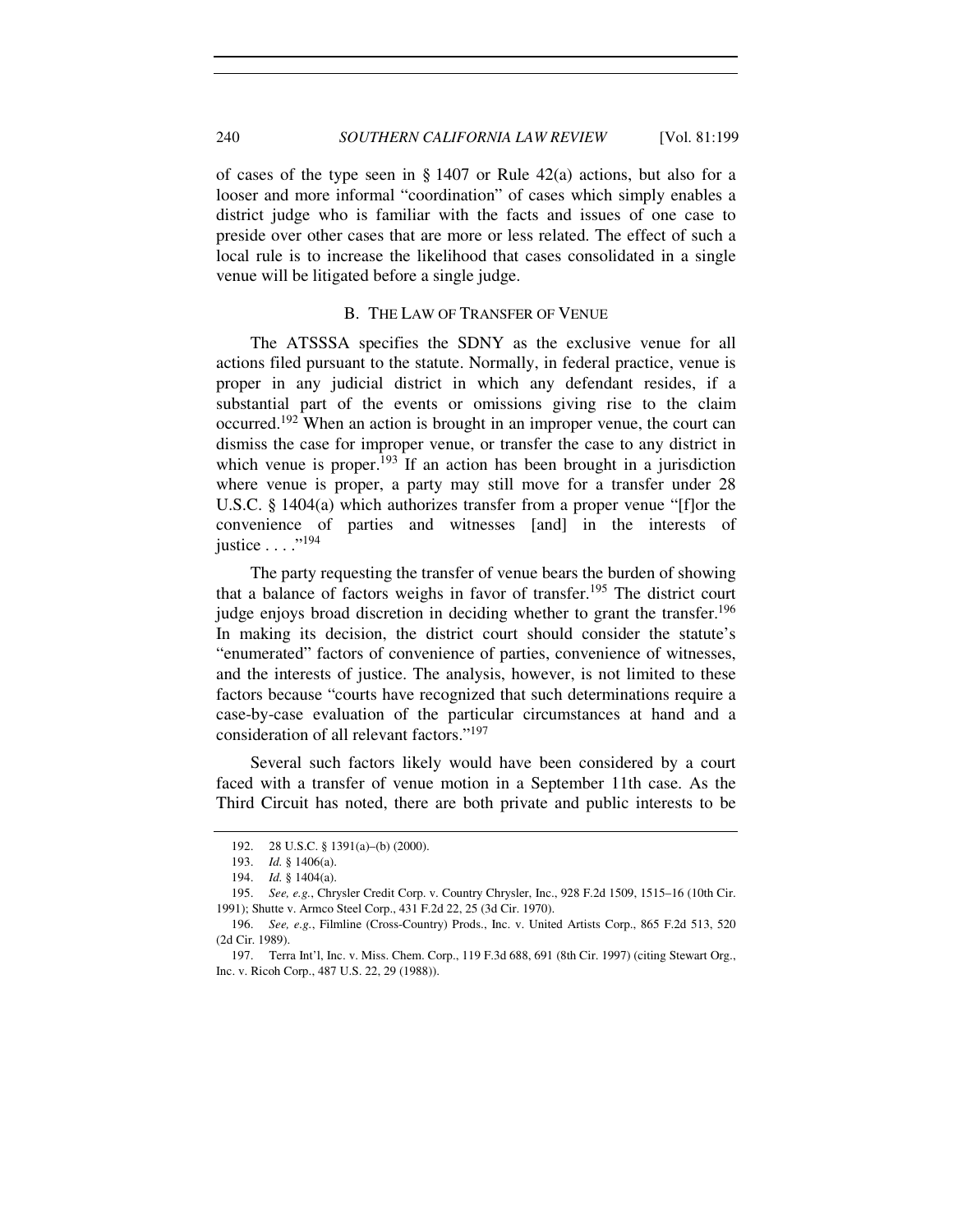considered.<sup>198</sup> Courts have stressed the high importance of respect for the plaintiff's choice of forum.<sup>199</sup> Other factors to be considered include:

[T]he accessibility of witnesses and other sources of proof, including the availability of compulsory process to insure attendance of witnesses; the cost of making the necessary proof; questions as to the enforceability of a judgment if one is obtained; relative advantages and obstacles to a fair trial; difficulties that may arise from congested dockets; the possibility of the existence of questions arising in the area of conflict of laws; the advantage of having a local court determine questions of local law; and, all other considerations of a practical nature that make a trial easy, expeditious and economical.<sup>200</sup>

# C. PROTECTIVE COORDINATION

The lawsuits brought pursuant to the ATSSSA landed in the SDNY by specific instruction of the statute itself, not by judges using the standards for transfer of venue and not by the JPML evaluating a proposed consolidation of cases for pretrial purposes. That feature of the ATSSSA has gone virtually unnoticed by practitioners and commentators alike. Perhaps because Manhattan bore the brunt of the attacks, very few thought to question the statutory assignment of venue.<sup>201</sup> It is, however, one of the most striking features of the statute because it is so unprecedented. Never before has Congress dictated such a specific venue for such a specific group of cases. Venue alone, however, has not tied these cases together. The venue provision in combination with Local Rule 15 practically guaranteed that the cases would end up before a single judge. It is, however, the statutory liability cap that ensured that the groups of cases would remain bound together.

There is little question that before a single action had even been filed, Congress made a conscious decision to consolidate all lawsuits arising out of the events of September 11th. Senator Schumer emphasized that "[t]he intent here is to put all civil suits arising from the tragic events of

<sup>198.</sup> Jumara v. State Farm Ins. Co., 55 F.3d 873, 879 (3d Cir. 1995).

 <sup>199.</sup> *See, e.g.*, *Shutte*, 431 F.2d at 25 ("It is black letter law that a plaintiff's choice of a proper forum is a paramount consideration in any determination of a transfer request, and that choice '[s]hould not be lightly disturbed.'" (quoting Ungrund v. Cunningham Bros., Inc., 300 F. Supp. 270, 272 (S.D. Ill. 1969))); Tex. Gulf Sulphur Co. v. Ritter, 371 F.2d 145, 147 (10th Cir. 1967) ("[U]nless the evidence and the circumstances of the case are strongly in favor of the transfer the plaintiff's choice of forum should not be disturbed.").

<sup>200.</sup> *Tex. Gulf Sulphur Co.*, 371 F.2d at 147. *See also Terra Int'l, Inc.*, 119 F.3d at 696; *Jumara*, 55 F.3d at 879–80; *Chrysler Credit Corp.*, 928 F.2d at 1516.

<sup>201.</sup> *But see* Berkowitz, *supra* note 8, at 25 ("The vesting of exclusive jurisdiction in the Southern District of New York poses a . . . problem.").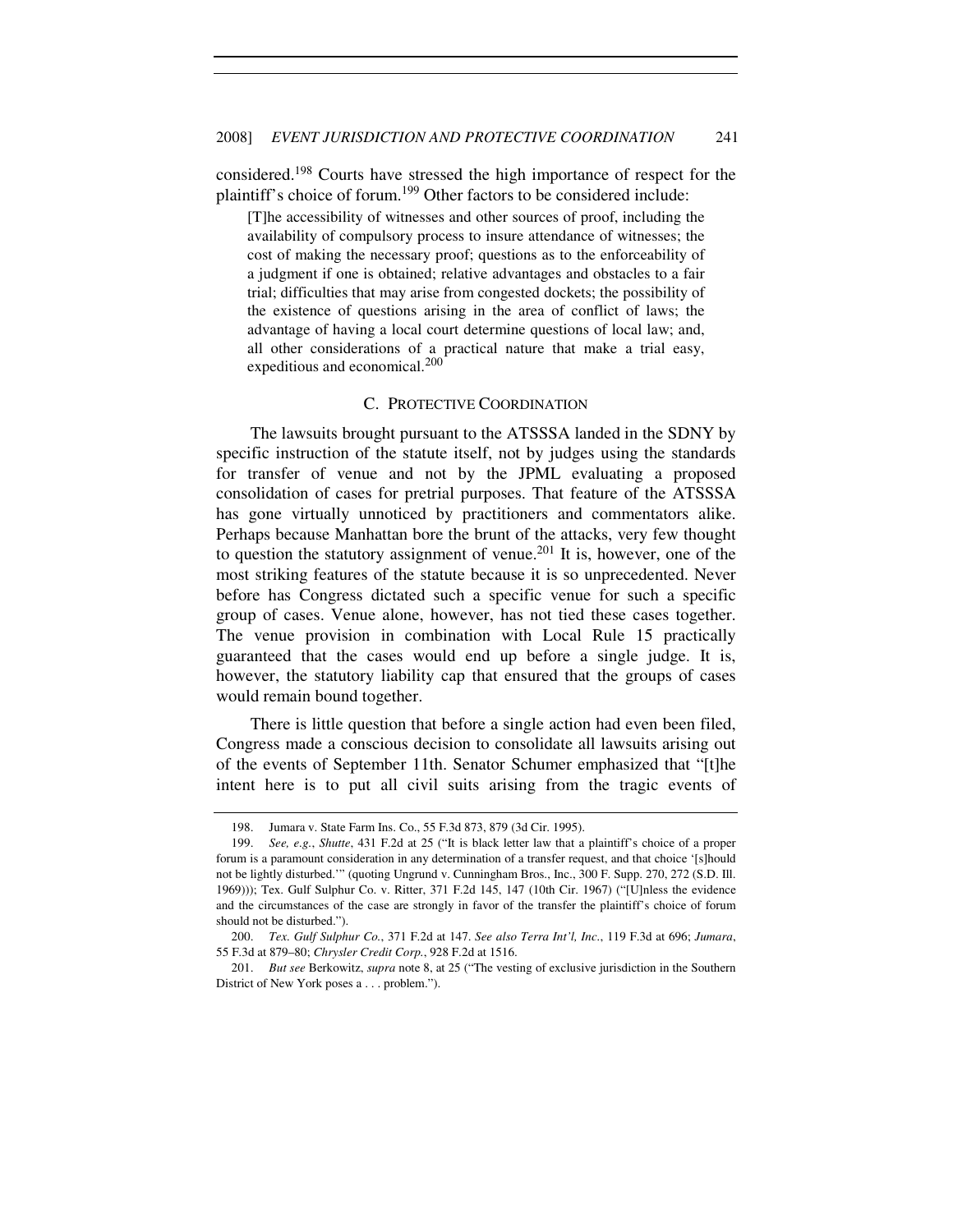September 11 in the Southern District."<sup>202</sup> Senator McCain said "the bill attempts to provide some sense to the litigation by *consolidating* all civil litigation arising from the terrorist attacks of September 11 in one court."<sup>203</sup> Senator Hatch announced that he was "pleased that we *consolidated* the causes of action in one Federal court."<sup>204</sup> The motivation for such consolidation was clear: consolidating the cases would "provide some sense $^{205}$  to the litigation, ensure "consistency in the judgments" awarded,"<sup>206</sup> and make the litigation faster and more efficient overall.

This method of controlling the course of litigation is unique in its specificity, but it is not entirely detached from previous congressional action.<sup>207</sup> Congress has specified venue through statutory means before. In addition to the general venue statute, Congress has authorized specific venue criteria for certain entities or proceedings.<sup>208</sup> Sometimes a statute that creates a federal cause of action will also specify venue.<sup>209</sup> The difference between these statutes and the ATSSSA is that the former simply outline a standard by describing where venue is proper, thus narrowing the very broad criteria of 28 U.S.C. § 1391, the general venue statute. They do not set venue outright by providing a strict rule for a specific venue.

This Article labels this sort of congressional action "protective coordination" because, like protective jurisdiction, it demonstrates a congressional will to shape the course of certain litigation according to particular federal interests. It does this by tying together certain causes of

 208. For example, 28 U.S.C. § 1394 is the special statute for national banks, stating that "[a]ny civil action by a national banking association to enjoin the Comptroller of the Currency, under the provisions of any Act of Congress relating to such associations, may be prosecuted in the judicial district where such association is located." 28 U.S.C. § 1394 (2000). *See also id.* § 1391(d) (aliens); *id.*  § 1391(e) (defendant is an officer or employee of the United States); *id.* § 1391(f) (action against foreign state); *id.* § 1395 (fine, penalty, or forfeiture); *id.* § 1396 (Internal Revenue taxes); *id.* § 1397 (interpleader); *id.* § 1398 (Interstate Commerce Commission orders); *id.* § 1399 (partition action involving United States); *id.* § 1400 (patents and copyrights); *id.* § 1401 (stockholder's derivative actions); *id.* § 1402 (United States as defendant); *id.* § 1403 (eminent domain).

209. *See, e.g.*, 42 U.S.C.A. § 2210(n)(2) (West 2008); 42 U.S.C. § 300aa-1 to 300aa-34 (2000).

 <sup>202. 147</sup> CONG. REC. S9592 (daily ed. Sept. 21, 2001) (statement of Sen. Schumer).

 <sup>203.</sup> *Id.* at S9594 (statement of Sen. McCain) (emphasis added).

<sup>204.</sup> *Id.* at S9595 (statement of Sen. Hatch) (emphasis added).

 <sup>205.</sup> *Id.* at S9594 (statement of Sen. McCain).

<sup>206.</sup> *Id.* at S9595 (statement of Sen. Hatch).

 <sup>207.</sup> The phenomenon of protective coordination (especially as coupled with event jurisdiction) is not limited to U.S. law. For example, after the Bhopal Gas Leak Disaster of 1984, the parliament in India passed a law creating a special national court to process claims "arising out of, or connected with, the disaster." The government assumed the claims of all injured parties and the court was given the powers of a normal civil court. *See* The Bhopal Gas Leak Disaster (Processing of Claims) Act, No. 21 of 1985 (India).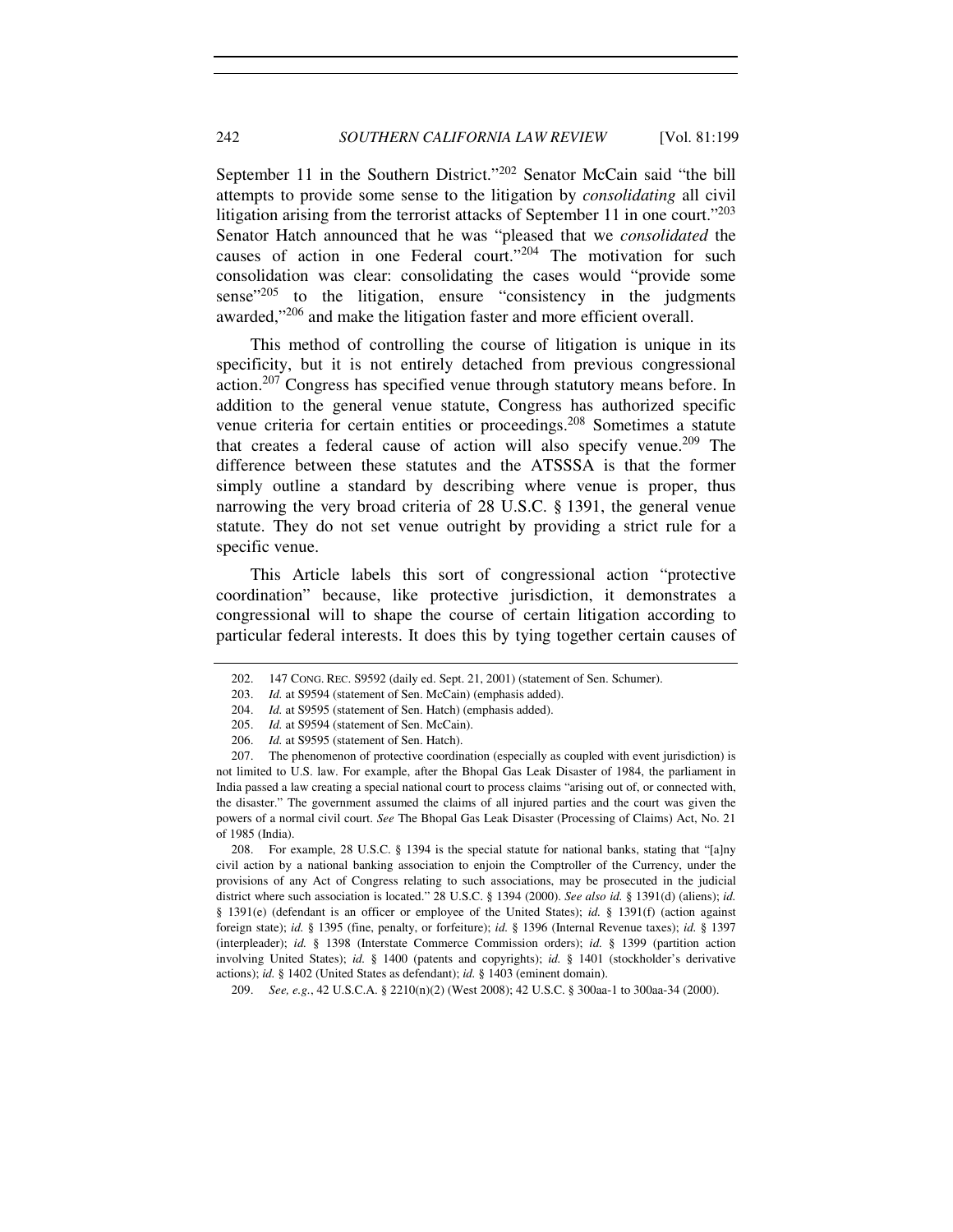action and ensuring that they will be litigated together in a single district court, or by tying the outcomes of the cases together with a common denominator such as the liability cap.

Protective coordination can be understood as a strong form of the methods Congress employs in order to tie cases together for litigation purposes. Imagine a spectrum where congressional coordination of litigation runs from weak to strong. At one end are the very weak tools for coordinating multiple causes of action such as 28 U.S.C. § 1367 (supplemental jurisdiction), the specific venue statutes listed above, and the tendency for Congress to concentrate appeals from certain administrative actions in the D.C. Circuit. These statutes make it likely or even mandatory that certain types of cases will be filed in the same judicial district, but not necessarily as a coordinated litigation. In the middle of the spectrum one finds such tools as 28 U.S.C. § 1407, coordination for pretrial purposes which was a direct congressional answer to cries for a more efficient means to prepare large numbers of complex actions for trial or settlement. Other examples might be the statutory provision which allows a bankruptcy court to hear causes of action on related matters, $2^{10}$  the statutory and rule interpleader options for stakeholder actions, $2^{11}$  or the Multiparty, Multiforum Jurisdiction Act.<sup>212</sup> These stronger methods of coordination are tools that Congress has made available to litigants but they do not mandate coordination. Instead, they encourage the litigation to take shape in a certain way. The tools of protective coordination are much stronger because they act to identify a specific type of cases brought by identifiable litigants and because they specify or narrowly describe the judicial district in which the lawsuits must be brought. One example of protective coordination is the jurisdiction provision of the Price-Anderson Act.<sup>213</sup> As

 <sup>210.</sup> Interestingly, some commentators believe that this aspect of federal bankruptcy jurisdiction raises protective jurisdiction problems. *See, e.g.*, Thomas Galligan, Jr., *Article III and the "Related to" Bankruptcy Jurisdiction: A Case Study in Protective Jurisdiction*, 11 U. PUGET SOUND L. REV. 1, 14– 21 (1987) (arguing that "related to" bankruptcy jurisdiction raises the problem of protective jurisdiction). *But see* Goldberg-Ambrose, *supra* note 107, at 551–58 (arguing that such bankruptcy jurisdiction is not an instance of protective jurisdiction).

 <sup>211. 28</sup> U.S.C. §§ 1335, 1397, 2361; FED. R. CIV. P. 22.

 <sup>212. § 1369 (</sup>Supp. IV 2004).

<sup>213. 42</sup> U.S.C.A. § 2210(n)(2) (West 2008) ("With respect to any public liability action arising out of or resulting from a nuclear incident, the United States district court in the district where the nuclear incident takes place, or in the case of a nuclear incident taking place outside the United States, the United States District Court for the District of Columbia, shall have original jurisdiction without regard to the citizenship of any party or the amount in controversy. Upon motion of the defendant or of the Commission or the Secretary, as appropriate, any such action pending in any State court . . . or United States district court shall be removed or transferred to the United States district court having venue under this subsection.").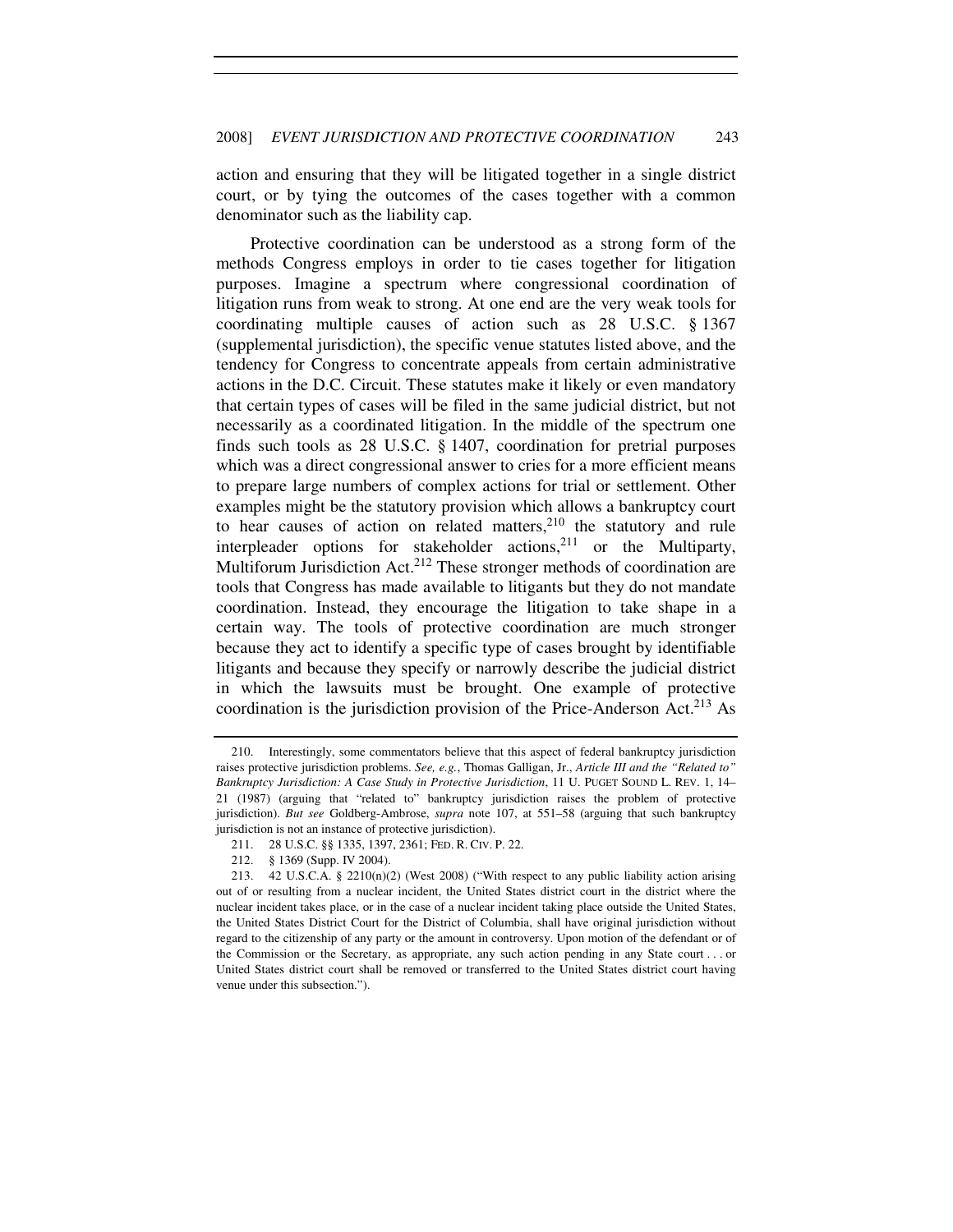# 244 *SOUTHERN CALIFORNIA LAW REVIEW* [Vol. 81:199

noted above, this narrow specification is not a choice that Congress makes very often.

The ATSSSA illustrates the features of protective coordination: Congress has identified a distinct class of cases and litigants and has directed them to a specific forum. Three aspects of the Act reinforce the strength of the protective coordination effect. First, Congress created a federal cause of action, ensuring that *all* lawsuits, not just those amenable to federal jurisdiction, would be eligible at the outset for consolidation in one judicial forum.<sup>214</sup> Therefore, it is not a coincidence that the ideas of event jurisdiction and protective coordination are linked in the context of the ATSSSA; once Congress concluded that all September 11th litigation should be coordinated, federalization of all claims relating to that event was a necessary step. Second, the statute names the SDNY specifically as the forum for all cases.<sup>215</sup> Third, Congress ensured the coordination of the cases by limiting the remedy for all cases to the available liability insurance.<sup>216</sup> This liability cap creates a fixed pie of available damages, tying the claims brought under the statute together almost as if it were an interpleader action.

One way of thinking about protective coordination is to divide the tools for coordinating litigation into ex ante and ex post methods. Most lawsuits are coordinated ex post, that is, after they have been filed. In protective coordination, the decision to consolidate is made before any party sets foot in court. The ATSSSA is a stark illustration of how Congress can achieve an ex ante coordination of cases and the utility of employing this method of litigation coordination.

This Article does not argue that protective coordination is beyond the reach of Congress's authority. The ex ante/ex post distinction, however, raises questions of institutional competence. Just because Congress *can* dictate the ex ante coordination of lawsuits does not mean that it is wise for it to do so.

Another dimension of the ex ante/ex post approach to consolidation is the degree to which a statute mandates a specific consolidation result. In the ex ante approach, Congress dictates a rule, subject to little or no interpretation, and with a mandatory result. In the ex post approach, cases

 <sup>214.</sup> ATSSSA, Pub. L. No. 107-42, § 408(b)(1)–(3), 115 Stat. 230 (2001), *reprinted in* 49 U.S.C. § 40101 note (Supp. III 2003).

 <sup>215.</sup> *Id.* § 408(b)(3). The Price-Anderson Act, by comparison, specifies the forum as "the United States district court in the district where the nuclear incident takes place," making more than one venue a lawful possibility for jurisdiction after a nuclear incident. 42 U.S.C.A. § 2210(n)(2).

 <sup>216.</sup> ATSSSA § 408(a).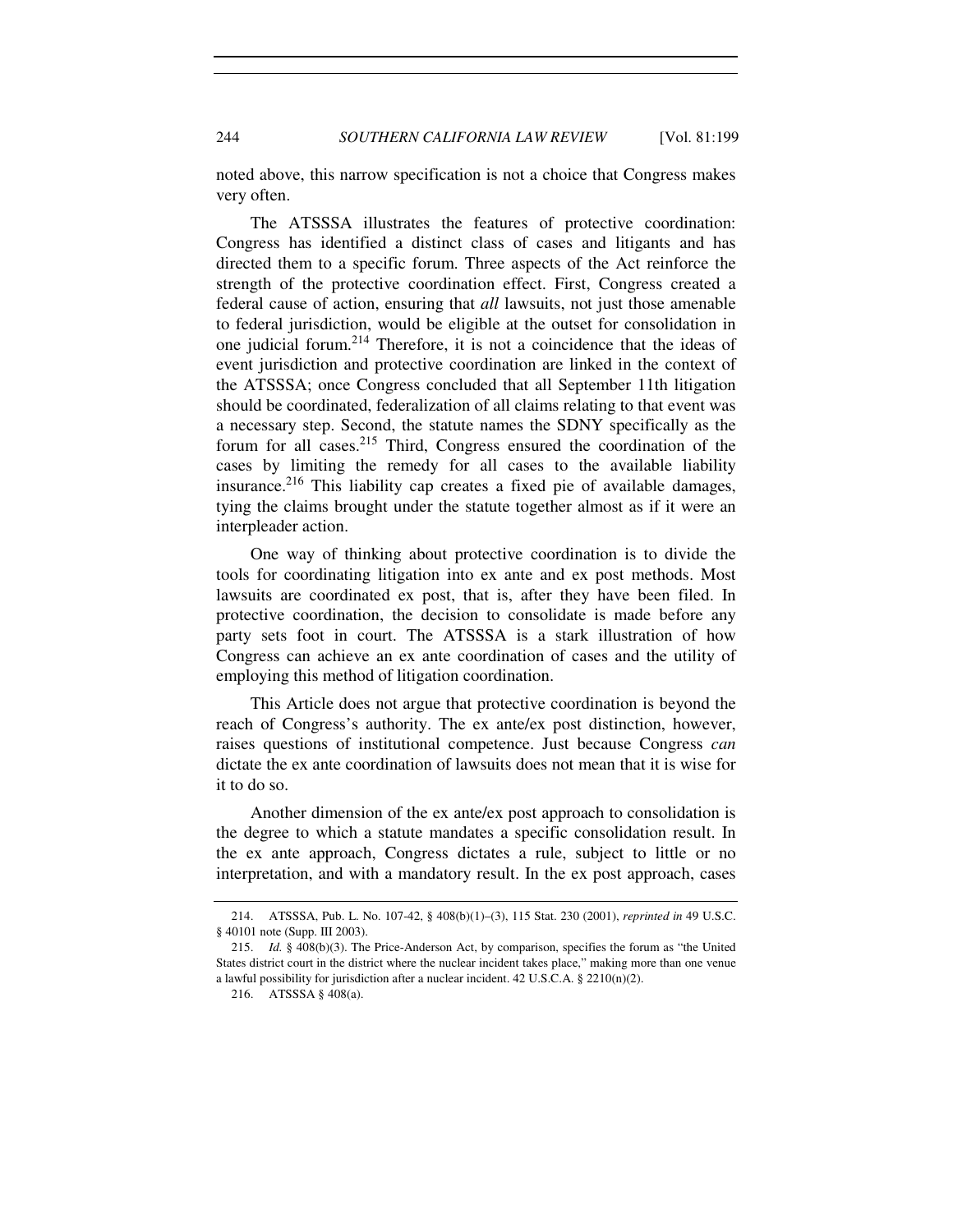are consolidated according to a standard that Congress has dictated, and according to which any number of aggregation and/or venue choices are possible. This distinction goes beyond a simple rules/standards dichotomy. Note, for example, that the ATSSSA gives a rule (venue must be in the SDNY) whereas the Price-Anderson Act gives a standard (venue must be where nuclear accident took place), but both mandate a *specific* judicial district as a result. Contrast this with the general venue statute in which venue may be proper in any number of judicial districts. In other words, the hallmark of the ex post approach is that it delivers a standard under which multiple parties and institutions with the best information about the cases negotiate a result which is one of many lawful possibilities.

In the ex post approach, the standards for coordinating cases either by transfer of venue, intrajurisdictional transfer under Rule 42(a), or interjurisdictional transfer by the JPML are very fluid. It is not surprising that, in the end, Congress has directed the judge or panel to approve or deny a consolidation according to a dynamic balancing test of several factors, one of them being the malleable "in the interest of justice" standard. The decision to consolidate cases and the choice of forum for the consolidation are extremely context sensitive. Judges are in a much better position to make this decision than Congress because they have the contours of the existing litigation before them, and because they have the interested parties as advocates for a variety of positions.

The course of the September 11th litigation demonstrates the weakness in the ex ante approach. In just five years, the September 11th cases have mutated from the single designation "In re September 11th Litigation" to five separate tracks of cases, a path that surprised the judge and litigants alike.<sup>217</sup> Moreover, these tracks of cases do not seem particularly well-suited to consolidation—that is precisely why they were broken up in the first place. The legal and factual issues in a complex aviation disaster turn out to be quite different from those in an environmental toxic tort, which are, in turn, different from an insurance dispute. In the ex ante approach, Congress is expected to anticipate the scope of the cases and the types of harms that will arise out of one event such as "September 11th Terrorist Attack" or one description such as "nuclear incident." This expectation is quite optimistic given that the litigants themselves did not realize the full scope of the cases until a few years after the event in question. A poorly informed judgment about the scope of consolidation may also carry some costs. Once a group of cases

<sup>217.</sup> *See supra* Part II.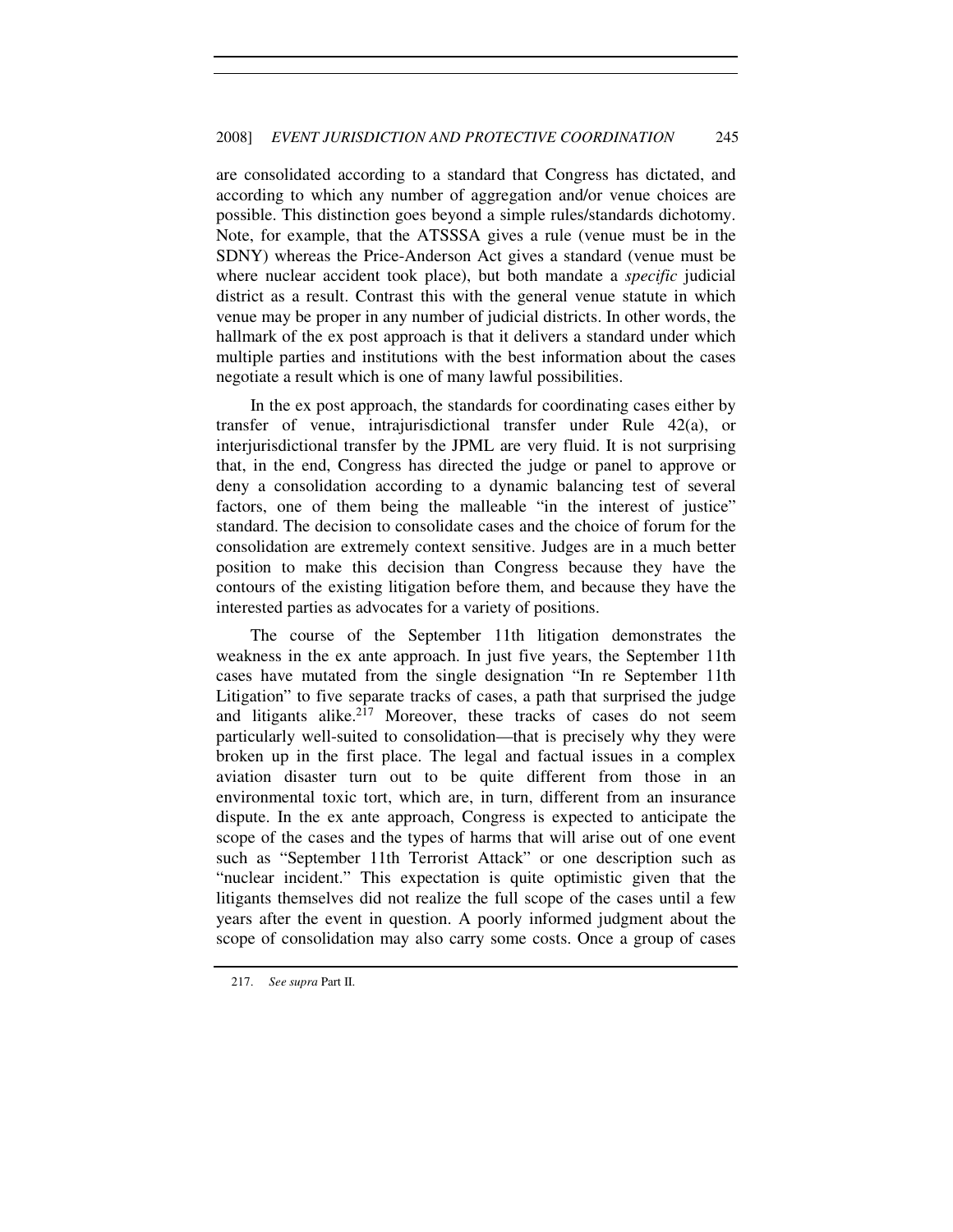has started to proceed before a certain judge it may be costly to break off one or more groups of cases and transfer them to another judge or another judicial district which must then familiarize itself with the case. In other words, a faulty ex ante aggregation by Congress may fail to deliver on reducing process costs, and, in fact, may burden litigants and the courts with the additional costs of "disaggregation."

The nature of toxic tort cases further dampens Congress's ability to accurately foresee the scope of litigation and the advisability of consolidation. Toxic tort cases necessarily involve complex theories of causation that differ from plaintiff to plaintiff. They present novel scientific problems. Most importantly, the existence of a toxic tort at all might not be apparent until months or even years after the incident in question. The September 11th cases demonstrate that the largest number of plaintiffs may not appear until well after the some litigation for harms arising out of an event has already commenced.<sup>218</sup> In that case, the latent nature of the harm effectively excluded them from the VCF, leaving the plaintiffs only with a litigation option that Congress explicitly meant to discourage. In some cases latent harms might not appear for even longer. For example, the harms to pregnant women may not be apparent until well after their children have been born.

The September 11th cases also show the difficulty of consolidating the cases before one judge. The ATSSSA itself does not mandate this result, but the statute worked in tandem with the local SDNY rules to create this predictable outcome. Having designated all cases arising out of the events of September 11th as one federal cause of action, it is not surprising that court personnel assumed that all actions so filed were related with little thought otherwise. Once assigned, the judge must administer a heavy load of cases. The burden is not so much in numbers—many judges do a remarkable job of administering large MDLs over very long periods of time.<sup>219</sup> The difficulty is instead that the judge must direct his attention to many different cases with strikingly different needs and organizational complexities. Moreover, even assuming that the groups of cases share many issues of fact and law with each other, it remains a fact that a judge can, as a practical matter, only manage one trial at a time. District judges have other cases on their docket that require trial time, most notably, criminal defendants with speedy trial rights. Therefore, the groups of cases

<sup>218.</sup> *See* Eggen, *supra* note 31, at 421–24.

<sup>219.</sup> *See, e.g.*, *In re* Agent Orange Prod. Liab. Litig., 373 F. Supp. 2d 7 (E.D.N.Y. 2005) (hearing suit brought by Vietnamese nonprofit organization and Vietnamese citizens against chemical manufacturers, consolidated before Judge Weinstein).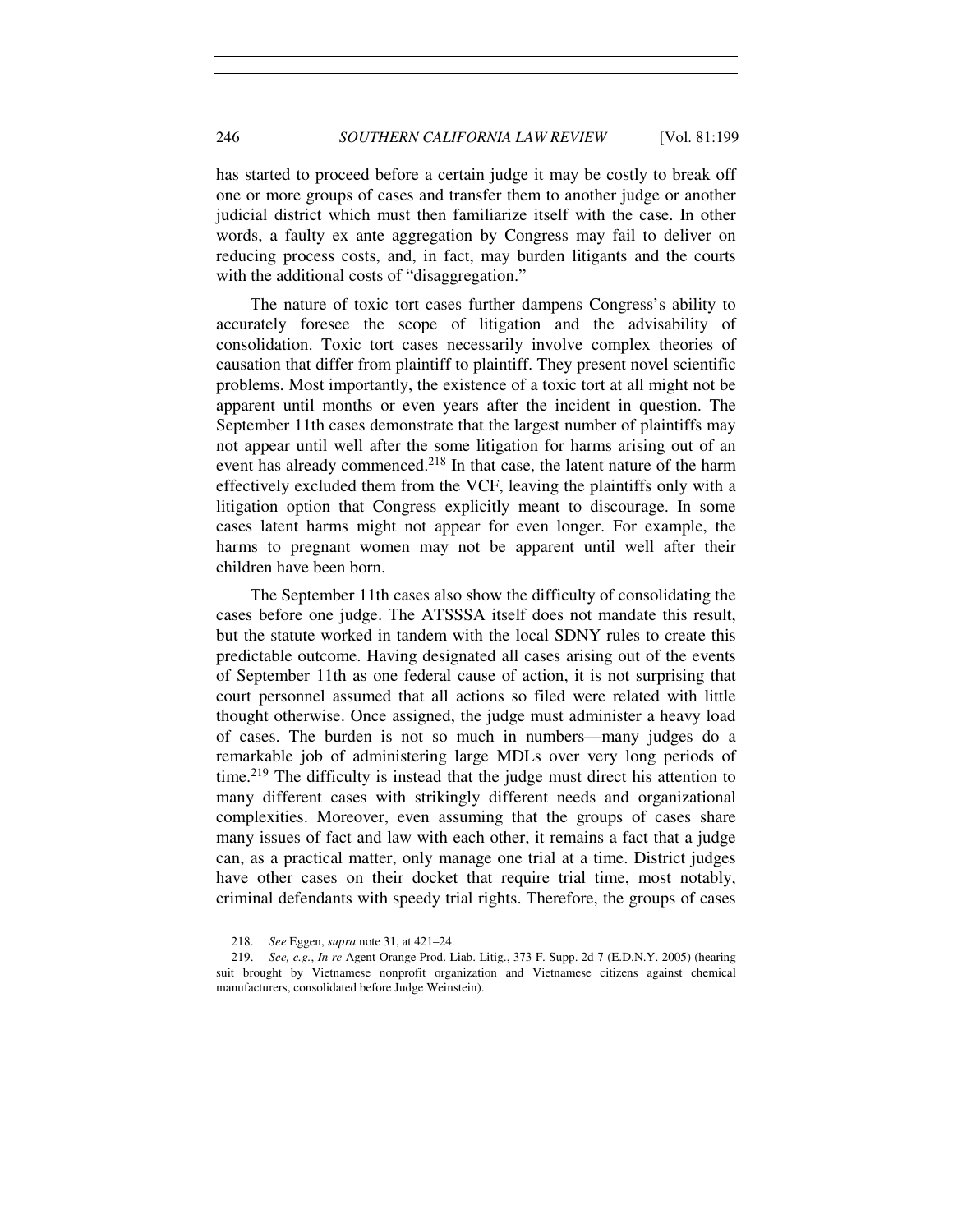might wait an even longer time for trial than would normally be expected. This is evident in the September 11th cases. A September 11th insurance coverage dispute has already gone to trial, $220$  and a few actions filed after Hurricane Katrina have gone to trial.<sup>221</sup> Yet the cases filed pursuant to the ATSSSA are not even close to trial.<sup>222</sup>

Finally, judges will be left with the task of interpreting the statute that mandates consolidation. Some aspects of this might be very clear, such as the choice of SDNY as the forum. Others, however, could be very ambiguous, such as the designation of the class of cases. The interpretive problems described in Part II.B apply with equal force to the problem of protective coordination: the answer to the question, Which cases did Congress mean to consolidate? might be very different from the answer to the question, Which cases does it make sense to consolidate?

Judges and litigants also have the luxury of time to craft nuanced and creative solutions to the organization of complex litigation. Congress, in creating a consolidation ex ante, is unnecessarily acting hastily, passing a bill with even less scrutiny and debate than normal. This is yet another institutional deficiency.

The success of the ATSSSA's protective coordination goal can be measured by the standards of those who wrote the statute. The record shows that Congress wanted to consolidate these cases because that would provide the most efficient resolution and would ensure consistency in awards. Judged on its own terms, the ATSSSA has been, at best, equally effective at achieving these goals as traditional consolidation methods might have done, and it has most likely made things worse.

The choice to federalize all causes of action might have been an effort to ensure consistency in the litigation process and awards, but it is not clear that this has been effective. The courts have been occupied with tricky jurisdictional issues that have delayed the start of discovery and organization of the group. It might turn out that, in the end, some cases that

<sup>220.</sup> *See* Dean Starkman, *Jury's Decision Leaves Rebuilding of World Trade Center in Turmoil*, WALL ST. J., Apr. 30, 2004, at A1; Dean Starkman, *Jury Rules for Silverstein on Trade Center Insurance*, WALL ST. J., Dec. 7, 2004, at A11.

 <sup>221.</sup> Judge Senter in the Southern District of Mississippi has already conducted one trial in one of the consolidated actions regarding denial of coverage by insurance companies. *See, e.g.*, Mitchell F. Crusto, *The Katrina Fund: Repairing Breaches in Gulf Coast Insurance Levees*, 43 HARV. J. ON LEGIS. 329, 329–39 (2006) (providing an overview of Hurricane Katrina insurance litigation); Allen Kanner, *Louisiana Insurance Litigation Following Katrina and Rita*, 1 ANN. 2006 ATLA-CLE 589 (2006) (same).

 <sup>222.</sup> It is important to remember that other factors contribute to this situation, namely, the discovery difficulties caused by SSI procedures. *See supra* Part II.E.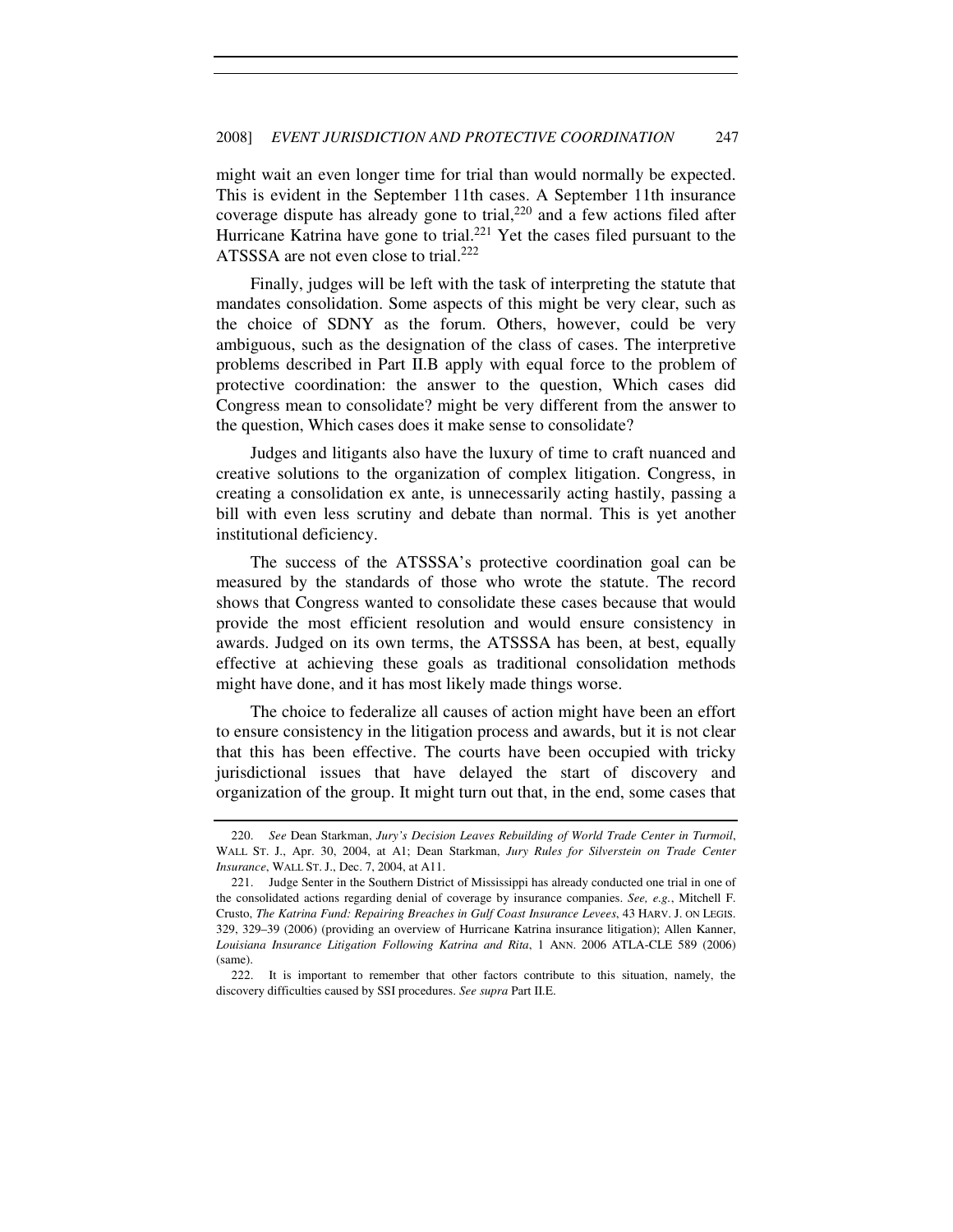look very related to the respiratory distress cases are litigated in state court anyway. If this is not true, and a vast number of these cases remain before Judge Hellerstein, this might be at a high cost to some basic federalism values.

The choice to dictate the SDNY as venue has had, at best, a neutral effect on the litigation. For many lawsuits, the SDNY was probably the obvious choice of forum, but the victims of the attacks came from many other states and countries.<sup>223</sup> Even if the lawsuits brought by these personal injury and wrongful death plaintiffs were consolidated for pretrial purposes, the recent Supreme Court ruling makes it more likely that they still might have been able to litigate a good portion of the case in the forum of their choice.<sup>224</sup> Finally, the ATSSSA itself mandates that "[t]he substantive law for decision in any such suit shall be derived from the law, including choice of law principles, of the State in which the crash occurred  $\ldots$ <sup>225</sup> Because this involves three states, it may be that the JPML or a judge considering transfer of some cases would conclude that the questions of law are not uniform enough for consolidation.<sup>226</sup>

For others, it is unlikely that the process of transferring some personal injury/wrongful death cases from the Eastern District of Virginia (Pentagon cases) would have been particularly onerous. Some of the respiratory distress cases might have been filed in the Eastern District of New York or the District of New Jersey. If anything, the exclusive jurisdiction of the SDNY led the parties and court personnel to an immediate conclusion of relatedness of cases that resulted in the consolidation of all of these cases before a single judge, not just a single district.

 <sup>223.</sup> As one commentator has observed, "Convenience, in the doctrine of forum non conveniens, has always been a part of venue determinations. The September 11 attacks involved travelers from all over the country, yet Congress did not consider the difficulties many of the families would face participating in lengthy trials in New York City." Berkowitz, *supra* note 8, at 25.

<sup>224.</sup> *See supra* notes 188–89 and accompanying text.

 <sup>225. 49</sup> U.S.C. § 40101 (2000).

 <sup>226.</sup> For example, Virginia law allows hedonic damages for pre-impact emotional distress, whereas New York law does not. *Compare* Gonzalez v. N.Y. City Hous. Auth., 572 N.E.2d 598, 600– 01 (N.Y. 1991) (restricting recovery to "pecuniary injuries") *with* 17B MCKINNEY'S CONSOLIDATED LAWS OF N.Y. ANN., ESTATES, POWERS & TRUSTS LAW § 11-3.2(b) (2001). The problem of uniformity of law at the nexus of federalization of forum and aggregation of claims is not unique to this situation. As several commentators have noted, CAFA has presented similar difficulties. *See generally* Issacharoff, *supra* note 165; Daniel R. Karon, *"How Do You Take Your Multi-state, Class-action Litigation? One Lump or Two?" Infusing State Class-action Jurisprudence into Federal, Multi-state, Class-certification Analyses in a "CAFA-nated" World*, 46 SANTA CLARA L. REV. 567 (2006); Edward F. Sherman, *Class Actions After the Class Action Fairness Act of 2005*, 80 TUL. L. REV. 1593 (2006); Patrick Woolley, Erie *and Choice of Law After the Class Action Fairness Act*, 80 TUL. L. REV. 1723 (2006).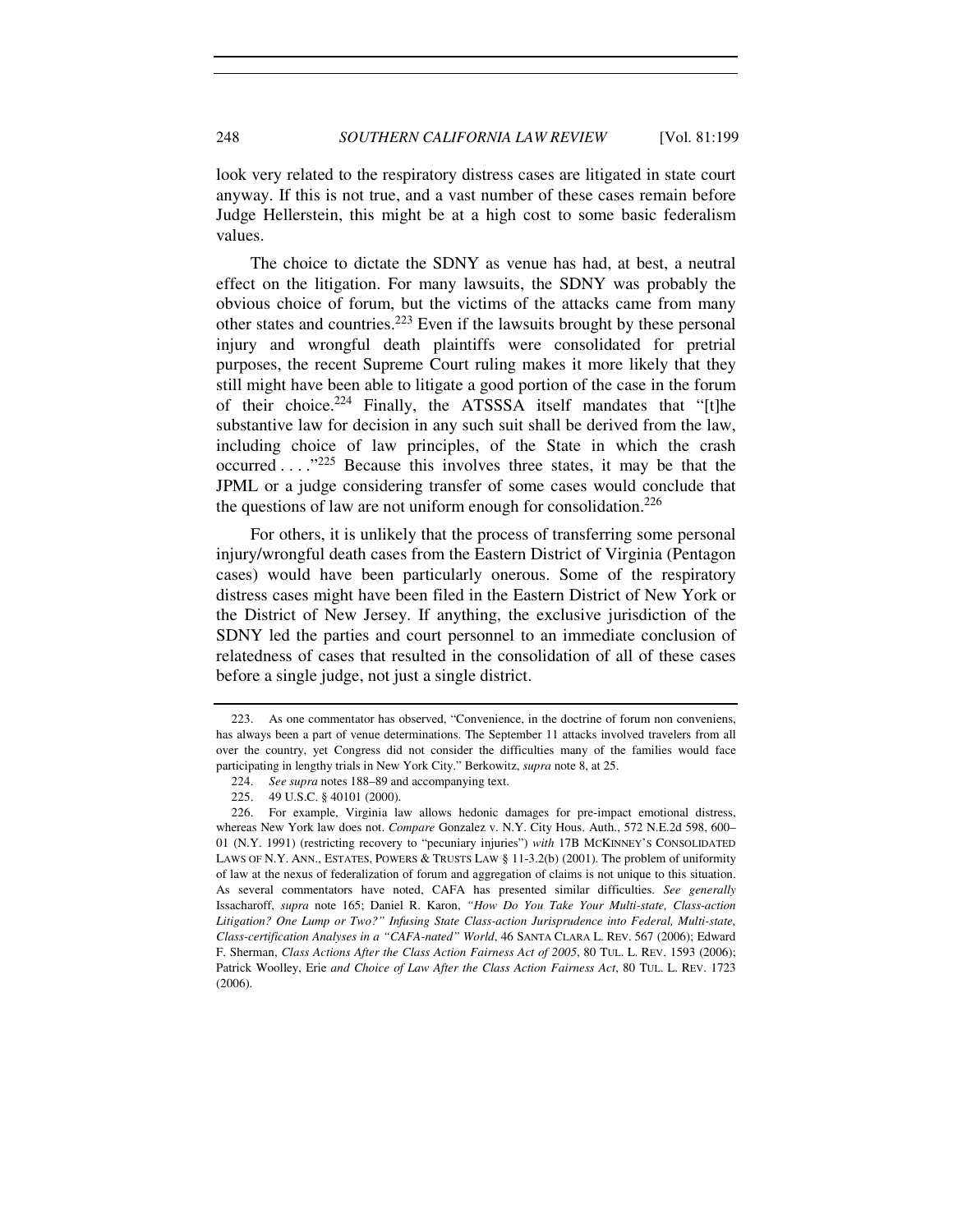The choice to establish the liability cap might be the most damaging decision of all, for this has tied the cases together in resolution as well as in litigation. The resolution of a toxic tort that affects a large number of plaintiffs over a long period of time will have very different trial and settlement dynamics than an air and common disaster where both plaintiffs and damages are known.<sup>227</sup> Despite this, all litigants are forced to divide the same pie. This has had the overall effect of slowing down the litigation, not making it speedier or more efficient.<sup>228</sup>

#### V. LESSONS FOR THE FUTURE

The September 11th litigation experience shows that there are lessons to be learned from the ATSSSA aside from the debates over the propriety of any future compensation fund such as the VCF. This Article has evaluated the Act as an overall statutory response to the specter of litigation in the wake of a large disaster. This Part draws together the specific problems of the ATSSSA with the larger concepts of protective coordination and event jurisdiction to suggest a framework for how Congress should consider drafting this sort of legislation—if at all—in the future. In this Part, some more recent experiences in postcatastrophe litigation from Hurricane Katrina<sup>229</sup> are used as a counterpoint to the September 11th experience. While these events are not completely analogous, there are several similarities from the perspective of postdisaster litigation worth examining because the Katrina litigation provides a noteworthy window into the course of postdisaster litigation that is proceeding in the absence of any event-based Congressional action coordinating the litigation by assignment of venue or federalization of claims.<sup>230</sup>

 <sup>227.</sup> For a more detailed discussion of examples of liability cap design from other federal statutes, see *infra* Part V.C.

 <sup>228.</sup> It will be interesting to see whether the bifurcated trial on damages in only six of the personal injury/wrongful death cases will do anything to advance the overall resolution of that track of the litigation. *See supra* note 27.

 <sup>229.</sup> For purposes of this Article, the focus remains on Hurricane Katrina, and avoids the question of whether Hurricane Rita might have been a separate "event." Litigation that concerns both hurricanes is noted throughout.

 <sup>230.</sup> The catastrophes of September 11th and Hurricane Katrina are events that deserve to be analyzed on their own terms, and this Article does not purport to equate the very different dimensions and experiences of devastation and suffering that each event caused. It is, in fact, one of this Article's principal contentions that all catastrophic events are disastrous in their own way. The following similarities highlight only what is comparable from a postdisaster litigation perspective. Both events were sudden disasters, but only arguably unexpected—that the World Trade Center was a terrorist target and that a powerful Hurricane could hit the Gulf Coast were not unknown possibilities. Both caused shocking loss of human life, personal injury, and severe property damage. Both were initiated by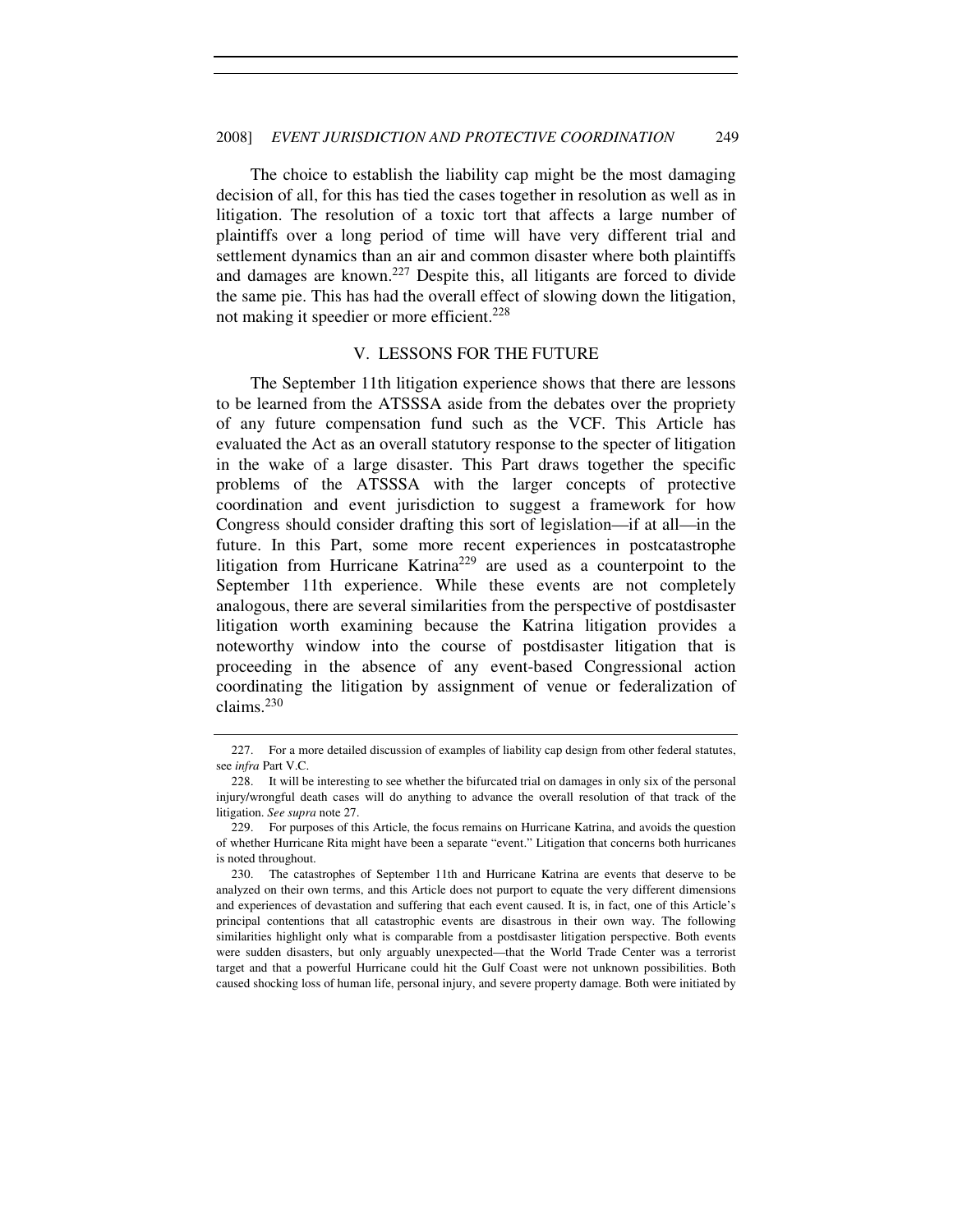# A. REFLECTIONS ON THE ABSENCE OF CONGRESSIONAL ACTION ON POSTDISASTER LITIGATION MATTERS

One possibility for a congressional response is for Congress *not* to act with respect to the litigation options for victims of a national catastrophe. Plaintiffs would be left to pursue traditional state and federal remedies unaltered by an event-specific statute, or a statute dictating the aggregation of claims. This approach has the advantage of avoiding the jurisdictional and organizational challenges that the ATSSSA has created in the September 11th litigation. On the other hand, the lawsuits would be spread across a number of federal and state jurisdictions and this may lead to the familiar problems of duplicative discovery, inconsistent applications of law, and inconsistency in awards or settlements. The JPML could be called upon to consolidate like cases in one district for pretrial proceedings but could not alter the allocation of cases in both federal and state courts. It is a difficult counterfactual question to imagine whether these problems would be more of a hindrance in the September 11th litigation than the problems caused by the ATSSSA. The Hurricane Katrina litigation, however, provides a picture of how multijurisdictional postdisaster litigation looks.

The post-Katrina litigation is multijurisdictional, taking place across three states and at the federal and state level. Since Mississippi, Louisiana, and Texas were all hit by the hurricane, it is not surprising that plaintiffs filed lawsuits in their home jurisdictions.<sup>231</sup> The cases filed include class

forces that are more or less beyond the reach of a litigation remedy—the terrorists and their backers who orchestrated September 11th and the forces of nature that produced the Hurricane. Suing the terrorists and their financial backers has proved remarkably difficult. And although one might find it rather counterintuitive to "sue the weather," there is indeed a class action lawsuit pending against oil companies for actions leading to the global warming alleged to have produced the Hurricane of such striking force. *See* Comer v. Nationwide Mut. Ins. Co., No. 1:05 CV 436-LTD-RHW (S.D. Miss. Feb. 23, 2006).

Moreover, causation of the damage in each event is riddled with intervening or contributing actions of third party actors well within the reach of litigation. The alleged negligence of the aviation defendants and WTC owners and operators in the case of September 11th, and the weak levee in New Orleans are only the most obvious examples.

Finally, both were undisputedly "national" events. Although the damage to person and property was local in each case, the whole nation felt the economic and political consequences of each. Moreover, coverage of the aftermath captivated the public's attention and prompted an outpouring of charitable relief. The backdrop for litigation was thus set after each event: a large number of parties would seek redress for a wide variety of claims following an event that played out on the national stage. 231. One commentator has noted the effect of geography on the nature of claims filed:

Mississippi's southern counties directly abut the sea, with no man-made barriers to separate them from the 30-foot storm surge that moved ashore. Residential areas, gambling barges, hotels, and small towns simply collapsed under the blow. Primary litigation issues there involve who will pay to repair the damage caused by an act of nature alone—largely disputes with insurers over coverage.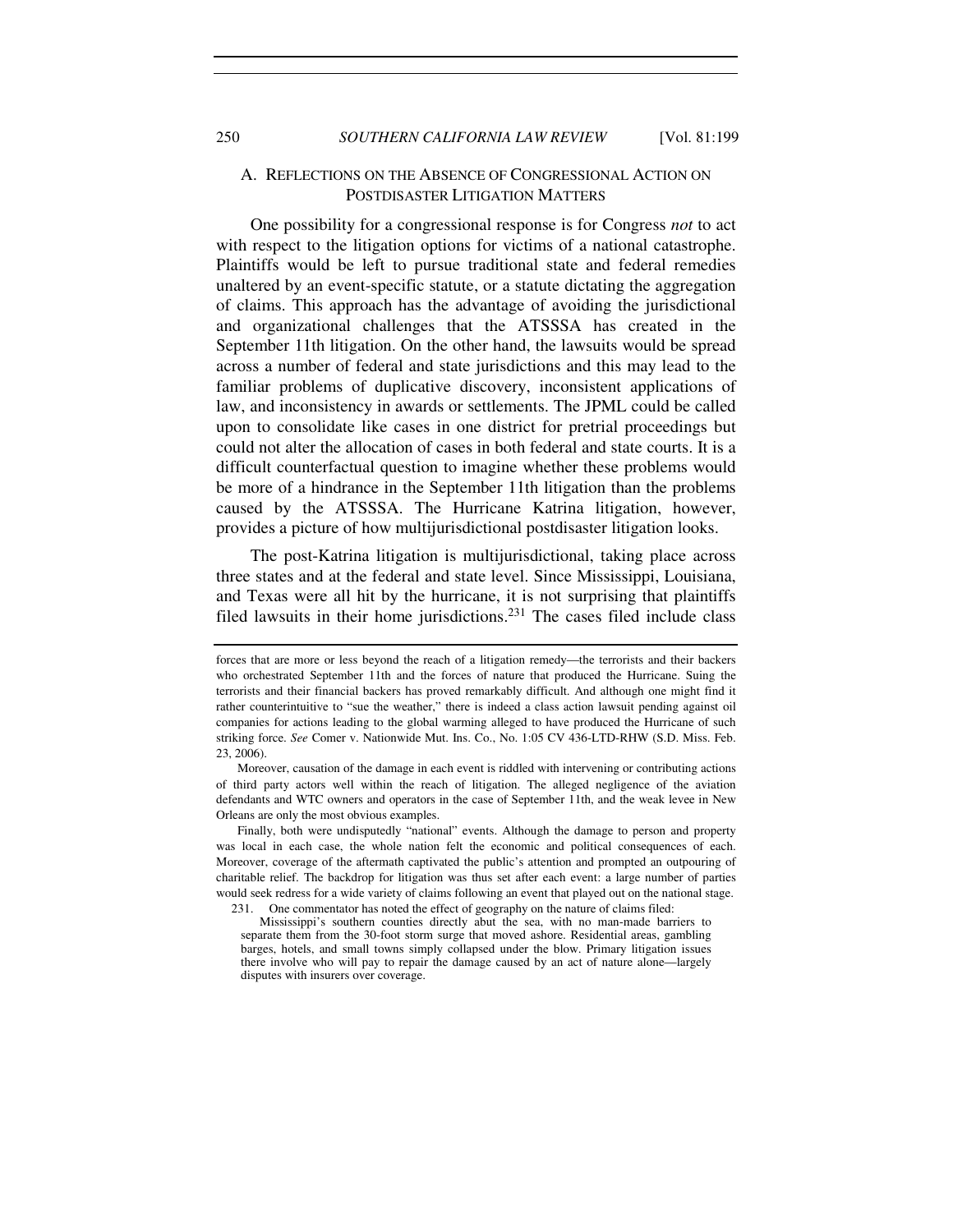actions, individual actions, and individual actions consolidated in a particular venue for pretrial coordination. The litigation thus far has concerned tort claims and actions against insurance providers for coverage of damage sustained as a result of the storm. There is a possibility that, as in the case of the September 11th litigation, a "second generation" of toxic tort cases will emerge in the more distant aftermath of the hurricane. Possible claims include those brought by plaintiffs seeking compensation for damage to person and property caused by the mold that has flourished in the affected areas.<sup>232</sup> Landfills and debris removal programs are another potential source of environmental hazard and future litigation.<sup>233</sup>

At present, the claims emerge from several different groups of plaintiffs who have identified different types of damages and different sources of harm. Many of the lawsuits involve damage allegedly caused by the failure of the levees and floodwalls. Cases were filed in state and federal court, and defendants removed most of the state cases to the Eastern District of Louisiana.<sup>234</sup> The en banc court of that district determined that all related cases should be consolidated before Judge Stanwood R. Duval, Jr. and bear the caption *In re Katrina Canal Breaches Consolidated Litigation.*<sup>235</sup>

Despite the consolidation, the issue remains multijurisdictional because there is no federal statute like the ATSSSA to grant federal jurisdiction and specify venue. Therefore, many of these cases remain in state court. The judges and litigants recognize, nonetheless, the importance

Louisiana presented different geography and industries. Man, not nature, played a far larger role. Consequently, the tort system occupies a far greater role in sorting out the question of who will pay.

John P. Manard, Jr., Patrick O'Hara & Kelly R. Blackwood, *Katrina's Tort Litigation: An Imperfect Storm*, 20 NAT. RESOURCES & ENV'T 31, 31 (2006).

 <sup>232.</sup> *See id.* at 37 ("[I]t would not be surprising to see mold litigation in future years based upon the contention that the steps taken to eliminate mold proved to be inadequate, thus exposing people to harmful mold in the air. Landlord/tenant situations would seem to provide the more likely scenarios. Commercial enterprises could also be at risk for exposure of employees or customers.").

<sup>233.</sup> *See id.* ("[S]uch large-scale waste disposal in this type of wetlands environment might well be expected to involve waste sites that will generate litigation in future years, particularly if the areas around them are repopulated.").

 <sup>234.</sup> Borders v. La. Citizens Prop. Ins. Co., No. 07-5399 (E.D. La. Nov. 8, 2007).

<sup>235.</sup> *See* United States District Court, Eastern District of Louisiana, Katrina Canal Breaches Consolidated Litigation, Introduction, *at* http://www.laed.uscourts.gov/canalcases/intro.htm (last visited Jan. 2, 2008). The consolidated cases concern damages involving the 17th Street Canal, the London Avenue Canal, the Industrial Canal, and the Mississippi Gulf River Outlet. The court identifies two factors as common among all of the claims: "[T]he recourse sought involves a determination as to whether the failing of a specific levee or levees was caused by negligent design, construction or maintenance. A corollary to this issue is whether the water damage exclusion in all-risk insurance policies apply to these damages." *Id.*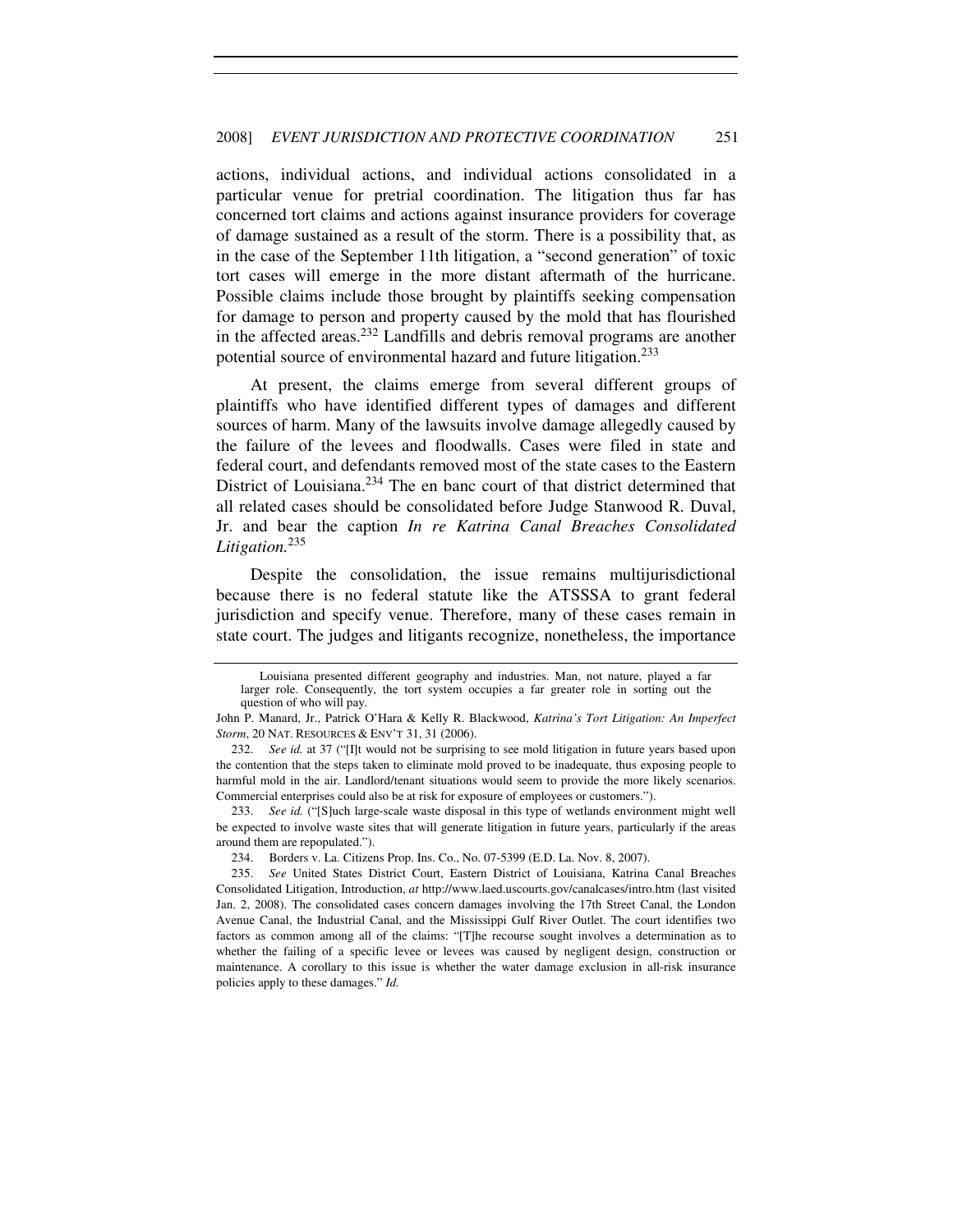of coordination "to reduce needless duplication and streamline discovery."<sup>236</sup> As a result, Judge Duval is involving the state court judges in the relevant federal proceedings. They have attended status conferences and have "recognized the efficacy of creating coordinating discovery and agreed to review the proposed schedule, comment thereon to this Court, and with its adoption by this Court, to present the First Discovery Plan to their respective *en banc* courts for possible adoption."<sup>237</sup> As of the writing of this Article, this cooperation between state and federal court in this disaster litigation is just beginning. The results for coordination of efforts within the context of the traditional federal division of cases look promising.

The Katrina experience thus far shows that a status quo approach to postdisaster litigation does not guarantee chaos in the litigation environment. Postdisaster litigation may be seen as one of many contexts in which judges and lawmakers must navigate solutions to the reality that in a federal system of dual sovereignties there will be overlapping adjudicative efforts.<sup>238</sup> The answers here lie in creative approaches to interjurisdictional cooperation.<sup>239</sup> The Hurricane Katrina litigation will inevitably have its own surprises and difficulties. It will not, however, be plagued with the problems that the jurisdictional aspects of the ATSSSA have caused in the September 11th litigation.

 <sup>236.</sup> *In re* Katrina Canal Breaches Consol. Litig., No. 05-4182 (E.D. La. Jan. 11, 2007). The court further noted that "any discovery concerning the United State[s] Government must ultimately be overseen by this district court" and that "the overall cost of this litigation could be greatly diminished by establishing certain protocols, creating discovery depositories and allowing discovery conducted in the federal litigation to be used in the state court proceedings . . . ." *Id.*

<sup>237.</sup> *Id.*

<sup>238.</sup> *See* Resnik, *Afterword*, *supra* note 162, at 498 ("That state and federal courts overlap to a large extent is not surprising when one remembers that courts' dockets reflect the overlapping work of the state and federal governments.").

<sup>239.</sup> A number of commentators have written about the possibilities of cooperative federalism in the judicial context. *See, e.g.*, Ralph I. Lancaster & Catherine R. Connors, *Creation of a National Disaster Court: A Response to "Judicial Federalism In Action*,*"* 78 VA. L. REV. 1753 (1992); Resnik, *Afterword*, *supra* note 162, at 468–69 (describing cooperative federalism efforts and noting that "[t]he practice of these judges and lawyers . . . all crisscross state and federal lines but are not in focus in United States legal federalism"); Judith Resnik, *History, Jurisdiction, and the Federal Courts: Changing Contexts, Selective Memories, and Limited Imagination*, 98 W. VA. L. REV. 171 (1995); William W. Schwarzer, Alan Hirsch & Edward Sussman, *Judicial Federalism: A Proposal to Amend the Multidistrict Litigation Statute to Permit Discovery Coordination of Large-Scale Litigation Pending in State and Federal Courts*, 73 TEX. L. REV. 1529 (1995) (proposing *inter alia* to amend the multidistrict litigation statute to provide for limited removal of state court cases to federal court for coordinated discovery procedures); William W. Schwarzer, Nancy E. Weiss & Alan Hirsch, *Judicial Federalism in Action: Coordination of Litigation in State and Federal Courts*, 78 VA. L. REV. 1689 (1992) (detailing several recent examples of cooperative federalism in complex litigation).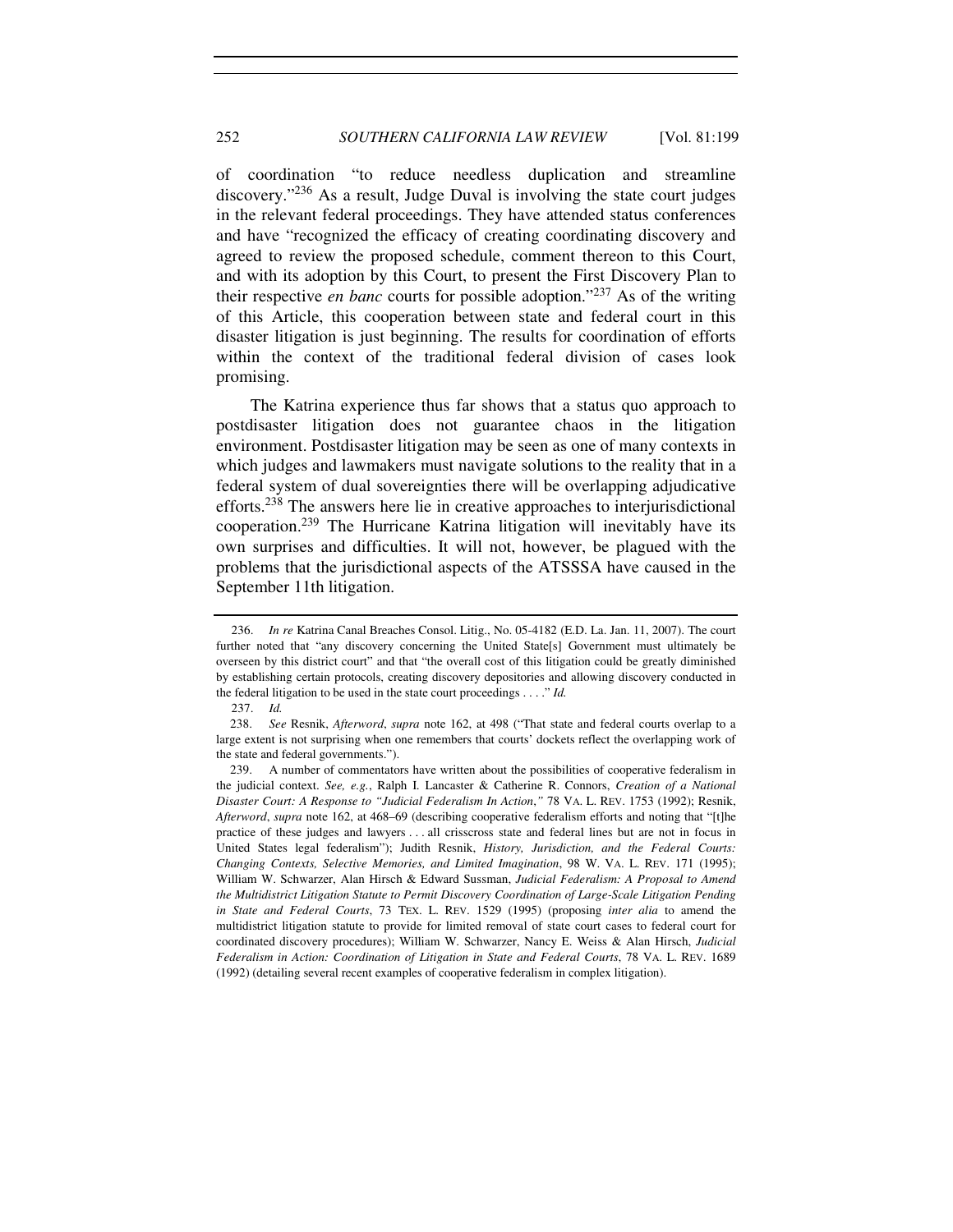The status quo approach by itself also means, however, that two of Congress's concerns from the aftermath of September 11th remain unaddressed: a need to show a "national" response to victims of a national tragedy, and the need to relieve a sensitive industry from potentially crippling liability. It is possible, however, for Congress to address these concerns without altering the status quo of litigation options. It is possible, for example, to imagine that the ATSSSA had retained the VCF entirely while remaining silent about the content of the litigation options. It is also possible to envision different ways in which Congress could have approached the perceived problem of liability of the aviation defendants, for example, by providing tax cuts, direct industry subsidies, or by having the U.S. government itself assume vicarious liability for all damages.<sup>240</sup>

# B. LESSONS ON THE FEDERALIZATION OF FORUM AND UNDERLYING SUBSTANTIVE CAUSES OF ACTION

When Congress passed the ATSSSA it was believed that the creation of an exclusive federal forum would bring with it certain benefits of speed and efficiency.<sup>241</sup> The September 11th litigation has shown that this tactic can create problems of its own. To the extent that Congress still wants to provide a federal forum or to ensure that all claims would be litigated at the federal and not state level, the ATSSSA experience points to some suggestions for less problematic ways to achieve those goals.

Future statutes should be drafted to avoid the problems of event jurisdiction. Although a specific event might be the impetus for Congress to pass the legislation at issue, it should resist the urge to use that event as a blanket basis for federal jurisdiction. Instead, the statute itself should address specific classes or types of claims. This sort of drafting should force legislators to decide and articulate up front exactly what sort of lawsuits they wish to take place in a federal forum, and should help avoid the problems of line-drawing that judges have experienced in attempting to determine the proper boundaries of jurisdiction in the September 11th respiratory injury cases. One strategy might be to have the jurisdictional categories outlined in the legislation align more closely with the underlying categories of substantive law of the claims to be federalized. Furthermore, when authorizing a federal forum in such cases, legislators should also remain keenly aware of the problem of protective jurisdiction. Although an

 <sup>240.</sup> This is the government's strategy in statutes addressing other areas of public health or disaster management. *See infra* notes 243–56 and accompanying text.

<sup>241.</sup> *See* 144 CONG. REC. S9595 (statement of Sen. Hatch), *supra* note 204 and accompanying text.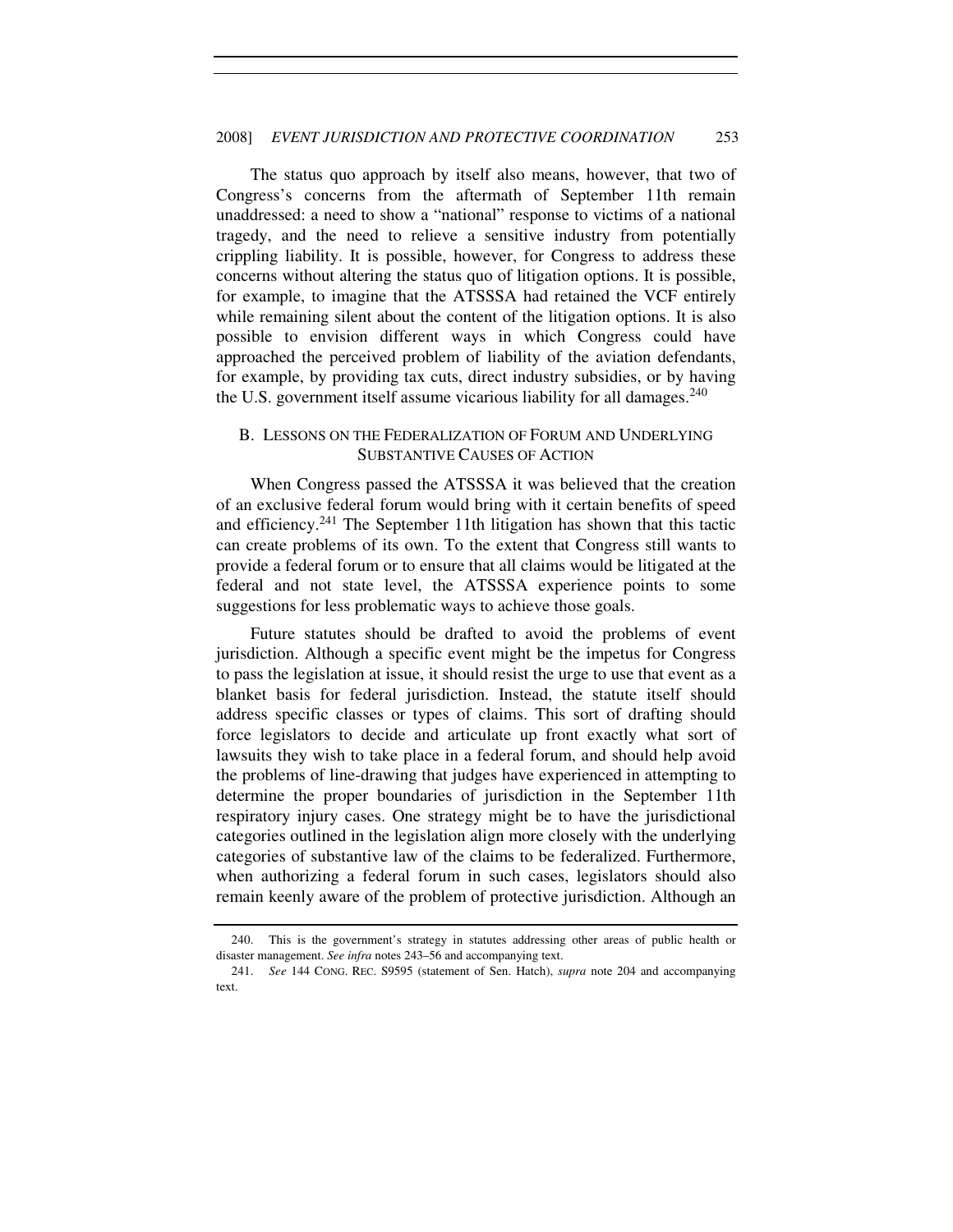event is itself a poor organizing concept for determining the boundaries of jurisdiction, an event of national importance and its aftermath may be useful in articulating or justifying a federal basis of jurisdiction while retaining state law for the substantive rules of decision.

Additionally, legislators should consider seriously whether a very specific venue provision such as the SDNY mandate from the ATSSSA is necessary. This Article has demonstrated the perils of such ex ante decisions to consolidate litigation in one judicial district. To the extent that it *would* make sense to litigate certain claims together, the parties and district judges can avail themselves of JPML procedure to attain a consolidation in one district for pretrial purposes. In the event that Congress once again passes such a venue mandate, it will become important for the district court judges and personnel to be aware of how this statutory scheme interacts with the local rules. This Article has shown how the combination of the ATSSSA venue provision with the SDNY local rules led to an assignment of many tracks of cases to one judge as "related," when it turns out that they were not necessarily so. The court personnel should be particularly attentive to issues of relatedness in these sorts of cases.

One way for Congress to ensure that a future statute is not vulnerable to attack on protective jurisdiction grounds is to infuse the law with more substantive measures. $^{242}$  As the ATSSSA shows, it is possible for Congress to alter parties' substantive rights in litigation without creating completely new causes of action.

There is already a substantial debate about how much, if at all, the federal government ought to alter the traditional state law remedies available to litigants in ordinary litigation. These considerations would surely play a role in the design of any substantive law measures. The contribution of this Article, however, is to note that such substantive additions should be crafted to avoid the litigation problems that have arisen in the September 11th litigation.

In addition to any lessons about substantive remedies, it is here at the intersection of federalization of forum and federalization of substantive law that the nexus between event jurisdiction and protective coordination is most apparent. When Congress desires for a group of cases to be litigated together, it will first need to create an exclusive federal cause of action to ensure complete aggregation. If aggregation of cases is the motivating force

<sup>242.</sup> *See supra* Part II.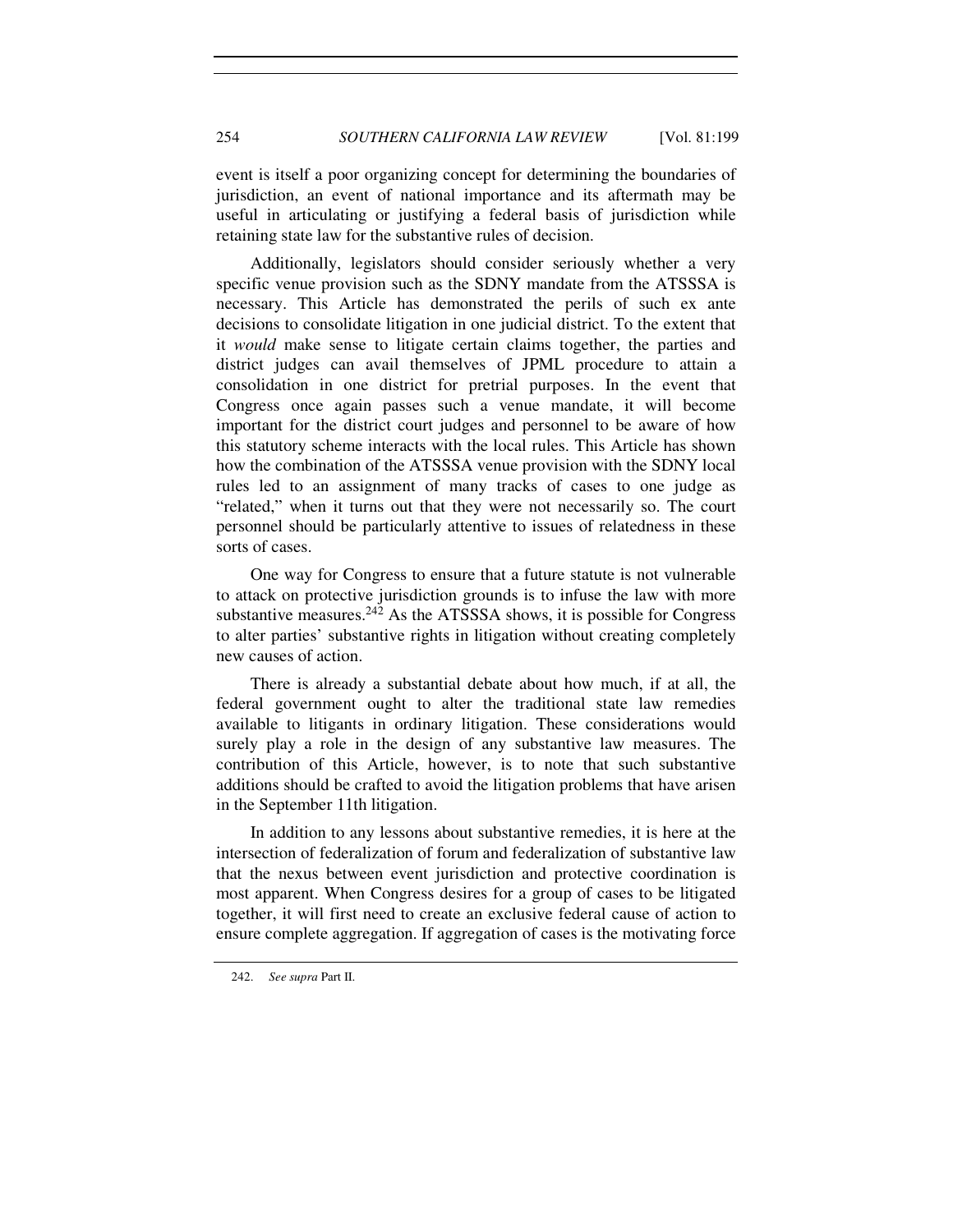behind this federalization, then it is not surprising that Congress would use the language and thought process behind aggregation to shape the contours of the federalization of forum. The experience of the September 11th litigation, however, demonstrates the ways in which the desire to aggregate cases around the causation concept of an event creates a problematic jurisdictional category.

#### C. REFLECTIONS ON THE USE AND DESIGN OF LIABILITY CAPS

The September 11th litigation has shown how problematic a blanket liability cap on damages can be, especially when it is combined with the amorphous group of cases defined by an event jurisdiction concept. The lesson from the liability cap experience is this: Congress should avoid employing substantive remedies that have the effect of tying together large and potentially unforeseen groups of cases. If legislators have determined that a certain event necessitates the limitation of liability in a particular industry, these liability limitations should be tailored to meet that purpose only. And if legislators favor a broad-scale liability cap with the potential of tying disparate groups of cases together, they should more thoroughly consider the options for handling the problem of future claimants.

# 1. Industry- or Claim-specific Liability Caps

A few examples of industry- or claim-specific liability caps exist, as well as liability cap schemes that are more event-oriented. The Price-Anderson Act sets out a liability cap scheme that most resembles the ATSSSA, and like the ATSSSA, its aim is to control potentially unwieldy litigation in the wake of a catastrophic event.<sup>243</sup> Price-Anderson is a useful comparison both in its current form and in terms of various proposals that have been made to amend its liability cap provisions.

Like the ATSSSA, the Price-Anderson liability cap scheme is based on a combination of capped private liability against a background of government contribution and a process for expedited processing of victims' claims. Liability is limited to a set amount of liability insurance that nuclear contractors are obligated to purchase, plus a guaranteed indemnification by the U.S. government.<sup>244</sup> Although the Act serves to put a distinct dollar limit on the total amount of damages recoverable after a nuclear incident, particularly from private sources, it also contains an express provision that

 <sup>243.</sup> *See* 42 U.S.C.A. § 2210(e) (West 2008).

 <sup>244.</sup> *Id.* § 2210(b)(1)(C) (including a scheme for retroactive or "deferred" premiums for secondary private insurance that is purchased if the primary insurance is exhausted after a nuclear event).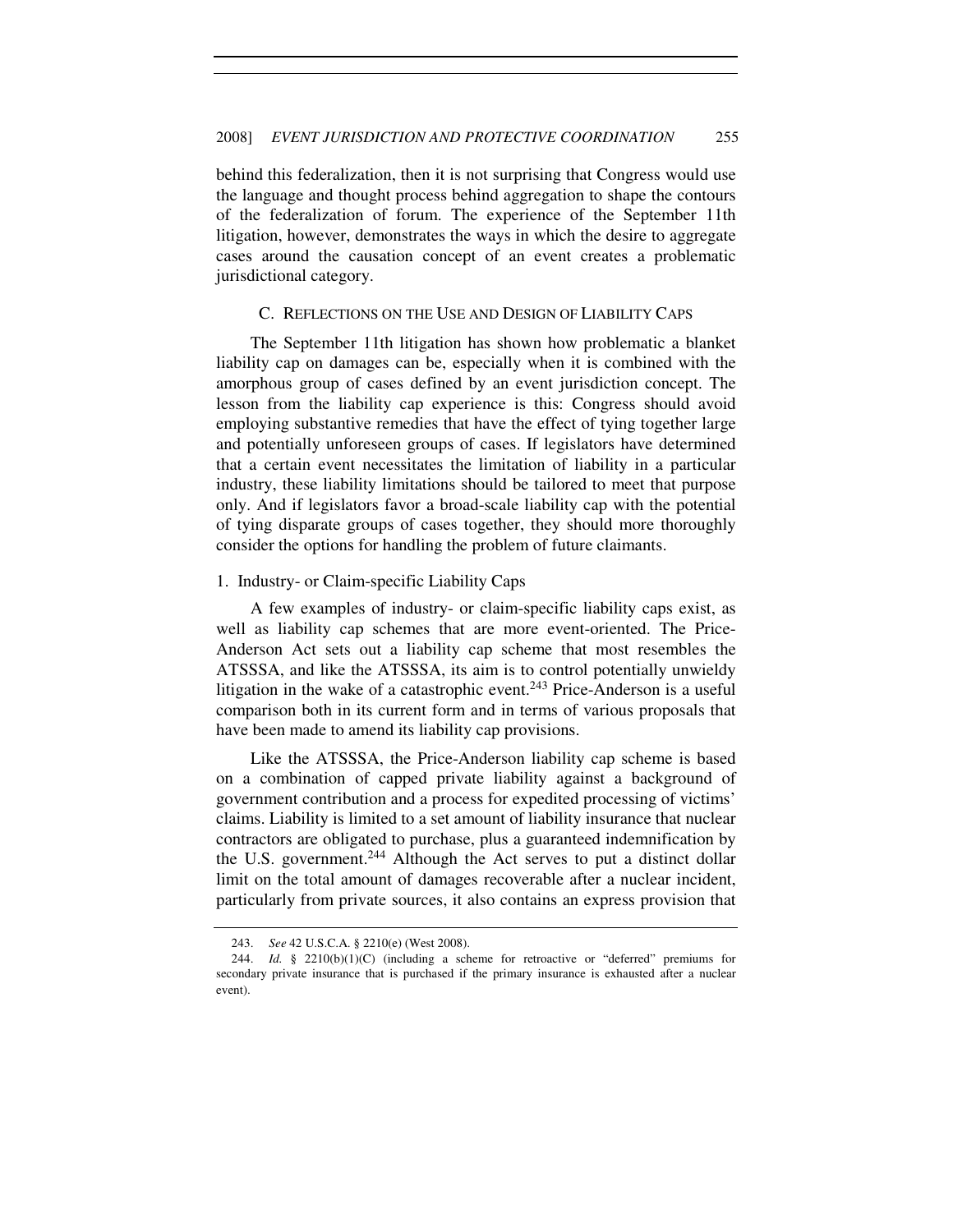Congress would revisit the extent of private liability and public contribution in the event of an actual nuclear incident.<sup>245</sup> Finally, the Act was the context in which the Supreme Court had the opportunity to definitively confirm Congress's power to legislate a liability cap for damages arising out of a nuclear disaster because it "provide[s] a reasonably just substitute for the common-law or state tort law remedies it replaces."<sup>246</sup>

Although the Price-Anderson Act has grounded lawsuits arising out of small-scale accidents at nuclear facilities, the statute remains untested as a method of managing the administrative complexities of mass tort litigation, or whether various classes of litigants under the Price-Anderson Act would encounter difficulties similar to what the ATSSSA plaintiffs now face. The Supreme Court recognized the problem of accommodating a large number of claimants in a postdisaster litigation scenario in *Duke Power Co. v. Carolina Environmental Study Group, Inc.* Congress's consideration of this problem, in fact, was one factor motivating the Court to approve the legislated liability cap. $247$  The Court quoted the legislative history extensively:

[A] defendant with theoretically 'unlimited' liability may be unable to pay a judgment once obtained. When the defendant's assets are exhausted by earlier judgments, subsequent claimants would be left with uncollectable awards. The prospect of inequitable distribution would produce a race to the courthouse door in contrast to the present system of assured orderly and equitable compensation.<sup>248</sup>

The September 11th litigation exposes the flaw in this reasoning. Although a liability cap would serve to curtail a race to the courthouse among *known* victims, it does nothing to accommodate the needs of an unknown class of future claimants. Moreover, the specter of future claimants produces the gridlock in settlement seen in the September 11th claimants. The Price-Anderson answer to the problem of future claimants is

 <sup>245.</sup> *Id.* § 2210(e)(2) ("[T]he Congress will thoroughly review the particular incident in accordance with the procedures set forth in subsection 170(i) of this section and will in accordance with such procedures, take whatever action is determined to be necessary (including approval of appropriate compensation plans and appropriation of funds) to provide full and prompt compensation to the public for all public liability claims resulting from a disaster of such magnitude.").

 <sup>246.</sup> Duke Power Co. v. Carolina Envtl. Study Group, Inc., 438 U.S. 59, 88 (1978). This ruling is generally thought to affirm Congress's power to use liability caps to regulate tort claims and has been cited as the authority for Congress to do so in the ATSSSA context.

<sup>247.</sup> *Id.* at 90.

 <sup>248.</sup> *Id.* (quoting *To Amend and Extend the Price-Anderson Act: Hearing on H.R. 8631 Before the J. Comm. on Atomic Energy*, 94th Cong. 69 (1975) (statement of William A. Anders, Chairman, U.S. Nuclear Regulatory Commission)).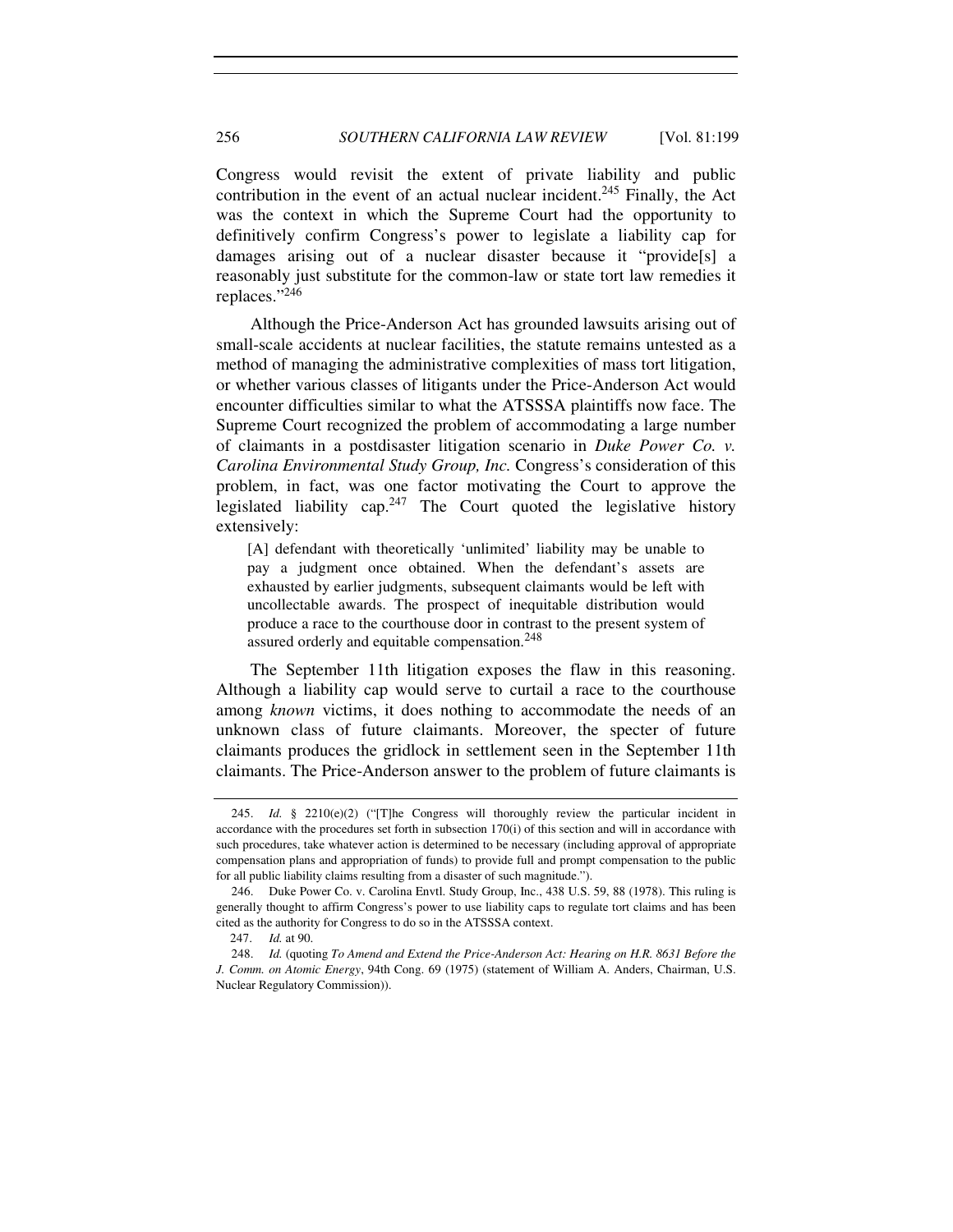a statutory provision (again, noted with approval by the Supreme Court) that "no more than 15% of the [liability] limit can be distributed pending court approval of a plan of distribution taking into account the need to assure compensation for 'possible latent injury claims which may not be discovered until a later time  $\dots$  ... ."<sup>249</sup> Future statutes with a liability cap like the ATSSSA would do well if, at a minimum, they contained the 15 percent rule found in the Price-Anderson Act.

It is also worth reconsidering some of the proposals for managing liability caps that have arisen in the context of Price-Anderson, but that were never adopted. For example, in 1983 the Nuclear Regulatory Commission proposed eliminating the aggregate liability cap with an annual limit on liability, whereby "each large reactor licensee would be subject to annual assessments, to be paid until all public liability had been satisfied . . . . "<sup>250</sup> Another proposed amendment to the Price-Anderson Act, offered by Senator Stafford in 1987 was to eliminate the liability cap altogether, and replace it with an obligation of the federal government to indemnify all liability above the levels that had previously been part of the liability cap; doing so would, in effect, stipulate a postaccident procedure whereby Congress could draw on a variety of sources besides federal funds to fulfill this obligation.<sup>251</sup>

In addition to the strengths and weaknesses seen in the liability cap model from the Price-Anderson Act, a few other statutory models exist. The Public Readiness and Emergency Preparedness Act ("PREPA") immunizes designers and manufacturers of countermeasures that are used during a period designated by the Secretary of Health as a "public health emergency" or "threat" of a future emergency.<sup>252</sup> This statute is addressed to "all claims for loss caused by, arising out of, relating to, or resulting from the administration to or the use by an individual of a covered countermeasure."<sup>253</sup> PREPA is primarily an administrative remedy scheme; litigation is available only in narrow situations in which plaintiffs allege "willful misconduct," and the statute grants the District Court for the District of Columbia exclusive jurisdiction over such claims.<sup>254</sup> PREPA is an example of how Congress can respond to certain disasters without the

 <sup>249.</sup> *Id.* at 92 (quoting § 2210(o)(1)(C)).

 <sup>250.</sup> Dan M. Berkovitz, *Price-Anderson Act: Model Compensation Legislation?—The Sixty-Three Million Dollar Question*, 13 HARV. ENVT'L L. REV. 1, 18 (1989).

<sup>251.</sup> *Id*. at 33, 33 n.148.

 <sup>252.</sup> Public Readiness and Emergency Preparedness Act, 42 U.S.C.A. § 247d–247d-6d(b)(1) (West 2008) [hereinafter PREPA].

 <sup>253.</sup> *Id.* § 247d-6d(a)(1).

 <sup>254.</sup> *Id.* § 247d-6d(e)(1).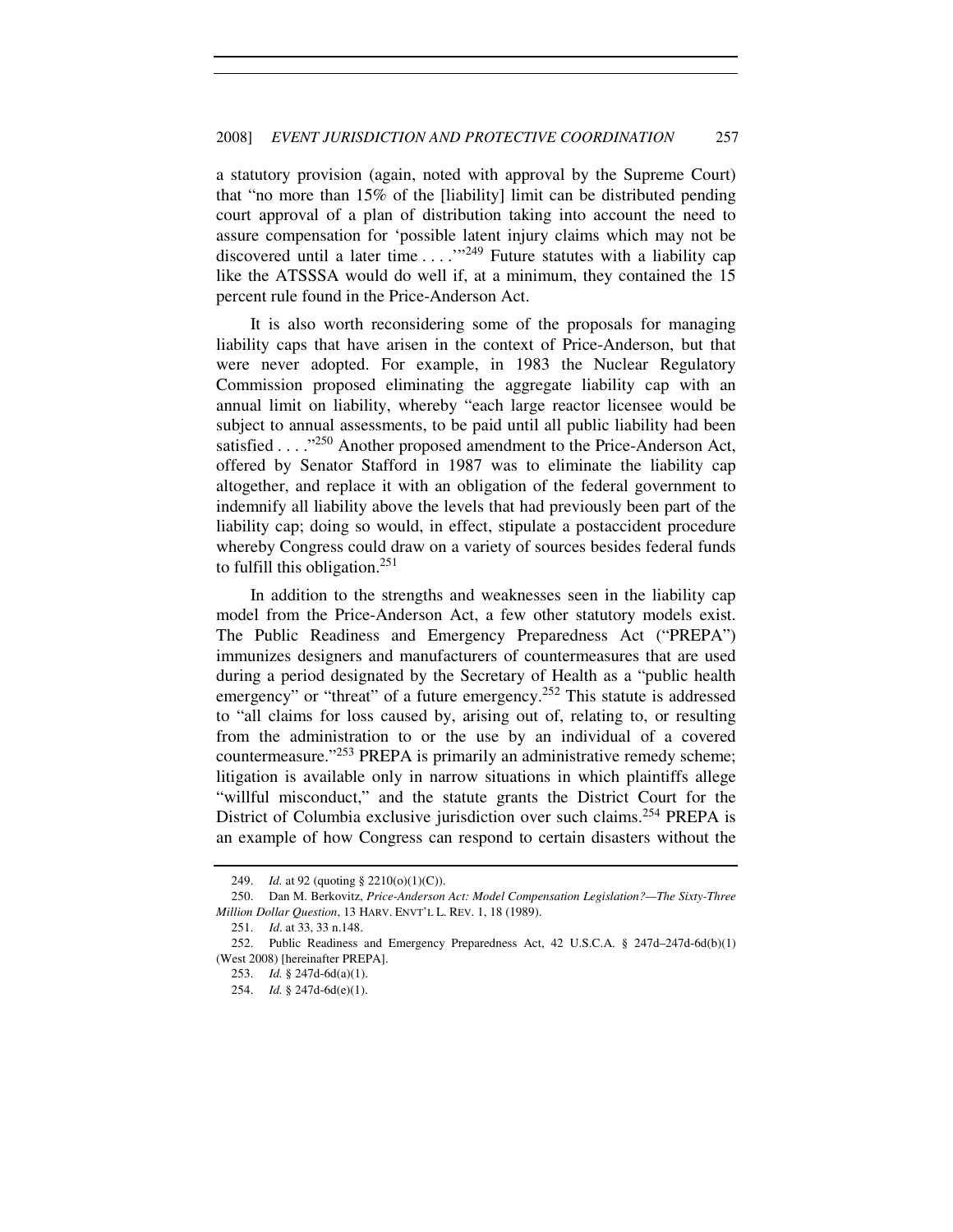full use of protective coordination or event jurisdiction concepts that shaped the ATSSSA. Although PREPA is tied to a certain event, a national health emergency, jurisdiction is based on a *type* of claim as well—the covered countermeasures.<sup>255</sup> Moreover, Congress has decided to protect the industry in question with immunity and an administrative remedy for victims. Although this method may be subject to other sorts of criticisms in the realm of tort reform,<sup>256</sup> it avoids the litigation and jurisdictional difficulties that a liability cap would produce.

A second example is the Y2K Act.<sup>257</sup> Congress passed this statute in anticipation of widespread problems relating to computer compliance and readiness at the millennium.<sup>258</sup> Legislators were persuaded that major upsets in computer functioning could lead to unchecked litigation and enormous liabilities in certain industries.<sup>259</sup> The statute is replete with liability limitation measures such as limitations on punitive damages,  $260$ economic loss,  $^{261}$  and special pleading and notice requirements.  $^{262}$ 

What distinguishes PREPA and the Y2K Act from Price-Anderson is that the liability cap measures are aimed at individual cases and claims, *not* at the group of cases as a whole. Therefore, at least from a litigation efficiency perspective, these methods of liability limitation are preferable to the general liability cap employed by the ATSSSA.

Another potential problem with an ATSSSA-style liability cap is the relationship between establishing the cap and the availability of liability insurance. The ATSSSA, a statute completely retrospective in scope, does nothing to address the availability of liability insurance, because all parties facing liabilities had procured liability insurance prior to the event in question and the subsequent congressional directive tying the limitation of liability to the amount of available liability insurance. Any liability caps that are either prospective, or somehow bridge the prospective/retrospective gap must account for how such a liability cap will affect the pricing and availability of liability insurance. Congress has already shown sensitivity to

 <sup>255.</sup> *Id.* § 247d-6d(a)(1). The statute still has serious boundary issues. The definitions of both the national emergency or threat thereof as well as "countermeasure" seem to invite extensive litigation over their limits.

<sup>256.</sup> *See* Conk, *supra* note 33, at 228–32.

 <sup>257.</sup> Y2K Act, 15 U.S.C.A. §§ 6601–6617 (West 2008). Because the millennium passed without a major computer event, we will not know how effective the statute would have been at limiting liability.

<sup>258.</sup> *Id.* § 6601.

 <sup>259.</sup> *Id.* § 6601(a)(6)–(7).

<sup>260.</sup> *Id*. § 6603.

<sup>261.</sup> *Id*. § 6611(a)–(b).

<sup>262.</sup> *Id*. §§ 6606–6607.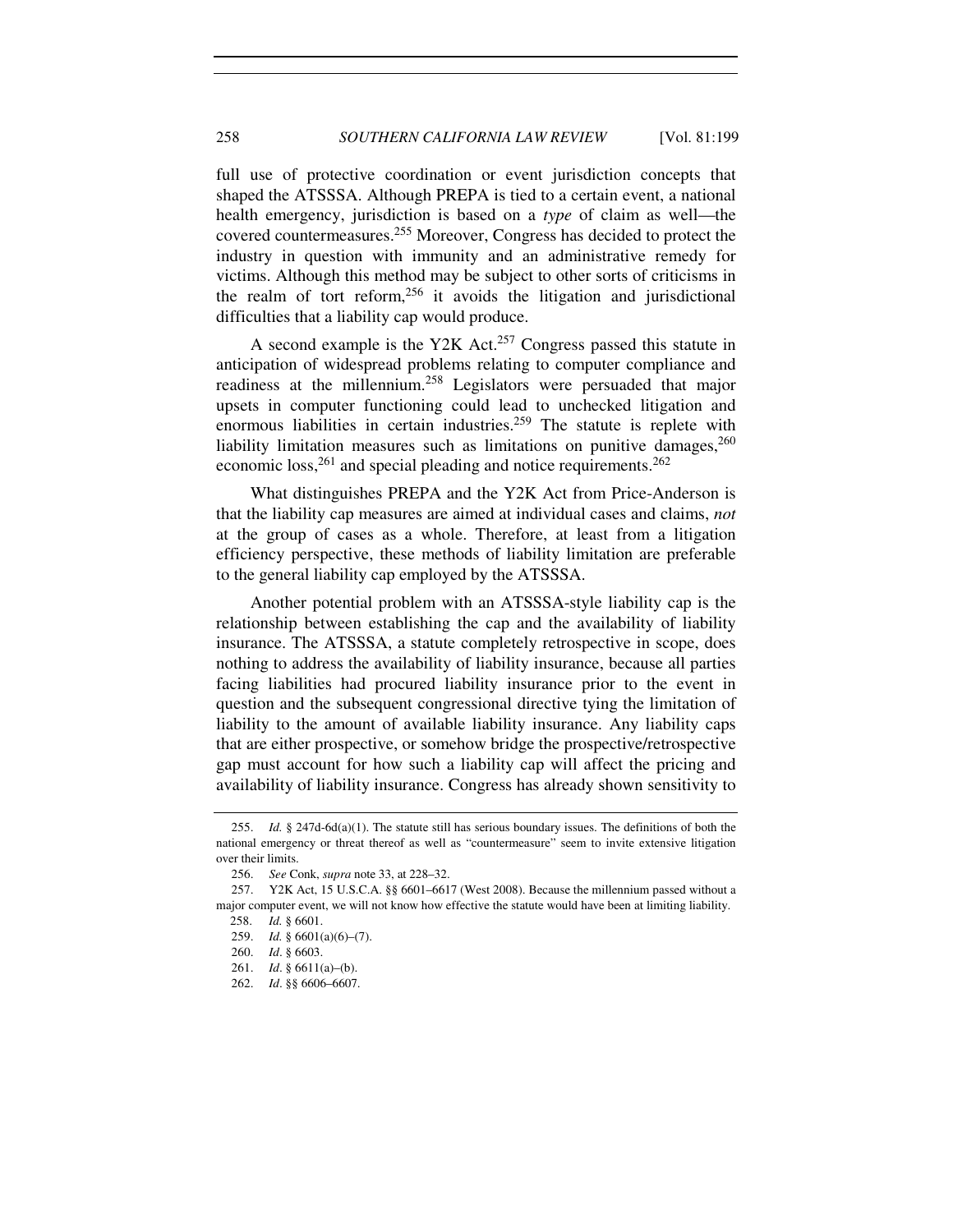this problem. The Price-Anderson Act requires nuclear contractors to purchase the maximum amount of available privately underwritten liability insurance.<sup>263</sup> The Terrorism Risk Insurance Act, which constructs a similar program of public and private insurance for losses caused by cases of foreign terrorism, also requires the purchase of privately underwritten insurance.<sup>264</sup> Continued attention to the requirement for purchase of private insurance is essential, for a prospective liability scheme that mirrors the ATSSSA would create an incentive for the amounts of liability insurance coverage to drop dramatically.

#### 2. Liability Caps and the Bankruptcy Analogy

The September 11th plaintiffs are not the first litigants to encounter the problems associated with distributing a fixed pool of assets among a large group of plaintiffs that includes an unknown number of future claimants. This is a common scenario in the bankruptcy proceedings of corporations involved in the manufacture of products that result in mass torts, such as asbestos manufacturers. Some commentators have even suggested that bankruptcy proceedings are a preferable forum for the resolution of certain complex litigation matters.<sup>265</sup> The solutions that have been proposed and implemented in these matters may give some guidance as to the structure that Congress could give to a liability cap in order to avoid the problems that have arisen as a result of the ATSSSA's liability cap.

One proposal is to give periodic rather than lump sum awards to mass tort claimants in a bankruptcy.<sup>266</sup> This model would function like a variable annuity in which the size of the payments would vary with respect to the amount of money available and the best current estimates as to the numbers of current and future plaintiffs. This model might work particularly well if combined with a liability cap that uses the annual rather than aggregate approach once proposed for the Price-Anderson Act.

Another model called the "capital markets approach"<sup>267</sup> involves using the fixed pool of money to create a trust or financial instrument. Claimants

 <sup>263. 42</sup> U.S.C.A. § 2210(b) (West 2008).

 <sup>264.</sup> Terrorism Risk Insurance Act of 2002, 15 U.S.C.A. §§ 6701–6781 (West 2008).

<sup>265.</sup> *See, e.g.*, Douglas G. Smith, *Resolution of Mass Tort Claims in the Bankruptcy System*, 41 U.C. DAVIS L. REV. (forthcoming 2008).

<sup>266.</sup> *See generally* Mark J. Roe, *Bankruptcy and Mass Tort*, 84 COLUM. L. REV. 846, 864–65 (1984).

 <sup>267.</sup> *See* Thomas A. Smith, *A Capital Markets Approach to Mass Tort Bankruptcy*, 104 YALE L.J. 367, 394–401 (1994).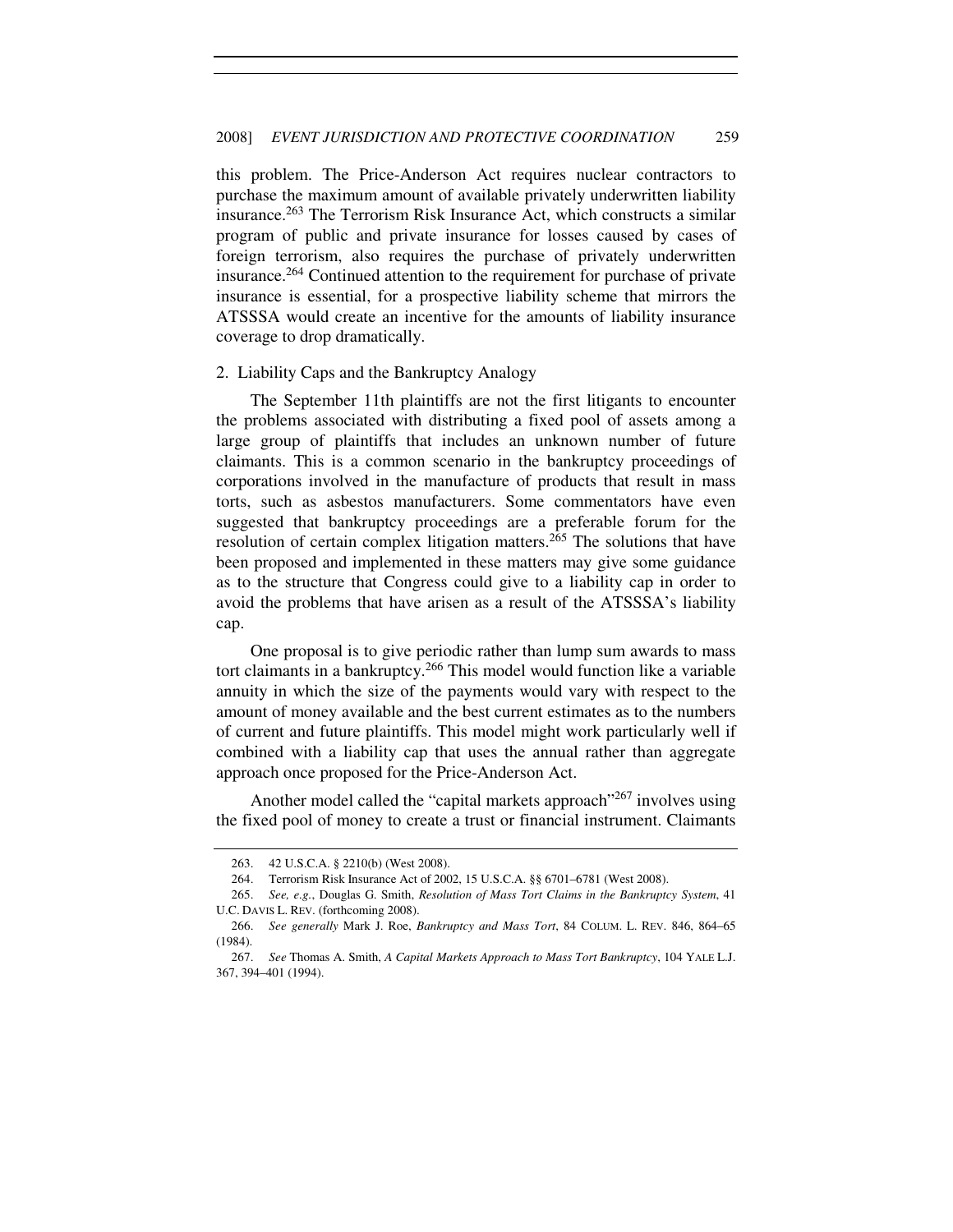are then issued shares of the fund with one share per dollar of the claim.<sup>268</sup> The final number of shares equals the aggregate dollar value of claims, and when the instrument matures, each shareholder shares pro rata in the fund.<sup>269</sup> The advantage of this approach is that current claimants can have immediate access to funds by selling their shares on the market, and the market itself will value the shares according to how many claims investors expect will ultimately be filed.<sup>270</sup>

Building this sort of mechanism into a liability cap could provide needed structure to the resolution of claims. Congress could mandate the structure in the text of the statute, or the parties to the litigation could agree to this sort of fund distribution as part of a settlement plan.<sup>271</sup>

Finally, Congress should be attuned to the problem of representation of future claimants. In the case of a toxic tort MDL, there might not be a class action under which the court is required to designate a class of future claimants and assign it its own representative,  $272$  nor might there be a bankruptcy in which the court appoints a guardian for future claimants.<sup>273</sup> Mindful of this, Congress might mandate that the district court overseeing claims subject to a liability cap appoint a guardian or representative for future claimants, and structure the arrangement so that the representatives have incentives to meaningfully represent that group.<sup>274</sup>

## VI. CONCLUSION

 In an age of instant and pervasive mass media coverage, events of great dimensions can take on instant national significance. The pressure for a federal response is high and the action taken is often hasty. The story of the ATSSSA shows how Congress, eager to fashion a national response to

<sup>268.</sup> *Id.* at 396.

<sup>269.</sup> *Id.* at 397.

 <sup>270.</sup> *See generally* Yair Listokin & Kenneth Ayotte, *Protecting Future Claimants in Mass Tort Bankruptcies*, 98 NW. U. L. REV. 1435 (2004) (critiquing the "capital markets approach").

 <sup>271.</sup> Furthermore, it may be possible to structure a fund that is not a blanket settlement—that is, a distribution that anticipates both litigated and settled claims. An example from the class action context is the Fen-Phen settlement in which present and future claimants were given both litigation and settlement options. Richard Nagareda has likened this to a "put option" in the financial markets. *See* Richard A. Nagareda, *Autonomy, Peace, and Put Options in the Mass Tort Class Action*, 115 HARV. L. REV. 747, 796–829 (2002).

<sup>272.</sup> *See* Ortiz v. Fibreboard Corp., 527 U.S. 815 (1999); Amchem Prods., Inc. v. Windsor, 521 U.S. 591 (1997).

<sup>273.</sup> *See* Alan N. Resnick, *Bankruptcy as a Vehicle for Resolving Enterprise—Threatening Mass Tort Liability*, 148 U. PA. L. REV. 2045, 2063 (2000) (stating that "the Bankruptcy Code does not expressly provide for [appointing legal representatives for future claimants]).

<sup>274.</sup> *See* Listokin & Ayotte, *supra* note 270, at 1456–60.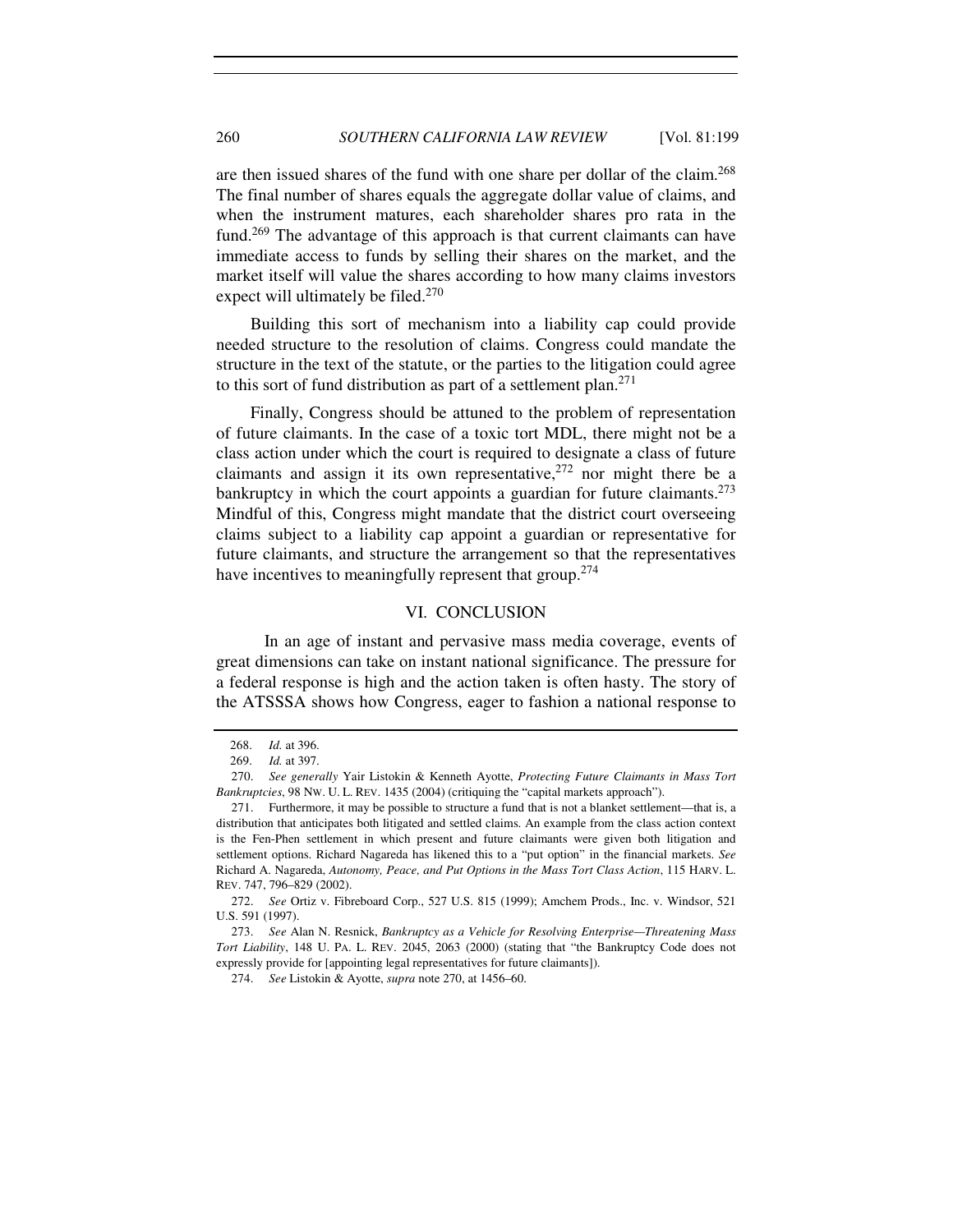a catastrophic event, created a remedy that raised serious jurisdictional concerns from the standpoint of federalism and for coordination of complex litigation. To assert federal judicial supremacy over resolution of disputes, Congress simply asserted jurisdiction over the entire event. To show that the federal control would provide a sleek and efficient response, Congress tied the cases together for litigation in a single judicial district. In the short time since the September 11th attacks, Congress has shown a willingness to use the ideas of event jurisdiction and protective coordination as organizing concepts for a new statutory regime. The response to Hurricane Katrina demonstrates that it is not a foregone conclusion that Congress will rush to write statutes designing remedies that bundle together claims and place them under exclusively federal jurisdiction. PREPA, however, shows Congress's favorable disposition toward using events as an organizing concept of jurisdiction, although no statute precisely like the ATSSSA has been passed.

This Article shows the problems that occur when Congress addresses issues of potential industry collapse and efficient recovery to victims by altering the jurisdictional boundaries that normally apply to litigation. Moreover, experience in other situations shows the possibilities for dealing with these problems by other means. Government can protect a vulnerable industry by a number of means including direct subsidies and tax breaks.<sup>275</sup> Another such approach would be for the government to immunize an industry from certain claims and then assume all liability claims itself under the Federal Tort Claims Act, $276$  as it did in the National Swine Flu Immunization Program of 1976.<sup>277</sup> Statutes such as the Price-Anderson Act that involve both a compensation fund and a litigation option organized around event jurisdiction and protective coordination, and involving a liability cap, require serious rethinking. The Hurricane Katrina experience shows how coordination of postdisaster litigation can proceed when judges and litigants make a more functional analysis of which cases to coordinate and where they should be litigated. It also demonstrates that interjurisdictional cooperation between state and federal courts may allow parties to achieve the efficiencies of pretrial procedure that Congress

<sup>275.</sup> *See* Ellen P. Aprill & Richard Schmalbeck, *Post-Disaster Tax Legislation: A Series of Unfortunate Events*, 56 DUKE L.J. 51 (2006) (critiquing the efficacy of tax measures imposed after September 11th and Hurricane Katrina).

 <sup>276. 28</sup> U.S.C. §§ 1346(b), 2671–2680 (2000).

 <sup>277.</sup> National Swine Flu Immunization Program of 1976, Pub. L. No. 94-380, 90 Stat. 1113 (repealed 1978). One author has observed that the Swine Flu cases "show[] that an FTCA mass inoculation claim against government itself can be competently handled by ordinary tort principles derived from state law." Conk, *supra* note 33, at 244.